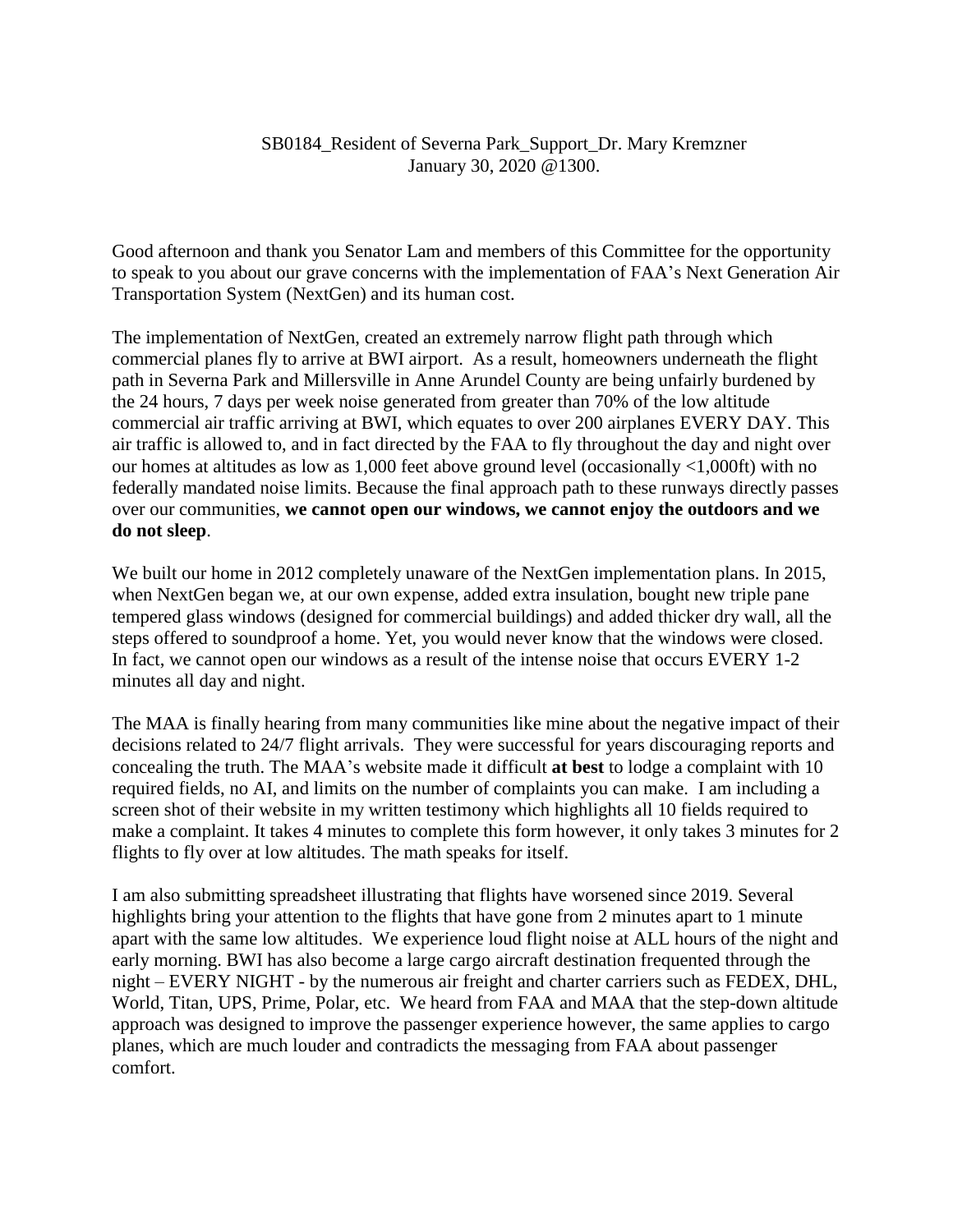Let's face it, times have changed. New technology brings efficiencies for industry and consumers. In this case the volume of passenger and cargo flights continue to grow each year with no end in sight. No longer can the federal or state government simply make a change as significant as this and then cling to their old methodology of defining safety. We saw how the safety standard shifted two weeks ago when Delta dumped fuel all over children on a playground at school to make an emergency landing.

It is time for a creative alternative to provide relief and solve this issue so that the FAA, MAA Roundtable, and community representatives can move on. For years now the Roundtable has been working to broker a smart and equitable solution. As an observer of the Roundtable for the past 5 years, I have watched FAA and MAA stonewall, participants drop off due to frustration and **zero results**. For as much as I admire the courageous and stalwart members of the Roundtable like Jessie and Drew and many others, I truly believe that had it not been for the addition of Mary and Ethan Reese, both Navy pilots, the Roundtable would not be where we are today.

We continue to hear that FAA and MAA's number one concern is safety. If that is the case, how can it make more sense to fly over densely populated neighborhoods and 6 schools as is the case in Severna Park as opposed to flying airlines along a 7-lane wide highway (RT97) with an equally wide median strip? There are many common-sense changes that will not increase costs, time or fuel, such as:

- **having flights follow along 6-7 lane wide highways (Rt 97) as they approach BWI**
- requiring aircraft to remain higher longer, particularly cargo planes
- spreading the arrival traffic flow amongst other runways rather than focusing 70% of arrivals over Severna Park and Millersville,
- constraining the flyover of densely populated areas like ours to 7am through 10pm as is at DCA, SNA, SJC and many other noise sensitive communities around the country.

Were the FAA to agree to BWI Roundtable changes that disperse air traffic over RT 97 and provide for more way points, it would offer some partial relief from the near continuous noise impact we currently endure every day.

The BWI Marshall Noise Abatement Plan (NAP) principally addresses communities within the federally approved noise footprint. In other words, the noise affecting homes in close proximity to BWI and/or that border the runways. There are no considerations or provisions for those of us beyond the designated footprint that NextGen has negatively impacted. When contacted, the Maryland Aviation Administration's (MAA) gives the impression that noise doesn't exist beyond the airport NAP boundaries and will not acknowledge that planes fly at altitudes from 1,500 to 1,900 feet.

The MAA (Paul Shank) says that air traffic is reduced between 11PM and 5AM which is simply not true as evidenced by the many flights that I was able to record between December 6-January 6, 2020 (see enclosure) that are 1-2 minutes apart in many cases.

Another practical solution would be to increase air traffic on the runways that travel East and West (Runway 10/28) during daytime and particularly nighttime hours. Per the NAP, the 10/28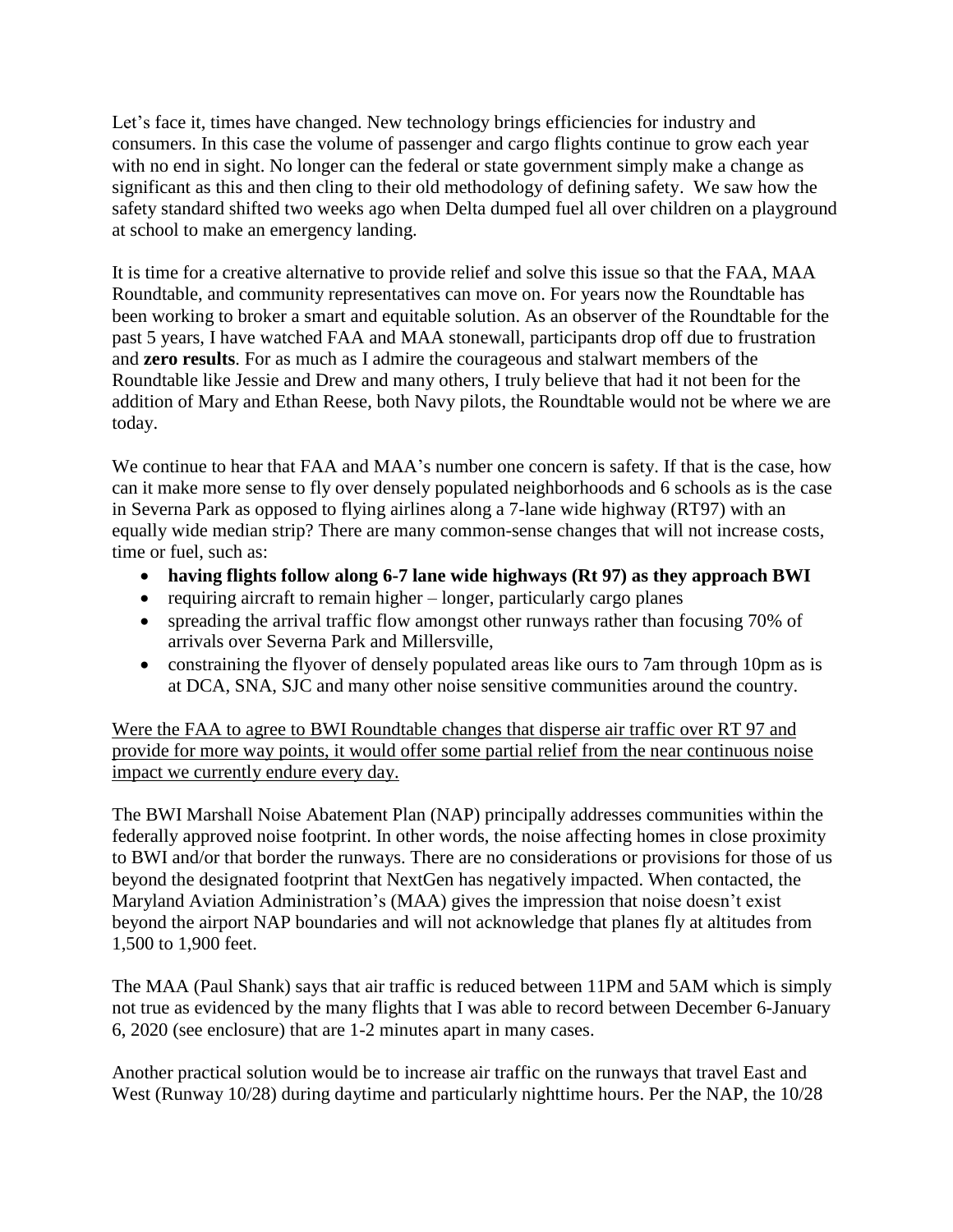runway is the preferred runway noise abatement at night because there is less residential and multi-family residential impact. If that is true, why then are 70% of the flights inbound and outbound directed over high density neighborhoods and schools?

**I do my best to keep it together for my kid's sake. There was a time when I was running to my phone to report low, loud flights every couple of minutes and honestly losing my mind. There are 2 noise generating machines running every night so we can sleep without constant interruption and then the anticipatory anxiety of waiting for the next plane. The noise is so loud that we cannot sleep with the windows CLOSED at night.**

You simply cannot imagine the low, loud, air traffic bombardment on a daily basis, which is why I included a spreadsheet with my testimony illustrating the reality of our lives in Severna Park. I welcome you to visit my home and experience it for yourself. Anytime of day you will see the continual incoming air traffic at low altitudes and hear the overwhelming noise levels.

Please understand that I do recognize the importance of BWI to the economy of Maryland and, in particular, Anne Arundel and Prince George's County and to the creation of well-paying jobs the airport provides. But is BWI a responsible, conscientious neighbor? Is it fair to single out Severna Park and Millersville as the focus for 70% of the undesirable impacts of this airport when there are feasible and practical solutions being offered?

Please review the spreadsheet results carefully. Note the times of day and the frequency of flights that we endure.

Thank you for taking the time to support the health and welfare of Maryland residents.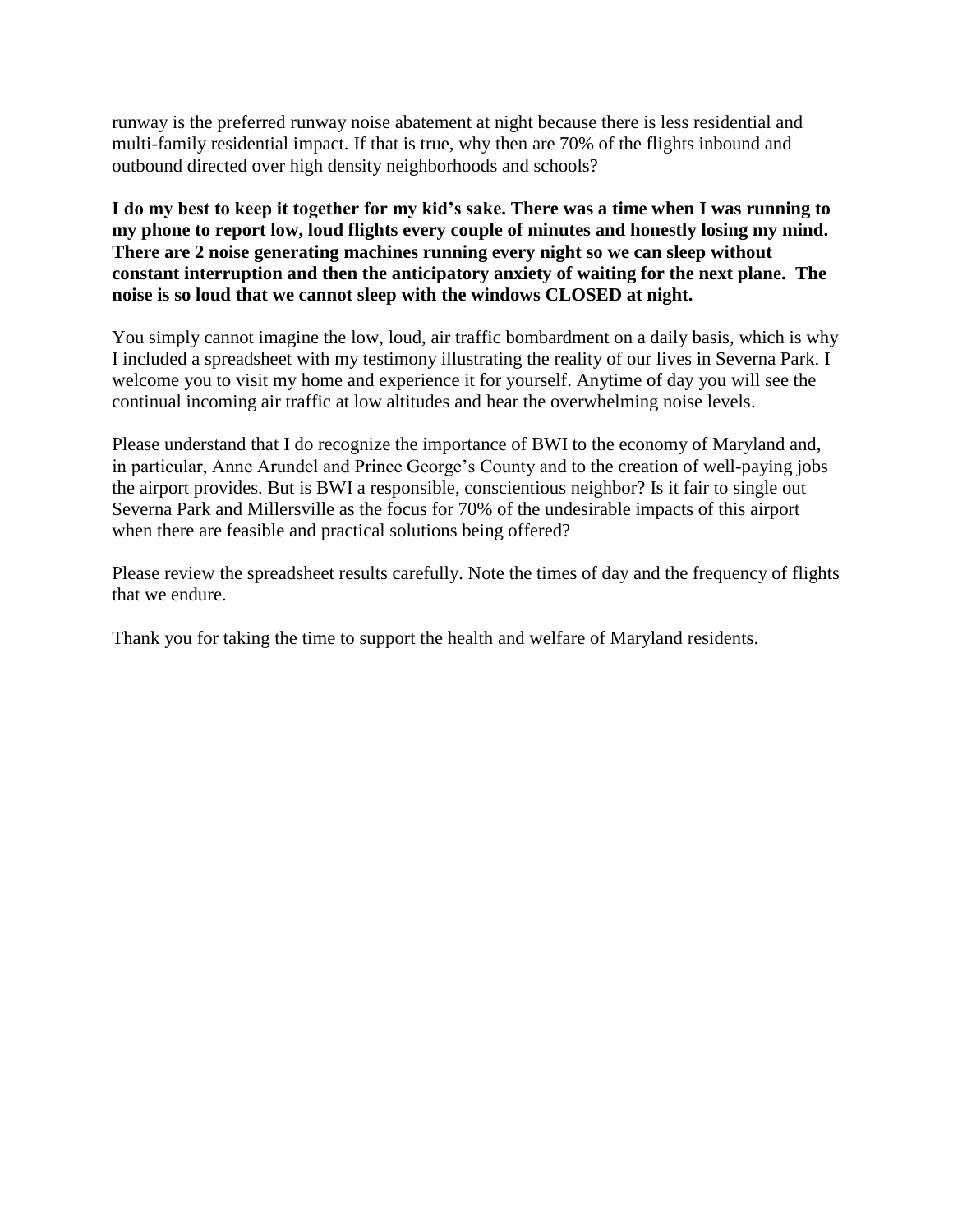## SB0184\_Resident of Severna Park\_Support\_Dr. Mary Kremzner January 30, 2020 @1300.

## MDOT MAA Aircraft Noise Complaint Form

| Airport (required)<br>Select the airport you are complaining about             | Baltimore/Washington International Thurgood Marshall Airport V v Choose one                                              |
|--------------------------------------------------------------------------------|--------------------------------------------------------------------------------------------------------------------------|
| Title                                                                          | Choose one $\boxed{\vee}$ $\Rightarrow$                                                                                  |
| First name (required)                                                          |                                                                                                                          |
| Last name (required)                                                           |                                                                                                                          |
| Suffix                                                                         |                                                                                                                          |
| Address (required)                                                             |                                                                                                                          |
| City (required)                                                                |                                                                                                                          |
| State (required)                                                               | Choose one $\boxed{\vee}$ $\Rightarrow$                                                                                  |
| Zip code (required)                                                            |                                                                                                                          |
| Contacts (at least one required)                                               | Email                                                                                                                    |
|                                                                                | Home phone                                                                                                               |
|                                                                                | Mobile phone                                                                                                             |
|                                                                                | Work phone                                                                                                               |
| Disturbance date (required)                                                    | $\checkmark$<br>2020 $\vee$ $\heartsuit$<br>$\checkmark$<br>27<br>$\blacktriangledown$<br>Jan<br>$\overline{\mathbf{v}}$ |
| Disturbance time (required)                                                    | 10 AM $\vee$ $\heartsuit$<br>$\blacktriangledown$<br>03<br>$\bigtriangledown$                                            |
| Nature of Complaint                                                            | $\vee$ $\heartsuit$<br>Choose one                                                                                        |
| Comments and Additional Information                                            |                                                                                                                          |
|                                                                                |                                                                                                                          |
|                                                                                |                                                                                                                          |
|                                                                                |                                                                                                                          |
| Response Requested                                                             | $No \vee \emptyset$                                                                                                      |
| Preferred contact method                                                       | Choose one $\boxed{\vee}$ $\Rightarrow$                                                                                  |
|                                                                                | Remember my details on this computer (not recommended if on a public or shared computer)                                 |
| page: http://maacommunityrelations.com/content/anznoiseupdate/dcroundtable.php | For more information on how MDOT MAA is addressing noise issues, please see the DC Metroplex BWI Community Roundtable    |
| Submit complaint                                                               |                                                                                                                          |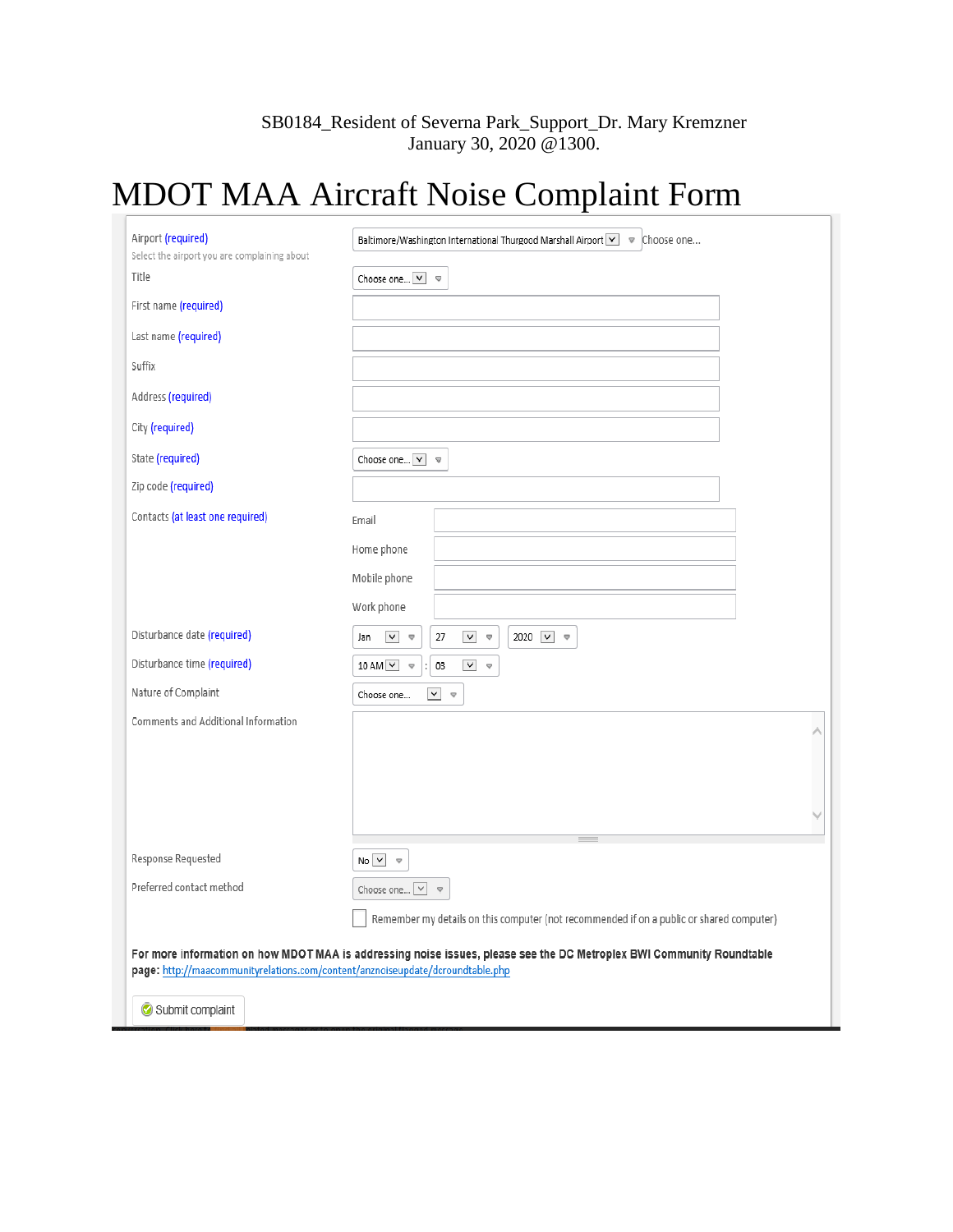## All entries represent ONLY a subset of the flights that I was able to record. It does not reflect the totality of flights over our home day and night.

| date | time |                                        |                | aircraft_type operatic altitude (ft MSL) operator |                                   |             | aircraft_t aircraft_model     | destination |
|------|------|----------------------------------------|----------------|---------------------------------------------------|-----------------------------------|-------------|-------------------------------|-------------|
|      |      | 1/6/2020 1:22 AM commercial Arrival    |                | 1985                                              | <b>WILMINGTON TRUST (B737</b>     |             | 2002 BOEING 737-79F KBWI      |             |
|      |      | 1/6/2020 7:24 AM commercial            | Arrival        | 1805                                              | <b>Southwest Airlines</b>         | B737        | <b>BOEING 737-73V</b>         | <b>KBWI</b> |
|      |      | 1/6/2020 7:30 AM commercial            | Arrival        | 400                                               |                                   | B737        |                               | <b>KBWI</b> |
|      |      | 1/6/2020 7:51 AM commercial            | Arrival        | 1305                                              | <b>Spirit Airlines</b>            | A320        | 2014 AIRBUS A320-23 KBWI      |             |
|      |      | 1/6/2020 7:52 AM commercial            | Arrival        | 2510                                              | Southwest Airlines                | B737        | 2006 BOEING 737-7BD           |             |
|      |      | 1/6/2020 8:58 AM commercial            | Arrival        | 2010                                              | <b>Spirit Airlines</b>            | A319        | 2008 AIRBUS A319-13 KBWI      |             |
|      |      | 1/5/2020 6:26 AM commercial            | Arrival        | 2310                                              | <b>United Airlines</b>            | <b>B738</b> | <b>BOEING 737-824</b>         | <b>KBWI</b> |
|      |      | 1/5/2020 7:06 AM commercial            | Arrival        | 1985                                              | Southwest Airlines                | B737        | 1997 BOEING 737-7H KBWI       |             |
|      |      | 1/5/2020 7:08 AM commercial            | Arrival        | 2010                                              | Virgin America                    | A320        | 2011 AIRBUS A320-21 KBWI      |             |
|      |      | 1/5/2020 7:11 AM commercial            | Arrival        | 2015                                              | Southwest Airlines                | B737        | 2000 BOEING 737-7H KBWI       |             |
|      |      | 1/5/2020 7:15 AM commercial            | Arrival        | 2015                                              | Southwest Airlines                | B737        | 2005 BOEING 737-7H KBWI       |             |
|      |      | 1/5/2020 7:21 AM commercial            | Arrival        | 2615                                              | <b>Southwest Airlines</b>         | B737        | 2004 BOEING 737-7H KBWI       |             |
|      |      | 1/5/2020 8:21 AM commercial            | Arrival        | 1983                                              | <b>Spirit Airlines</b>            | A320        | 2012 AIRBUS A320-23 KBWI      |             |
|      |      | 1/5/2020 8:36 AM commercial Arrival    |                | 1980                                              | <b>Spirit Airlines</b>            | A320        | Airbus A320 232SL             | KBWI        |
|      |      | 1/5/2020 8:37 AM business_avia Unknow  |                | <b>1980</b>                                       | C P Management LLC                | <b>CL60</b> | Bombardier Challenger 605     |             |
|      |      | 1/5/2020 8:38 AM commercial Arrival    |                | 2355                                              | <b>Southwest Airlines</b>         | <b>B738</b> | 2014 BOEING 737-8H KBWI       |             |
|      |      | 1/5/2020 8:40 AM commercial Arrival    |                | 2185                                              | <b>Southwest Airlines</b>         | B737        | Boeing 737NG 752/W KBWI       |             |
|      |      | 1/5/2020 8:59 AM commercial            | Arrival        | 2010                                              | <b>Southwest Airlines</b>         | B737        | 2004 BOEING 737-7H KBWI       |             |
|      |      | 1/5/2020 9:03 AM commercial Arrival    |                | 1996                                              | <b>Southwest Airlines</b>         | B737        | 2004 BOEING 737-7H KBWI       |             |
|      |      | 1/5/2020 9:08 AM business_avia Arrival |                | 2260                                              | <b>Priority Management I CL35</b> |             | Bombardier Challenge KBWI     |             |
|      |      | 1/5/2020 9:27 AM commercial Unknow     |                | 1935                                              | Southwest Airlines                | B737        | <b>BOEING 737-752</b>         |             |
|      |      | 1/5/2020 9:29 AM commercial Arrival    |                | 2010                                              | Air Canada Express                | CRJ9        | Bombardier CRJ 900 7 KBWI     |             |
|      |      | 1/5/2020 9:30 AM commercial Departu    |                | 8421                                              | US AIRWAYS INC - FOR CRJ2         |             | 2004 BOMBARDIER IN KPHL       |             |
|      |      | 1/5/2020 9:31 AM commercial            | <b>Arrival</b> | 2010                                              | <b>Southwest Airlines</b>         | B737        | 2004 BOEING 737-7H KBWI       |             |
|      |      | 1/5/2020 9:33 AM commercial            | <b>Arrival</b> | 1835                                              | <b>Southwest Airlines</b>         | B737        | 2004 BOEING 737-7H KBWI       |             |
|      |      | 1/5/2020 9:34 AM commercial Unknow     |                | 2008                                              | <b>Southwest Airlines</b>         | B737        | Boeing 737NG 79P/W            |             |
|      |      | 1/5/2020 9:38 AM commercial            | <b>Arrival</b> | 2233                                              | <b>American Airlines</b>          | B738        | <b>BOEING 737-823</b>         | <b>KBWI</b> |
|      |      | 1/5/2020 9:45 AM commercial            | <b>Arrival</b> | 1931                                              | <b>EXPRESSJET AIRLINES I CRJ7</b> |             | <b>BOMBARDIER INC CL-KBWI</b> |             |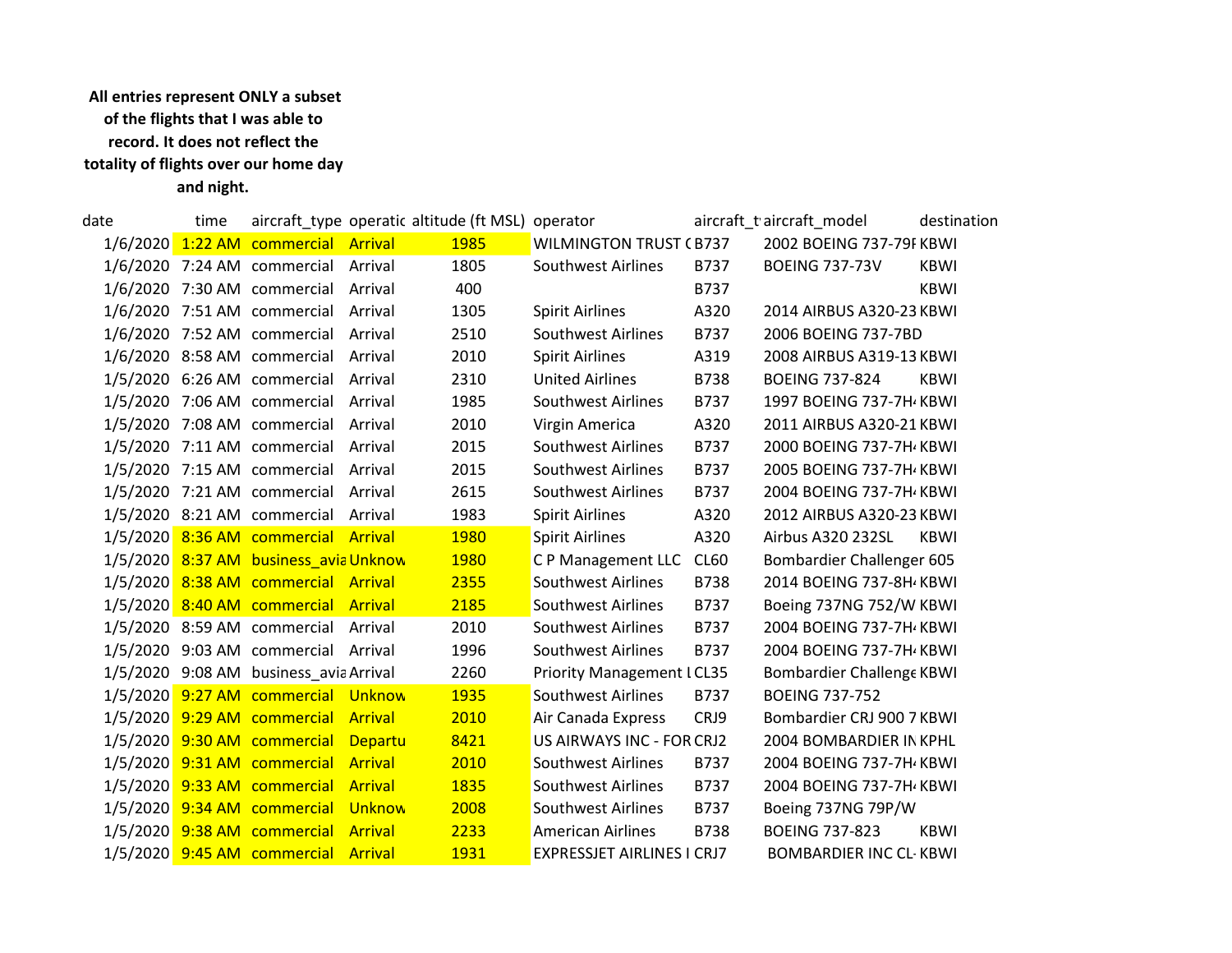|          | 1/5/2020 9:50 AM commercial Arrival |                | 3430 | Southwest Airlines          | <b>B738</b> | Boeing 737NG 800/W KBWI         |             |
|----------|-------------------------------------|----------------|------|-----------------------------|-------------|---------------------------------|-------------|
|          | 1/5/2020 12:49 PM commercial        | Arrival        | 1505 | SOUTHWEST AIRLINES B737     |             | 2005 BOEING 737-7H / KBWI       |             |
|          | 1/5/2020 12:50 PM commercial        | Arrival        | 1785 | <b>Southwest Airlines</b>   | B738        | Boeing 737NG 8H4/W KBWI         |             |
|          | 1/5/2020 1:09 PM commercial Arrival |                | 1960 | <b>United Airlines</b>      | A319        | 1998 AIRBUS INDUSTI KBWI        |             |
|          | 1/5/2020 1:11 PM commercial Arrival |                | 1535 | <b>Southwest Airlines</b>   | B737        | 2000 BOEING 737-7H / KBWI       |             |
|          | 1/5/2020 2:05 PM commercial Arrival |                | 1930 | <b>American Airlines</b>    | B738        | 2011 BOEING 737-823 KBWI        |             |
|          | 1/5/2020 2:17 PM commercial         | Arrival        | 2130 | Southwest Airlines (Te B737 |             | Boeing 737-7H4 (Tenr KBWI       |             |
|          | 1/5/2020 2:25 PM commercial         | Arrival        | 2055 | <b>American Airlines</b>    | B738        | 2014 BOEING 737-823 KBWI        |             |
|          | 1/5/2020 2:27 PM commercial Arrival |                | 1996 | <b>Southwest Airlines</b>   | B737        | <b>BOEING 737-76Q</b>           | <b>KBWI</b> |
|          | 1/5/2020 2:31 PM commercial Arrival |                | 755  | <b>Southwest Airlines</b>   | B737        | 1999 BOEING 737-7H KBWI         |             |
|          | 1/5/2020 2:42 PM commercial Arrival |                | 1955 | <b>Southwest Airlines</b>   | B738        | 2012 BOEING 737-8H / KBWI       |             |
|          | 1/5/2020 2:43 PM commercial         | <b>Arrival</b> | 2455 | <b>Southwest Airlines</b>   | B737        | 2011 BOEING 737-7H / KBWI       |             |
|          | 1/5/2020 2:47 PM commercial Arrival |                | 2005 | <b>Southwest Airlines</b>   | B737        | Boeing 737NG 752/W KBWI         |             |
|          | 1/5/2020 3:03 PM commercial Arrival |                | 1730 | <b>Southwest Airlines</b>   | B737        | 2003 BOEING 737-7C1KBWI         |             |
|          | 1/5/2020 3:06 PM commercial Arrival |                | 2005 | <b>Southwest Airlines</b>   | B738        | <b>BOEING 737-8H4</b>           | <b>KBWI</b> |
|          | 1/5/2020 3:15 PM commercial Arrival |                | 1730 | DELTA AIR LINES INC - B738  |             | 2000 BOEING 737-832 KBWI        |             |
|          | 1/5/2020 3:19 PM commercial Arrival |                | 1530 | <b>Southwest Airlines</b>   | <b>B738</b> | Boeing 737NG 8H4/W KBWI         |             |
|          | 1/5/2020 3:25 PM commercial Arrival |                | 2180 | Delta Air Lines             | B739        | 2014 BOEING 737-932 KBWI        |             |
|          | 1/5/2020 3:26 PM commercial Arrival |                | 2005 | American Eagle - Envo E145  |             | 1998 EMBRAER EMB-: KBWI         |             |
|          | 1/5/2020 3:37 PM commercial Arrival |                | 1725 | Virgin America              | A21N        | Airbus A321 253NSL KBWI         |             |
|          | 1/5/2020 3:41 PM commercial         | Arrival        | 2005 | <b>DHL</b>                  | B762        | 1983 BOEING 767-281KBWI         |             |
|          | 1/5/2020 4:14 PM commercial         | Arrival        | 2025 | <b>ABX Air Cargo</b>        | B762        | <b>BOEING 767-281</b>           | <b>KBWI</b> |
|          | 1/5/2020 4:16 PM commercial Arrival |                | 2300 | <b>Southwest Airlines</b>   | B737        | 2004 BOEING 737-7H KBWI         |             |
|          | 1/5/2020 4:18 PM commercial Arrival |                | 1875 | <b>Southwest Airlines</b>   | B737        | 2007 BOEING 737-7H / KBWI       |             |
|          | 1/5/2020 4:21 PM commercial Arrival |                | 2025 | <b>Southwest Airlines</b>   | B738        | 2014 BOEING 737-8H / KBWI       |             |
|          | 1/5/2020 4:31 PM commercial         | Arrival        | 1600 |                             | E135        |                                 | <b>KBWI</b> |
|          | 1/5/2020 4:37 PM commercial         | <b>Arrival</b> | 2250 | <b>Southwest Airlines</b>   | B738        | Boeing 737NG 800/W KBWI         |             |
|          | 1/5/2020 4:39 PM commercial Arrival |                | 2175 | <b>Southwest Airlines</b>   | B737        | 2006 BOEING 737-7BI KBWI        |             |
|          | 1/5/2020 4:42 PM commercial Arrival |                | 2800 | <b>Southwest Airlines</b>   | B738        | 2014 BOEING 737-8H / KBWI       |             |
|          | 1/5/2020 4:46 PM commercial Arrival |                | 2055 | <b>American Airlines</b>    | A320        | <b>1997 AIRBUS INDUSTI KBWI</b> |             |
| 1/5/2020 | 4:47 PM commercial                  | <b>Arrival</b> | 2000 | Southwest Airlines          | B737        | 2007 BOEING 737-7H KBWI         |             |
|          | 1/5/2020 4:49 PM commercial         | <b>Arrival</b> | 1900 |                             | B738        |                                 | <b>KBWI</b> |
|          | 1/5/2020 4:50 PM commercial Arrival |                | 2025 | <b>Southwest Airlines</b>   | B737        | 2007 BOEING 737-7H KBWI         |             |
|          | 1/5/2020 4:56 PM commercial Arrival |                | 1975 | <b>United Airlines</b>      | <b>B738</b> | <b>BOEING 737-824</b>           | <b>KBWI</b> |
|          |                                     |                |      |                             |             |                                 |             |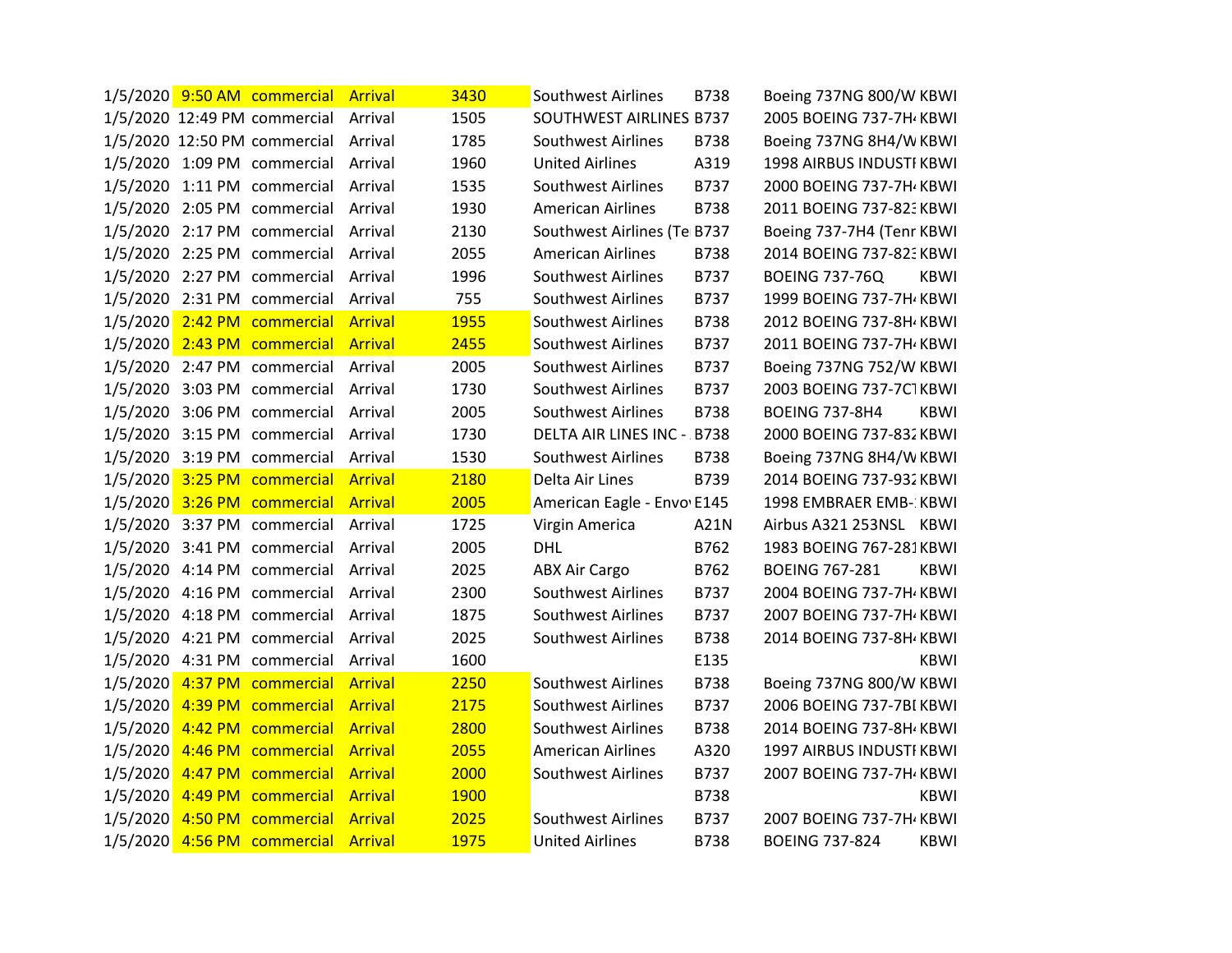|  | 1/5/2020 5:01 PM commercial Arrival    |                                               | 2025        | <b>ABX Air</b>                   | B762        | Boeing 767 232BDSF KBWI   |             |
|--|----------------------------------------|-----------------------------------------------|-------------|----------------------------------|-------------|---------------------------|-------------|
|  | 1/5/2020 5:05 PM commercial Unknow     |                                               | 2000        | AFS INVESTMENTS 56   B737        |             | 2006 BOEING 737-76N       |             |
|  | 1/5/2020 5:09 PM commercial Departu    |                                               | 7825        | Southwest Airlines               | B734        | 737-7H4                   | <b>KISP</b> |
|  | 1/5/2020 5:26 PM commercial Arrival    |                                               | 1505        | <b>Southwest Airlines</b>        | <b>B738</b> | Boeing 737NG 800/W KBWI   |             |
|  | 1/5/2020 5:31 PM commercial Arrival    |                                               | 2000        | <b>Southwest Airlines</b>        | <b>B737</b> | 2004 BOEING 737-7H KBWI   |             |
|  | 1/5/2020 5:34 PM business_avia Arrival |                                               | 2051        | CARLOW ACQUISITION C650          |             | 1984 CESSNA 650           | KBWI        |
|  | 1/5/2020 5:38 PM commercial Arrival    |                                               | 1530        | <b>Spirit Airlines</b>           | A320        | 2013 AIRBUS A320-23 KBWI  |             |
|  | 1/5/2020 5:43 PM commercial Arrival    |                                               | 2027        | <b>WELLS FARGO BANK N CRJ2</b>   |             | 2005 BOMBARDIER IN KBWI   |             |
|  | 1/5/2020 5:45 PM commercial Arrival    |                                               | 1901        | US BANK NA TRUSTEE CRJ2          |             | 2003 BOMBARDIER IN KBWI   |             |
|  | 1/5/2020 5:51 PM commercial Arrival    |                                               | 2025        | <b>Southwest Airlines</b>        | <b>B737</b> | <b>BOEING 737-79P</b>     | <b>KBWI</b> |
|  | 1/5/2020 5:53 PM commercial Arrival    |                                               | 2001        | Elite Airways                    | CRJ7        | Bombardier CRJ 700 7 KBWI |             |
|  | 1/5/2020 5:54 PM commercial Arrival    |                                               | 2000        | <b>Southwest Airlines</b>        | <b>B738</b> | Boeing 737NG 800/W KBWI   |             |
|  | 1/5/2020 5:56 PM commercial Arrival    |                                               | 2105        | <b>Spirit Airlines</b>           | A319        | 2005 AIRBUS A319-13 KBWI  |             |
|  | 1/5/2020 5:59 PM commercial Arrival    |                                               | 1500        | <b>Southwest Airlines</b>        | <b>B738</b> | 2015 BOEING 737-8H KBWI   |             |
|  | 1/5/2020 6:00 PM commercial Arrival    |                                               | 2255        | <b>AMERICAN AIRLINES IN B738</b> |             | 1999 BOEING 737-82: KBWI  |             |
|  | 1/5/2020 6:03 PM commercial Arrival    |                                               | 2225        | FedEx                            | B763        | <b>BOEING 767-3S2F</b>    | <b>KBWI</b> |
|  | 1/5/2020 6:04 PM commercial Arrival    |                                               | 2450        | <b>Southwest Airlines</b>        | <b>B738</b> | 737-8H4                   | <b>KBWI</b> |
|  | 1/5/2020 6:07 PM commercial Arrival    |                                               | 1978        | <b>Southwest Airlines</b>        | <b>B738</b> | Boeing 737NG 800/W KBWI   |             |
|  | 1/5/2020 6:09 PM commercial Arrival    |                                               | 1803        | Southwest Airlines               | <b>B738</b> | 2013 BOEING 737-8H KBWI   |             |
|  | 1/5/2020 6:14 PM commercial Arrival    |                                               | 2000        | Air Canada Express               | CRJ9        | Bombardier CRJ 900 7 KBWI |             |
|  | 1/5/2020 6:19 PM commercial Arrival    |                                               | 2280        | AMERICAN AIRLINES IN B738        |             | 2001 BOEING 737-82: KBWI  |             |
|  | 1/5/2020 6:33 PM commercial Arrival    |                                               | 2005        | Southwest Airlines               | B737        | 2003 BOEING 737-7H4       |             |
|  | 1/5/2020 6:34 PM commercial Arrival    |                                               | 2076        | <b>WILMINGTON TRUST (MD88</b>    |             | 1990 MCDONNELL DC KBWI    |             |
|  | 1/5/2020 6:38 PM commercial Arrival    |                                               | 1650        | Southwest Airlines               | <b>B737</b> | 2011 BOEING 737-7H KBWI   |             |
|  | 1/5/2020 6:39 PM commercial Arrival    |                                               | 2005        | Southwest Airlines               | B737        | 2005 BOEING 737-7H KBWI   |             |
|  | 1/5/2020 7:12 PM commercial Arrival    |                                               | 1810        | <b>Southwest Airlines</b>        | <b>B738</b> | Boeing 737NG 800/W KBWI   |             |
|  | 1/5/2020 7:15 PM commercial Unknow     |                                               | 1705        | <b>Southwest Airlines</b>        | B737        | 2005 BOEING 737-7H4       |             |
|  | 1/5/2020 7:19 PM commercial Arrival    |                                               | 2005        | <b>Southwest Airlines</b>        | B737        | 2004 BOEING 737-7H KBWI   |             |
|  | 1/5/2020 7:20 PM commercial Arrival    |                                               | 2105        | <b>Southwest Airlines</b>        | <b>B738</b> | Boeing 737NG 800/W KBWI   |             |
|  | 1/5/2020 7:22 PM commercial Arrival    |                                               | 1975        | Southwest Airlines               | B737        | 2007 BOEING 737-7H KBWI   |             |
|  |                                        | 1/5/2020 7:22 PM general_aviation, helicopter |             |                                  |             |                           |             |
|  | 1/5/2020 7:27 PM business_avia Arrival |                                               | 1789        | NETJETS SALES INC BAIC56X        |             | 2005 CESSNA 560XL KBWI    |             |
|  | 1/5/2020 7:32 PM commercial Arrival    |                                               | <b>1955</b> | <b>Southwest Airlines</b>        | <b>B737</b> | 2001 BOEING 737-7H KBWI   |             |
|  | 1/5/2020 7:36 PM commercial Arrival    |                                               | <b>1800</b> | <b>American Airlines</b>         | A321        | 2002 AIRBUS A321-21 KBWI  |             |
|  |                                        |                                               |             |                                  |             |                           |             |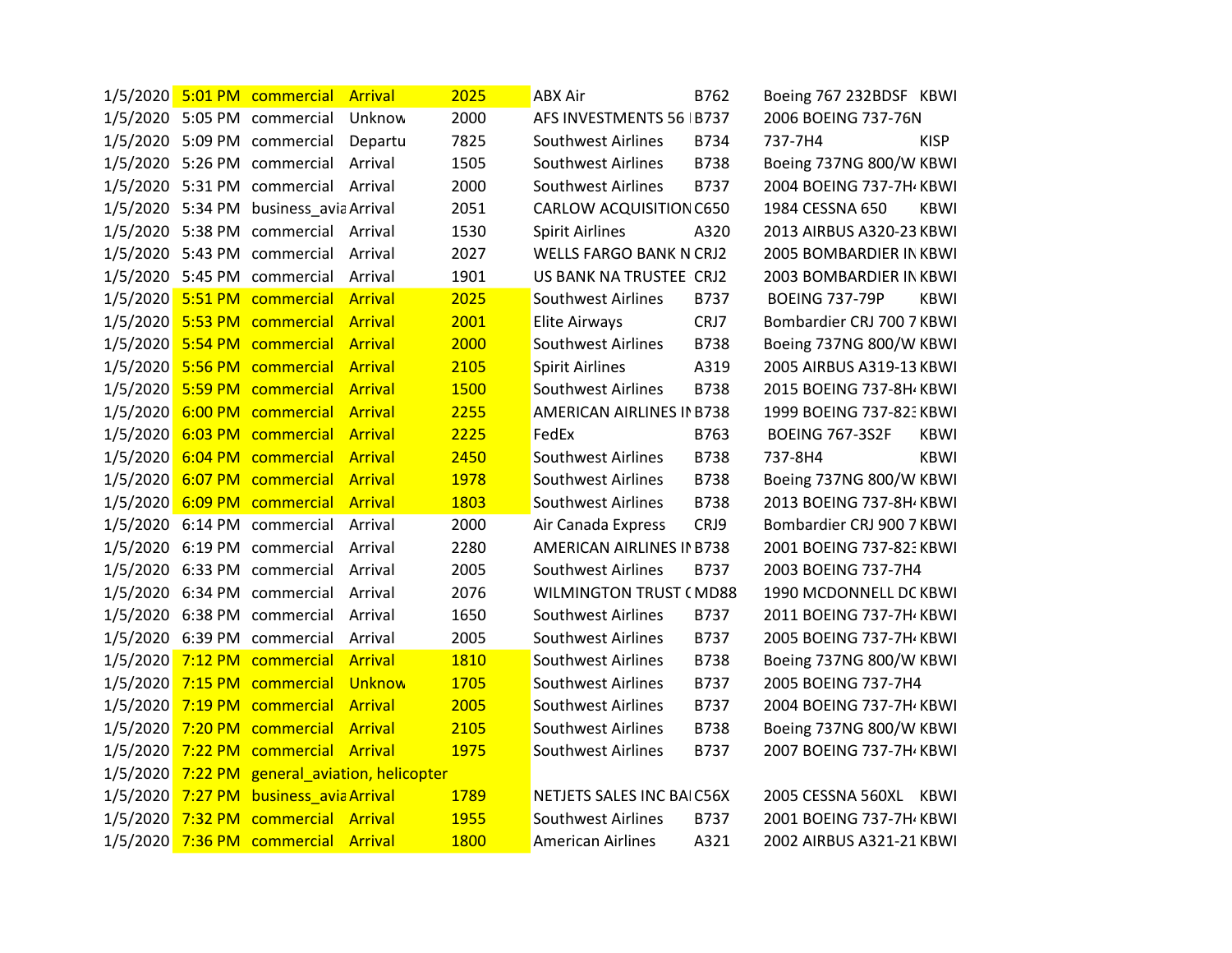|  | 1/5/2020 7:37 PM commercial Arrival     |                                                | 2028 | <b>British Airways</b>         | B772        | Boeing 777 236ER<br><b>KBWI</b>      |  |
|--|-----------------------------------------|------------------------------------------------|------|--------------------------------|-------------|--------------------------------------|--|
|  | 1/5/2020 7:57 PM commercial Arrival     |                                                | 1855 | <b>WELLS FARGO BANK N B737</b> |             | 2004 BOEING 737-761 KBWI             |  |
|  | 1/5/2020 8:05 PM commercial Departu     |                                                | 6928 | <b>Southwest Airlines</b>      | B737        | 2003 BOEING 737-7H KALB              |  |
|  | 1/5/2020 8:16 PM commercial Arrival     |                                                | 2225 | <b>Southwest Airlines</b>      | <b>B737</b> | 2000 BOEING 737-7H KBWI              |  |
|  | 1/5/2020 8:25 PM commercial Arrival     |                                                | 1975 | <b>Southwest Airlines</b>      | B737        | <b>BOEING 737-76N</b><br><b>KBWI</b> |  |
|  | 1/5/2020 8:30 PM commercial Arrival     |                                                | 1475 | <b>Southwest Airlines</b>      | B737        | 2001 BOEING 737-7H KBWI              |  |
|  |                                         | 1/5/2020 8:34 PM general_aviation, helicopter  |      |                                |             |                                      |  |
|  |                                         | 1/5/2020 8:41 PM commercial, business_aviation |      |                                |             |                                      |  |
|  | 1/5/2020 8:50 PM commercial Arrival     |                                                | 1780 | Southwest Airlines             | <b>B738</b> | 2014 BOEING 737-8H KBWI              |  |
|  | 1/5/2020 8:53 PM commercial Arrival     |                                                | 1505 | <b>United Airlines</b>         | B739        | Boeing 737NG 900ER/KBWI              |  |
|  | 1/5/2020 9:00 PM commercial Arrival     |                                                | 2055 | <b>Southwest Airlines</b>      | <b>B738</b> | Boeing 737NG 8H4/W KBWI              |  |
|  | 1/5/2020 9:02 PM commercial Arrival     |                                                | 1960 | <b>Southwest Airlines</b>      | B737        | 1998 BOEING 737-7H KBWI              |  |
|  | 1/5/2020 9:07 PM commercial Arrival     |                                                | 1906 | <b>Southwest Airlines</b>      | B737        | Boeing 737NG 7Q8/W KBWI              |  |
|  | 1/5/2020 9:08 PM commercial Arrival     |                                                | 2050 | <b>Southwest Airlines</b>      | B737        | 2004 BOEING 737-7H KBWI              |  |
|  | 1/5/2020 9:14 PM commercial Arrival     |                                                | 2005 | Prime Air                      | B763        | Boeing 767 316ER/W KBWI              |  |
|  | 1/5/2020 9:16 PM commercial Arrival     |                                                | 2160 | <b>Southwest Airlines</b>      | B737        | 2000 BOEING 737-7H KBWI              |  |
|  | 1/5/2020 9:24 PM commercial Arrival     |                                                | 2155 | <b>Southwest Airlines</b>      | B737        | 2004 BOEING 737-7H KBWI              |  |
|  |                                         | 1/5/2020 9:37 PM commercial, business_aviation |      |                                |             |                                      |  |
|  | 1/5/2020 9:39 PM commercial Arrival     |                                                | 1985 | <b>WELLS FARGO BANK N CRJ7</b> |             | 2004 BOMBARDIER IN KBWI              |  |
|  | 1/5/2020 9:41 PM commercial Arrival     |                                                | 2080 | <b>Southwest Airlines</b>      | <b>B737</b> | 2011 BOEING 737-7H KBWI              |  |
|  | 1/5/2020 9:43 PM commercial Arrival     |                                                | 2135 | <b>Spirit Airlines</b>         | A320        | 2012 AIRBUS A320-23 KBWI             |  |
|  |                                         | 1/5/2020 9:45 PM general aviation, helicopter  |      |                                |             |                                      |  |
|  | 1/5/2020 9:47 PM commercial Arrival     |                                                | 2135 | <b>American Airlines</b>       | A319        | <b>1999 AIRBUS INDUSTI KBWI</b>      |  |
|  | 1/5/2020 9:48 PM commercial Arrival     |                                                | 2030 | <b>Southwest Airlines</b>      | <b>B738</b> | Boeing 737NG 800/W KBWI              |  |
|  | 1/5/2020 9:51 PM commercial Arrival     |                                                | 2055 | <b>Southwest Airlines</b>      | B737        | 2002 BOEING 737-7H / KBWI            |  |
|  | 1/5/2020 9:52 PM commercial Arrival     |                                                | 2005 | <b>Southwest Airlines</b>      | B737        | 2003 BOEING 737-7H KBWI              |  |
|  | 1/5/2020 9:54 PM commercial Arrival     |                                                | 1933 | <b>Southwest Airlines</b>      | B737        | 2004 BOEING 737-7BI KSEA Seattle     |  |
|  | 1/5/2020 10:01 PM commercial Arrival    |                                                | 1760 | Atlas Air                      | B763        | Boeing 767 375ERBDS KBWI             |  |
|  | 1/5/2020 10:03 PM commercial Arrival    |                                                | 1910 | <b>WELLS FARGO BANK N B712</b> |             | 2000 BOEING 717-20(KBWI              |  |
|  | 1/5/2020 10:05 PM commercial Departu    |                                                | 7285 | <b>British Airways</b>         | B772        | Boeing 777 236ER<br>EGLL             |  |
|  | 1/5/2020 10:09 PM business_avia Arrival |                                                | 2010 | <b>BANK OF UTAH TRUSTIGLF4</b> |             | 2015 GULFSTREAM AI KBWI              |  |
|  | 1/5/2020 10:28 PM commercial Departu    |                                                | 9235 | Southwest Airlines             | <b>B737</b> | 1998 BOEING 737-7AI KISP             |  |
|  | 1/5/2020 10:30 PM commercial            | Departu                                        | 7606 | <b>Southwest Airlines</b>      | B737        | 2004 BOEING 737-7H KBDL              |  |
|  | 1/4/2020 7:40 AM commercial Arrival     |                                                | 1886 | <b>Southwest Airlines</b>      | B737        | 1999 BOEING 737-7H KBWI              |  |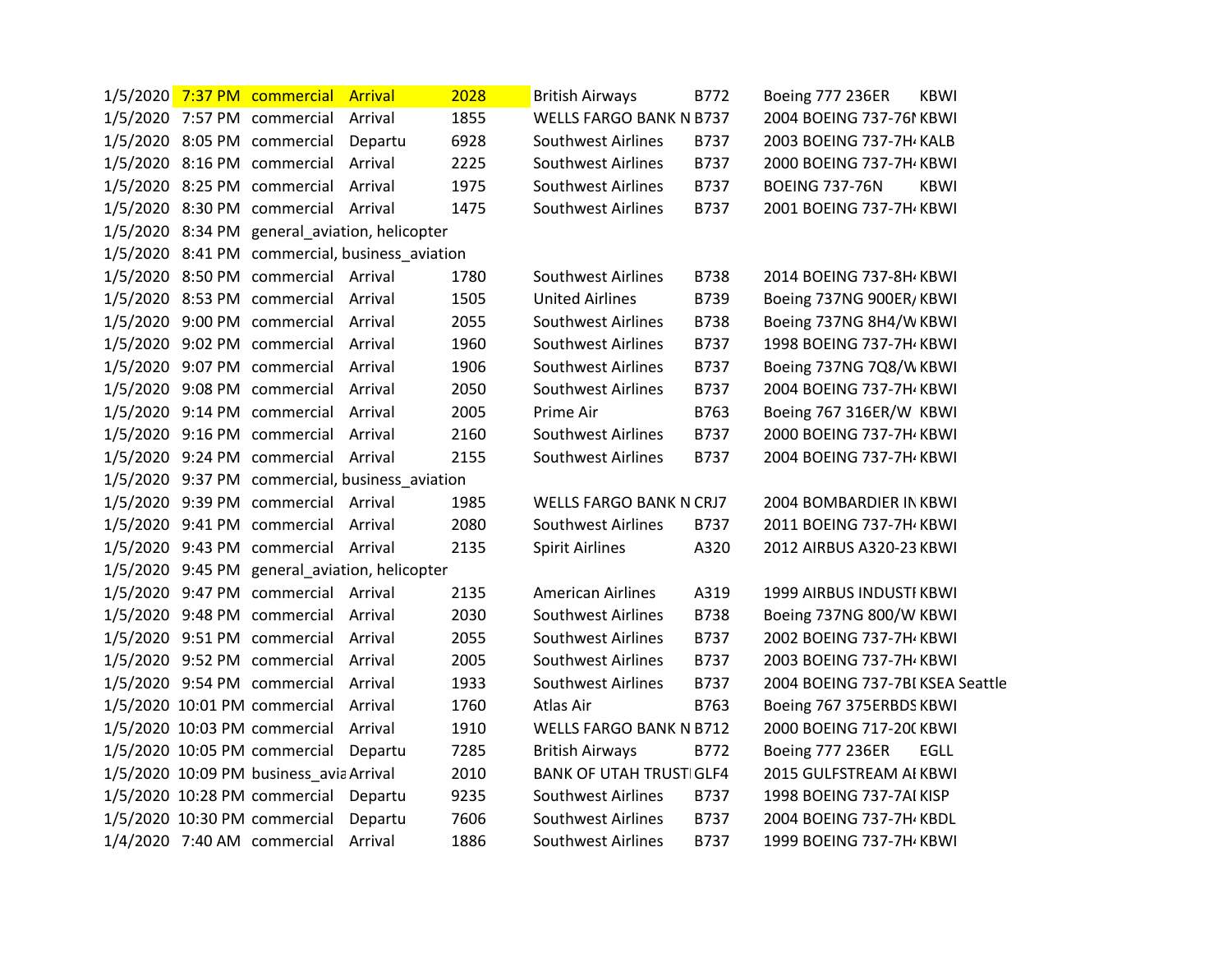| 2002<br>1/4/2020 8:14 AM commercial Arrival<br>Southwest Airlines<br><b>B738</b><br>2013 BOEING 737-8H KBWI<br>1/4/2020 8:17 AM commercial Arrival<br>2490<br><b>Spirit Airlines</b><br>A320<br>Airbus A320 232SL<br><b>KBWI</b><br>2279<br>Southwest Airlines<br>Boeing 737NG 752/W KBWI<br>1/4/2020 8:20 AM commercial Arrival<br>B737<br>1/4/2020 8:50 AM commercial Arrival<br>1850<br><b>Spirit Airlines</b><br>A319<br>2007 AIRBUS A319-13 KBWI<br>1/4/2020 10:29 AM commercial Arrival<br>1905<br><b>Southwest Airlines</b><br>2004 BOEING 737-7H / KBWI<br>B737<br>1/4/2020 10:39 AM commercial<br>2075<br>REPUBLIC AIRLINE INC E75L<br>2015 EMBRAER S A EF KBWI<br>Arrival<br>1/4/2020 11:03 AM commercial<br>1855<br><b>Spirit Airlines</b><br>A321<br>Airbus A321 231SL<br>Arrival<br>KBWI<br>7875<br>2005 BOEING 737-761 KISP<br>1/4/2020 11:07 AM commercial<br><b>Southwest Airlines</b><br>B737<br>Departu<br>1980<br>1/4/2020 11:21 AM commercial Arrival<br><b>WELLS FARGO BANK N CRJ2</b><br>2005 BOMBARDIER IN KBWI<br>2055<br><b>Southwest Airlines</b><br>2014 BOEING 737-8H / KBWI<br>1/4/2020 12:34 PM commercial Arrival<br><b>B738</b><br>1980<br>Boeing 737NG 800/W KBWI<br>1/4/2020 12:38 PM commercial Arrival<br><b>Southwest Airlines</b><br><b>B738</b><br>1790<br>Southwest Airlines<br>1/4/2020 12:39 PM commercial<br><b>B737</b><br>2006 BOEING 737-7H KBWI<br>Arrival<br>2400<br>1/4/2020 12:44 PM commercial<br><b>Spirit Airlines</b><br>A320<br>Airbus A320 232SL<br><b>KBWI</b><br>Arrival<br>1/4/2020 12:46 PM commercial Arrival<br>2030<br>WELLS FARGO BANK N B737<br>2002 BOEING 737-73\ KBWI<br>1/4/2020 12:47 PM commercial<br>2105<br><b>Southwest Airlines</b><br>B737<br>2007 BOEING 737-7H / KBWI<br>Arrival<br>Airbus A321 211SL<br>1/4/2020 12:49 PM commercial<br>1890<br>Delta Air Lines<br>A321<br><b>KBWI</b><br>Arrival<br>1/4/2020 12:50 PM commercial<br>2106<br><b>Southwest Airlines</b><br>B737<br>2001 BOEING 737-7H / KBWI<br>Arrival<br>1/4/2020 12:51 PM commercial<br>2530<br>CASTLE 2003-1A LLC - 1B737<br><b>BOEING 737-7Q8</b><br>Arrival<br><b>KBWI</b><br>1/4/2020 12:54 PM commercial Arrival<br>1910<br>JETBLUE AIRWAYS COF E190<br>2011 EMBRAER ERJ 15 KBWI<br>1480<br>1/4/2020 12:55 PM commercial Arrival<br><b>United Airlines</b><br>A319<br>1998 AIRBUS INDUSTI KBWI<br>1/4/2020 12:58 PM commercial Arrival<br>1955<br><b>WELLS FARGO BANK N A319</b><br>2000 AIRBUS INDUSTI KBWI<br>1835<br>1/4/2020 1:00 PM commercial Arrival<br><b>Southwest Airlines</b><br>B737<br>2006 BOEING 737-7H / KBWI<br>1/4/2020 1:03 PM commercial Arrival<br>2035<br><b>Southwest Airlines</b><br>B737<br>2006 BOEING 737-7H KBWI<br>Southwest Airlines<br>1/4/2020 1:06 PM commercial Arrival<br>1757<br>B737<br>2006 BOEING 737-7H / KBWI<br>1/4/2020 1:20 PM commercial Unknow<br>1540<br>American Eagle - Envo E145<br>1998 EMBRAER EMB- KPHL<br>1/4/2020 1:21 PM commercial Arrival<br>1955<br><b>Spirit Airlines</b><br>A320<br>Airbus A320 232SL<br><b>KBWI</b><br>1/4/2020 2:29 PM commercial<br>1880<br>Arrival<br>Southwest Airlines (Sh B737<br>Boeing 737-7H4 (Shar KBWI<br>2300<br>1/4/2020 2:33 PM commercial<br><b>B738</b><br><b>KBWI</b><br>Arrival<br>1/4/2020 2:35 PM commercial Arrival<br>1680<br>SOUTHWEST AIRLINES B737<br>2005 BOEING 737-7H / KBWI<br>1755<br><b>Southwest Airlines</b><br>B737<br>2009 BOEING 737-7H / KBWI<br>1/4/2020 2:37 PM commercial Arrival<br>1990<br>1/4/2020 2:41 PM commercial Arrival<br><b>Contour Aviation</b><br>E135<br><b>EMB-135LR</b><br><b>KBWI</b><br>1/4/2020 2:46 PM commercial Arrival<br>2085<br><b>Southwest Airlines</b><br>B737<br>2001 BOEING 737-7H / KBWI<br>1/4/2020 2:48 PM commercial Arrival<br>2255<br>Boeing 737NG 800/W KBWI<br>Southwest Airlines<br><b>B738</b> |  | 1/4/2020 8:11 AM commercial Arrival | 1980 | <b>Southwest Airlines</b> | B737 | Boeing 737NG 79P/W KBWI |  |
|--------------------------------------------------------------------------------------------------------------------------------------------------------------------------------------------------------------------------------------------------------------------------------------------------------------------------------------------------------------------------------------------------------------------------------------------------------------------------------------------------------------------------------------------------------------------------------------------------------------------------------------------------------------------------------------------------------------------------------------------------------------------------------------------------------------------------------------------------------------------------------------------------------------------------------------------------------------------------------------------------------------------------------------------------------------------------------------------------------------------------------------------------------------------------------------------------------------------------------------------------------------------------------------------------------------------------------------------------------------------------------------------------------------------------------------------------------------------------------------------------------------------------------------------------------------------------------------------------------------------------------------------------------------------------------------------------------------------------------------------------------------------------------------------------------------------------------------------------------------------------------------------------------------------------------------------------------------------------------------------------------------------------------------------------------------------------------------------------------------------------------------------------------------------------------------------------------------------------------------------------------------------------------------------------------------------------------------------------------------------------------------------------------------------------------------------------------------------------------------------------------------------------------------------------------------------------------------------------------------------------------------------------------------------------------------------------------------------------------------------------------------------------------------------------------------------------------------------------------------------------------------------------------------------------------------------------------------------------------------------------------------------------------------------------------------------------------------------------------------------------------------------------------------------------------------------------------------------------------------------------------------------------------------------------------------------------------------------------------------------------------------------------------------------------------------------------------------------------------------------------------------------------------------------------------------------------------------------------------------------------------------------------------------------------------------------------------------------------------------------------------------------------------------------------------------------|--|-------------------------------------|------|---------------------------|------|-------------------------|--|
|                                                                                                                                                                                                                                                                                                                                                                                                                                                                                                                                                                                                                                                                                                                                                                                                                                                                                                                                                                                                                                                                                                                                                                                                                                                                                                                                                                                                                                                                                                                                                                                                                                                                                                                                                                                                                                                                                                                                                                                                                                                                                                                                                                                                                                                                                                                                                                                                                                                                                                                                                                                                                                                                                                                                                                                                                                                                                                                                                                                                                                                                                                                                                                                                                                                                                                                                                                                                                                                                                                                                                                                                                                                                                                                                                                                                                    |  |                                     |      |                           |      |                         |  |
|                                                                                                                                                                                                                                                                                                                                                                                                                                                                                                                                                                                                                                                                                                                                                                                                                                                                                                                                                                                                                                                                                                                                                                                                                                                                                                                                                                                                                                                                                                                                                                                                                                                                                                                                                                                                                                                                                                                                                                                                                                                                                                                                                                                                                                                                                                                                                                                                                                                                                                                                                                                                                                                                                                                                                                                                                                                                                                                                                                                                                                                                                                                                                                                                                                                                                                                                                                                                                                                                                                                                                                                                                                                                                                                                                                                                                    |  |                                     |      |                           |      |                         |  |
|                                                                                                                                                                                                                                                                                                                                                                                                                                                                                                                                                                                                                                                                                                                                                                                                                                                                                                                                                                                                                                                                                                                                                                                                                                                                                                                                                                                                                                                                                                                                                                                                                                                                                                                                                                                                                                                                                                                                                                                                                                                                                                                                                                                                                                                                                                                                                                                                                                                                                                                                                                                                                                                                                                                                                                                                                                                                                                                                                                                                                                                                                                                                                                                                                                                                                                                                                                                                                                                                                                                                                                                                                                                                                                                                                                                                                    |  |                                     |      |                           |      |                         |  |
|                                                                                                                                                                                                                                                                                                                                                                                                                                                                                                                                                                                                                                                                                                                                                                                                                                                                                                                                                                                                                                                                                                                                                                                                                                                                                                                                                                                                                                                                                                                                                                                                                                                                                                                                                                                                                                                                                                                                                                                                                                                                                                                                                                                                                                                                                                                                                                                                                                                                                                                                                                                                                                                                                                                                                                                                                                                                                                                                                                                                                                                                                                                                                                                                                                                                                                                                                                                                                                                                                                                                                                                                                                                                                                                                                                                                                    |  |                                     |      |                           |      |                         |  |
|                                                                                                                                                                                                                                                                                                                                                                                                                                                                                                                                                                                                                                                                                                                                                                                                                                                                                                                                                                                                                                                                                                                                                                                                                                                                                                                                                                                                                                                                                                                                                                                                                                                                                                                                                                                                                                                                                                                                                                                                                                                                                                                                                                                                                                                                                                                                                                                                                                                                                                                                                                                                                                                                                                                                                                                                                                                                                                                                                                                                                                                                                                                                                                                                                                                                                                                                                                                                                                                                                                                                                                                                                                                                                                                                                                                                                    |  |                                     |      |                           |      |                         |  |
|                                                                                                                                                                                                                                                                                                                                                                                                                                                                                                                                                                                                                                                                                                                                                                                                                                                                                                                                                                                                                                                                                                                                                                                                                                                                                                                                                                                                                                                                                                                                                                                                                                                                                                                                                                                                                                                                                                                                                                                                                                                                                                                                                                                                                                                                                                                                                                                                                                                                                                                                                                                                                                                                                                                                                                                                                                                                                                                                                                                                                                                                                                                                                                                                                                                                                                                                                                                                                                                                                                                                                                                                                                                                                                                                                                                                                    |  |                                     |      |                           |      |                         |  |
|                                                                                                                                                                                                                                                                                                                                                                                                                                                                                                                                                                                                                                                                                                                                                                                                                                                                                                                                                                                                                                                                                                                                                                                                                                                                                                                                                                                                                                                                                                                                                                                                                                                                                                                                                                                                                                                                                                                                                                                                                                                                                                                                                                                                                                                                                                                                                                                                                                                                                                                                                                                                                                                                                                                                                                                                                                                                                                                                                                                                                                                                                                                                                                                                                                                                                                                                                                                                                                                                                                                                                                                                                                                                                                                                                                                                                    |  |                                     |      |                           |      |                         |  |
|                                                                                                                                                                                                                                                                                                                                                                                                                                                                                                                                                                                                                                                                                                                                                                                                                                                                                                                                                                                                                                                                                                                                                                                                                                                                                                                                                                                                                                                                                                                                                                                                                                                                                                                                                                                                                                                                                                                                                                                                                                                                                                                                                                                                                                                                                                                                                                                                                                                                                                                                                                                                                                                                                                                                                                                                                                                                                                                                                                                                                                                                                                                                                                                                                                                                                                                                                                                                                                                                                                                                                                                                                                                                                                                                                                                                                    |  |                                     |      |                           |      |                         |  |
|                                                                                                                                                                                                                                                                                                                                                                                                                                                                                                                                                                                                                                                                                                                                                                                                                                                                                                                                                                                                                                                                                                                                                                                                                                                                                                                                                                                                                                                                                                                                                                                                                                                                                                                                                                                                                                                                                                                                                                                                                                                                                                                                                                                                                                                                                                                                                                                                                                                                                                                                                                                                                                                                                                                                                                                                                                                                                                                                                                                                                                                                                                                                                                                                                                                                                                                                                                                                                                                                                                                                                                                                                                                                                                                                                                                                                    |  |                                     |      |                           |      |                         |  |
|                                                                                                                                                                                                                                                                                                                                                                                                                                                                                                                                                                                                                                                                                                                                                                                                                                                                                                                                                                                                                                                                                                                                                                                                                                                                                                                                                                                                                                                                                                                                                                                                                                                                                                                                                                                                                                                                                                                                                                                                                                                                                                                                                                                                                                                                                                                                                                                                                                                                                                                                                                                                                                                                                                                                                                                                                                                                                                                                                                                                                                                                                                                                                                                                                                                                                                                                                                                                                                                                                                                                                                                                                                                                                                                                                                                                                    |  |                                     |      |                           |      |                         |  |
|                                                                                                                                                                                                                                                                                                                                                                                                                                                                                                                                                                                                                                                                                                                                                                                                                                                                                                                                                                                                                                                                                                                                                                                                                                                                                                                                                                                                                                                                                                                                                                                                                                                                                                                                                                                                                                                                                                                                                                                                                                                                                                                                                                                                                                                                                                                                                                                                                                                                                                                                                                                                                                                                                                                                                                                                                                                                                                                                                                                                                                                                                                                                                                                                                                                                                                                                                                                                                                                                                                                                                                                                                                                                                                                                                                                                                    |  |                                     |      |                           |      |                         |  |
|                                                                                                                                                                                                                                                                                                                                                                                                                                                                                                                                                                                                                                                                                                                                                                                                                                                                                                                                                                                                                                                                                                                                                                                                                                                                                                                                                                                                                                                                                                                                                                                                                                                                                                                                                                                                                                                                                                                                                                                                                                                                                                                                                                                                                                                                                                                                                                                                                                                                                                                                                                                                                                                                                                                                                                                                                                                                                                                                                                                                                                                                                                                                                                                                                                                                                                                                                                                                                                                                                                                                                                                                                                                                                                                                                                                                                    |  |                                     |      |                           |      |                         |  |
|                                                                                                                                                                                                                                                                                                                                                                                                                                                                                                                                                                                                                                                                                                                                                                                                                                                                                                                                                                                                                                                                                                                                                                                                                                                                                                                                                                                                                                                                                                                                                                                                                                                                                                                                                                                                                                                                                                                                                                                                                                                                                                                                                                                                                                                                                                                                                                                                                                                                                                                                                                                                                                                                                                                                                                                                                                                                                                                                                                                                                                                                                                                                                                                                                                                                                                                                                                                                                                                                                                                                                                                                                                                                                                                                                                                                                    |  |                                     |      |                           |      |                         |  |
|                                                                                                                                                                                                                                                                                                                                                                                                                                                                                                                                                                                                                                                                                                                                                                                                                                                                                                                                                                                                                                                                                                                                                                                                                                                                                                                                                                                                                                                                                                                                                                                                                                                                                                                                                                                                                                                                                                                                                                                                                                                                                                                                                                                                                                                                                                                                                                                                                                                                                                                                                                                                                                                                                                                                                                                                                                                                                                                                                                                                                                                                                                                                                                                                                                                                                                                                                                                                                                                                                                                                                                                                                                                                                                                                                                                                                    |  |                                     |      |                           |      |                         |  |
|                                                                                                                                                                                                                                                                                                                                                                                                                                                                                                                                                                                                                                                                                                                                                                                                                                                                                                                                                                                                                                                                                                                                                                                                                                                                                                                                                                                                                                                                                                                                                                                                                                                                                                                                                                                                                                                                                                                                                                                                                                                                                                                                                                                                                                                                                                                                                                                                                                                                                                                                                                                                                                                                                                                                                                                                                                                                                                                                                                                                                                                                                                                                                                                                                                                                                                                                                                                                                                                                                                                                                                                                                                                                                                                                                                                                                    |  |                                     |      |                           |      |                         |  |
|                                                                                                                                                                                                                                                                                                                                                                                                                                                                                                                                                                                                                                                                                                                                                                                                                                                                                                                                                                                                                                                                                                                                                                                                                                                                                                                                                                                                                                                                                                                                                                                                                                                                                                                                                                                                                                                                                                                                                                                                                                                                                                                                                                                                                                                                                                                                                                                                                                                                                                                                                                                                                                                                                                                                                                                                                                                                                                                                                                                                                                                                                                                                                                                                                                                                                                                                                                                                                                                                                                                                                                                                                                                                                                                                                                                                                    |  |                                     |      |                           |      |                         |  |
|                                                                                                                                                                                                                                                                                                                                                                                                                                                                                                                                                                                                                                                                                                                                                                                                                                                                                                                                                                                                                                                                                                                                                                                                                                                                                                                                                                                                                                                                                                                                                                                                                                                                                                                                                                                                                                                                                                                                                                                                                                                                                                                                                                                                                                                                                                                                                                                                                                                                                                                                                                                                                                                                                                                                                                                                                                                                                                                                                                                                                                                                                                                                                                                                                                                                                                                                                                                                                                                                                                                                                                                                                                                                                                                                                                                                                    |  |                                     |      |                           |      |                         |  |
|                                                                                                                                                                                                                                                                                                                                                                                                                                                                                                                                                                                                                                                                                                                                                                                                                                                                                                                                                                                                                                                                                                                                                                                                                                                                                                                                                                                                                                                                                                                                                                                                                                                                                                                                                                                                                                                                                                                                                                                                                                                                                                                                                                                                                                                                                                                                                                                                                                                                                                                                                                                                                                                                                                                                                                                                                                                                                                                                                                                                                                                                                                                                                                                                                                                                                                                                                                                                                                                                                                                                                                                                                                                                                                                                                                                                                    |  |                                     |      |                           |      |                         |  |
|                                                                                                                                                                                                                                                                                                                                                                                                                                                                                                                                                                                                                                                                                                                                                                                                                                                                                                                                                                                                                                                                                                                                                                                                                                                                                                                                                                                                                                                                                                                                                                                                                                                                                                                                                                                                                                                                                                                                                                                                                                                                                                                                                                                                                                                                                                                                                                                                                                                                                                                                                                                                                                                                                                                                                                                                                                                                                                                                                                                                                                                                                                                                                                                                                                                                                                                                                                                                                                                                                                                                                                                                                                                                                                                                                                                                                    |  |                                     |      |                           |      |                         |  |
|                                                                                                                                                                                                                                                                                                                                                                                                                                                                                                                                                                                                                                                                                                                                                                                                                                                                                                                                                                                                                                                                                                                                                                                                                                                                                                                                                                                                                                                                                                                                                                                                                                                                                                                                                                                                                                                                                                                                                                                                                                                                                                                                                                                                                                                                                                                                                                                                                                                                                                                                                                                                                                                                                                                                                                                                                                                                                                                                                                                                                                                                                                                                                                                                                                                                                                                                                                                                                                                                                                                                                                                                                                                                                                                                                                                                                    |  |                                     |      |                           |      |                         |  |
|                                                                                                                                                                                                                                                                                                                                                                                                                                                                                                                                                                                                                                                                                                                                                                                                                                                                                                                                                                                                                                                                                                                                                                                                                                                                                                                                                                                                                                                                                                                                                                                                                                                                                                                                                                                                                                                                                                                                                                                                                                                                                                                                                                                                                                                                                                                                                                                                                                                                                                                                                                                                                                                                                                                                                                                                                                                                                                                                                                                                                                                                                                                                                                                                                                                                                                                                                                                                                                                                                                                                                                                                                                                                                                                                                                                                                    |  |                                     |      |                           |      |                         |  |
|                                                                                                                                                                                                                                                                                                                                                                                                                                                                                                                                                                                                                                                                                                                                                                                                                                                                                                                                                                                                                                                                                                                                                                                                                                                                                                                                                                                                                                                                                                                                                                                                                                                                                                                                                                                                                                                                                                                                                                                                                                                                                                                                                                                                                                                                                                                                                                                                                                                                                                                                                                                                                                                                                                                                                                                                                                                                                                                                                                                                                                                                                                                                                                                                                                                                                                                                                                                                                                                                                                                                                                                                                                                                                                                                                                                                                    |  |                                     |      |                           |      |                         |  |
|                                                                                                                                                                                                                                                                                                                                                                                                                                                                                                                                                                                                                                                                                                                                                                                                                                                                                                                                                                                                                                                                                                                                                                                                                                                                                                                                                                                                                                                                                                                                                                                                                                                                                                                                                                                                                                                                                                                                                                                                                                                                                                                                                                                                                                                                                                                                                                                                                                                                                                                                                                                                                                                                                                                                                                                                                                                                                                                                                                                                                                                                                                                                                                                                                                                                                                                                                                                                                                                                                                                                                                                                                                                                                                                                                                                                                    |  |                                     |      |                           |      |                         |  |
|                                                                                                                                                                                                                                                                                                                                                                                                                                                                                                                                                                                                                                                                                                                                                                                                                                                                                                                                                                                                                                                                                                                                                                                                                                                                                                                                                                                                                                                                                                                                                                                                                                                                                                                                                                                                                                                                                                                                                                                                                                                                                                                                                                                                                                                                                                                                                                                                                                                                                                                                                                                                                                                                                                                                                                                                                                                                                                                                                                                                                                                                                                                                                                                                                                                                                                                                                                                                                                                                                                                                                                                                                                                                                                                                                                                                                    |  |                                     |      |                           |      |                         |  |
|                                                                                                                                                                                                                                                                                                                                                                                                                                                                                                                                                                                                                                                                                                                                                                                                                                                                                                                                                                                                                                                                                                                                                                                                                                                                                                                                                                                                                                                                                                                                                                                                                                                                                                                                                                                                                                                                                                                                                                                                                                                                                                                                                                                                                                                                                                                                                                                                                                                                                                                                                                                                                                                                                                                                                                                                                                                                                                                                                                                                                                                                                                                                                                                                                                                                                                                                                                                                                                                                                                                                                                                                                                                                                                                                                                                                                    |  |                                     |      |                           |      |                         |  |
|                                                                                                                                                                                                                                                                                                                                                                                                                                                                                                                                                                                                                                                                                                                                                                                                                                                                                                                                                                                                                                                                                                                                                                                                                                                                                                                                                                                                                                                                                                                                                                                                                                                                                                                                                                                                                                                                                                                                                                                                                                                                                                                                                                                                                                                                                                                                                                                                                                                                                                                                                                                                                                                                                                                                                                                                                                                                                                                                                                                                                                                                                                                                                                                                                                                                                                                                                                                                                                                                                                                                                                                                                                                                                                                                                                                                                    |  |                                     |      |                           |      |                         |  |
|                                                                                                                                                                                                                                                                                                                                                                                                                                                                                                                                                                                                                                                                                                                                                                                                                                                                                                                                                                                                                                                                                                                                                                                                                                                                                                                                                                                                                                                                                                                                                                                                                                                                                                                                                                                                                                                                                                                                                                                                                                                                                                                                                                                                                                                                                                                                                                                                                                                                                                                                                                                                                                                                                                                                                                                                                                                                                                                                                                                                                                                                                                                                                                                                                                                                                                                                                                                                                                                                                                                                                                                                                                                                                                                                                                                                                    |  |                                     |      |                           |      |                         |  |
|                                                                                                                                                                                                                                                                                                                                                                                                                                                                                                                                                                                                                                                                                                                                                                                                                                                                                                                                                                                                                                                                                                                                                                                                                                                                                                                                                                                                                                                                                                                                                                                                                                                                                                                                                                                                                                                                                                                                                                                                                                                                                                                                                                                                                                                                                                                                                                                                                                                                                                                                                                                                                                                                                                                                                                                                                                                                                                                                                                                                                                                                                                                                                                                                                                                                                                                                                                                                                                                                                                                                                                                                                                                                                                                                                                                                                    |  |                                     |      |                           |      |                         |  |
|                                                                                                                                                                                                                                                                                                                                                                                                                                                                                                                                                                                                                                                                                                                                                                                                                                                                                                                                                                                                                                                                                                                                                                                                                                                                                                                                                                                                                                                                                                                                                                                                                                                                                                                                                                                                                                                                                                                                                                                                                                                                                                                                                                                                                                                                                                                                                                                                                                                                                                                                                                                                                                                                                                                                                                                                                                                                                                                                                                                                                                                                                                                                                                                                                                                                                                                                                                                                                                                                                                                                                                                                                                                                                                                                                                                                                    |  |                                     |      |                           |      |                         |  |
|                                                                                                                                                                                                                                                                                                                                                                                                                                                                                                                                                                                                                                                                                                                                                                                                                                                                                                                                                                                                                                                                                                                                                                                                                                                                                                                                                                                                                                                                                                                                                                                                                                                                                                                                                                                                                                                                                                                                                                                                                                                                                                                                                                                                                                                                                                                                                                                                                                                                                                                                                                                                                                                                                                                                                                                                                                                                                                                                                                                                                                                                                                                                                                                                                                                                                                                                                                                                                                                                                                                                                                                                                                                                                                                                                                                                                    |  |                                     |      |                           |      |                         |  |
|                                                                                                                                                                                                                                                                                                                                                                                                                                                                                                                                                                                                                                                                                                                                                                                                                                                                                                                                                                                                                                                                                                                                                                                                                                                                                                                                                                                                                                                                                                                                                                                                                                                                                                                                                                                                                                                                                                                                                                                                                                                                                                                                                                                                                                                                                                                                                                                                                                                                                                                                                                                                                                                                                                                                                                                                                                                                                                                                                                                                                                                                                                                                                                                                                                                                                                                                                                                                                                                                                                                                                                                                                                                                                                                                                                                                                    |  |                                     |      |                           |      |                         |  |
|                                                                                                                                                                                                                                                                                                                                                                                                                                                                                                                                                                                                                                                                                                                                                                                                                                                                                                                                                                                                                                                                                                                                                                                                                                                                                                                                                                                                                                                                                                                                                                                                                                                                                                                                                                                                                                                                                                                                                                                                                                                                                                                                                                                                                                                                                                                                                                                                                                                                                                                                                                                                                                                                                                                                                                                                                                                                                                                                                                                                                                                                                                                                                                                                                                                                                                                                                                                                                                                                                                                                                                                                                                                                                                                                                                                                                    |  |                                     |      |                           |      |                         |  |
|                                                                                                                                                                                                                                                                                                                                                                                                                                                                                                                                                                                                                                                                                                                                                                                                                                                                                                                                                                                                                                                                                                                                                                                                                                                                                                                                                                                                                                                                                                                                                                                                                                                                                                                                                                                                                                                                                                                                                                                                                                                                                                                                                                                                                                                                                                                                                                                                                                                                                                                                                                                                                                                                                                                                                                                                                                                                                                                                                                                                                                                                                                                                                                                                                                                                                                                                                                                                                                                                                                                                                                                                                                                                                                                                                                                                                    |  |                                     |      |                           |      |                         |  |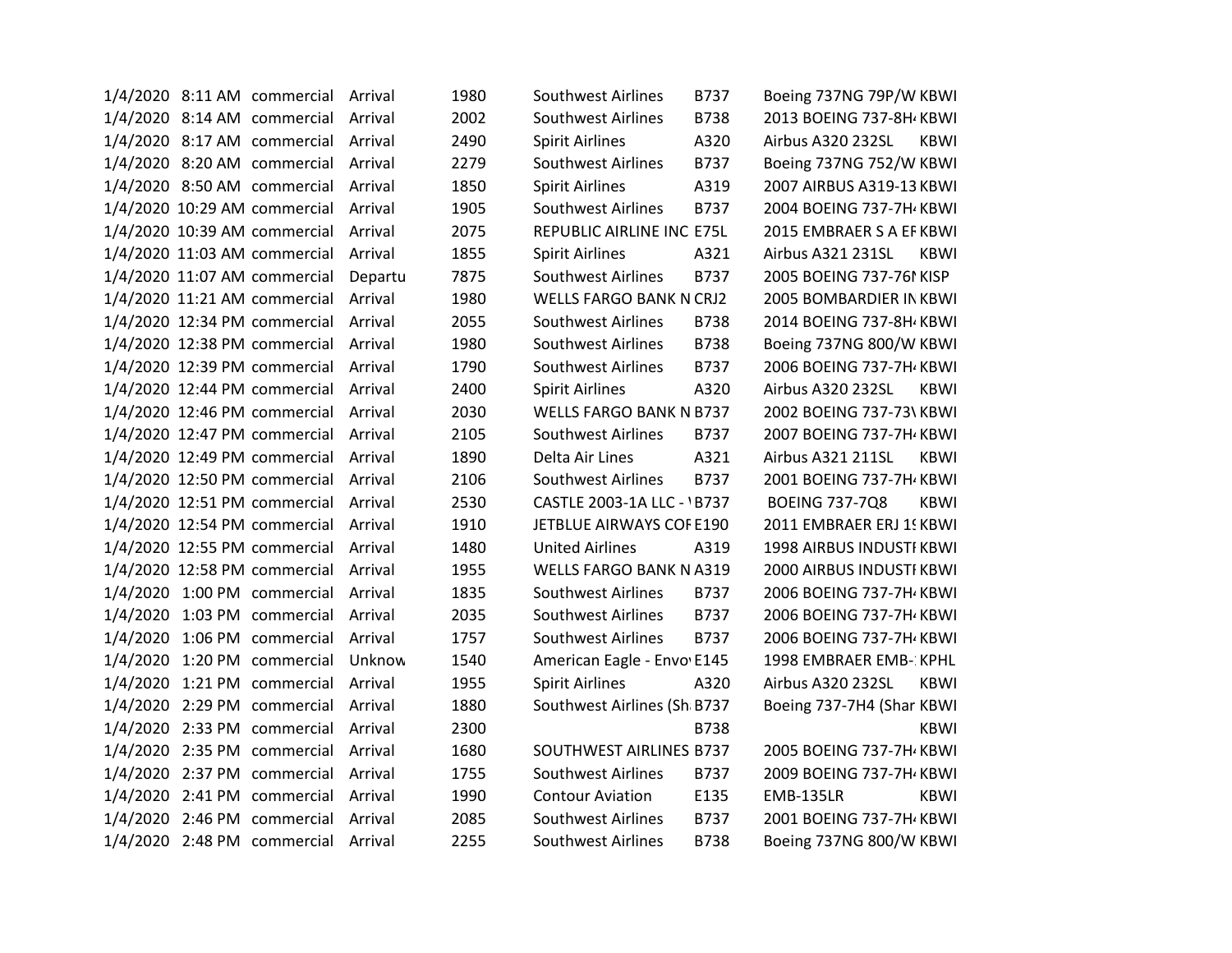|  | 1/4/2020 2:52 PM commercial Arrival    |                                               | 1635 | Southwest Airlines (Ne B737    |             | Boeing 737-7H4 (Nev: KBWI |             |
|--|----------------------------------------|-----------------------------------------------|------|--------------------------------|-------------|---------------------------|-------------|
|  | 1/4/2020 2:53 PM commercial Unknow     |                                               | 2830 | Southwest Airlines             | B737        | 2001 BOEING 737-7H4       |             |
|  | 1/4/2020 2:58 PM commercial Arrival    |                                               | 1985 | <b>Southwest Airlines</b>      | B737        | 2005 BOEING 737-7H KBWI   |             |
|  | 1/4/2020 3:00 PM commercial Arrival    |                                               | 1760 | Southwest Airlines             | <b>B738</b> | 2014 BOEING 737-8H KBWI   |             |
|  | 1/4/2020 3:04 PM commercial Arrival    |                                               | 1910 | Southwest Airlines             | B737        | 2004 BOEING 737-7H KBWI   |             |
|  | 1/4/2020 3:22 PM commercial Arrival    |                                               | 1980 | <b>Spirit Airlines</b>         | A319        | 2005 AIRBUS A319-13 KBWI  |             |
|  | 1/4/2020 3:28 PM commercial Arrival    |                                               | 2011 | <b>WILMINGTON TRUST (MD88</b>  |             | 1987 MCDONNELL DC KBWI    |             |
|  | 1/4/2020 3:30 PM business_avia Arrival |                                               | 1505 | DC AVIATION LLC - DEI F2TH     |             | 2002 ISRAEL AIRCRAF KBWI  |             |
|  | 1/4/2020 3:31 PM commercial Arrival    |                                               | 2086 | Delta Air Lines                | <b>B738</b> | 2001 BOEING 737-832 KBWI  |             |
|  | 1/4/2020 3:33 PM commercial Arrival    |                                               | 1965 | <b>American Airlines</b>       | E145        | 2000 EMBRAER EMB- KBWI    |             |
|  | 1/4/2020 3:48 PM commercial Arrival    |                                               | 1905 | Delta Air Lines                | <b>B738</b> | 2000 BOEING 737-832 KBWI  |             |
|  | 1/4/2020 3:49 PM commercial Arrival    |                                               | 2180 | <b>Spirit Airlines</b>         | A321        | Airbus A321 231SL         | KBWI        |
|  | 1/4/2020 6:08 PM commercial Arrival    |                                               | 1980 | Southwest Airlines             | B737        | 2007 BOEING 737-7H KBWI   |             |
|  | 1/4/2020 6:11 PM commercial Arrival    |                                               | 1980 | <b>Southwest Airlines</b>      | B737        | 1998 BOEING 737-7H KBWI   |             |
|  | 1/4/2020 9:02 PM commercial Arrival    |                                               | 2055 | <b>American Airlines</b>       | A321        | 2008 AIRBUS A321-23 KBWI  |             |
|  | 1/4/2020 9:16 PM commercial Arrival    |                                               | 1930 | <b>WILMINGTON TRUST (B737</b>  |             | <b>BOEING 737-79P</b>     | <b>KBWI</b> |
|  |                                        | 1/4/2020 9:23 PM general_aviation, helicopter |      |                                |             |                           |             |
|  | 1/4/2020 9:24 PM commercial Arrival    |                                               | 1030 | Southwest Airlines             | B737        | Boeing 737NG 752/W KBWI   |             |
|  |                                        | 1/4/2020 9:29 PM general aviation, helicopter |      |                                |             |                           |             |
|  | 1/4/2020 9:39 PM commercial Departu    |                                               | 7680 | <b>Southwest Airlines</b>      | <b>B738</b> | Boeing 737NG 800/W KBOS   |             |
|  | 1/4/2020 9:41 PM commercial Departu    |                                               | 8430 | Southwest Airlines             | B738        | Boeing 737NG 8H4/W KISP   |             |
|  | 1/4/2020 9:44 PM commercial Arrival    |                                               | 2125 | <b>Southwest Airlines</b>      | <b>B738</b> | Boeing 737NG 8H4/W KBWI   |             |
|  |                                        | 1/4/2020 9:47 PM general_aviation, helicopter |      |                                |             |                           |             |
|  | 1/4/2020 9:58 PM commercial Departu    |                                               | 9255 | <b>Southwest Airlines</b>      | B737        | 2000 BOEING 737-7H KBDL   |             |
|  | 1/4/2020 10:09 PM commercial Arrival   |                                               | 2155 | Prime Air                      | B763        | Boeing 767 306ERBDS KBWI  |             |
|  | 1/4/2020 10:12 PM commercial Arrival   |                                               | 1930 | <b>WELLS FARGO BANK N A319</b> |             | 1999 AIRBUS INDUSTI KBWI  |             |
|  | 1/4/2020 10:14 PM commercial Arrival   |                                               | 2050 | Prime Air                      | B763        | Boeing 767 37DERBDS KBWI  |             |
|  | 1/4/2020 10:32 PM commercial Arrival   |                                               | 1852 | <b>Spirit Airlines</b>         | <b>A20N</b> | Airbus A320 271NSL KBWI   |             |
|  | 1/4/2020 10:41 PM commercial Arrival   |                                               | 2125 | <b>United Airlines</b>         | A319        | 2001 AIRBUS INDUSTI KBWI  |             |
|  | 1/4/2020 10:43 PM commercial Arrival   |                                               | 1975 | <b>Southwest Airlines</b>      | <b>B738</b> | 2014 BOEING 737-8H KBWI   |             |
|  | 1/4/2020 10:48 PM commercial Arrival   |                                               | 1875 | <b>Spirit Airlines</b>         | A321        | Airbus A321 231SL         | <b>KBWI</b> |
|  | 1/4/2020 10:56 PM commercial Arrival   |                                               | 1950 | <b>Southwest Airlines</b>      | B737        | Boeing 737NG 7Q8          | <b>KBWI</b> |
|  | 1/4/2020 11:11 PM commercial Arrival   |                                               | 2100 |                                | A320        |                           | <b>KBWI</b> |
|  | 1/4/2020 11:20 PM commercial Arrival   |                                               | 2000 | <b>WELLS FARGO BANK N B739</b> |             | 2001 BOEING 737-924 KBWI  |             |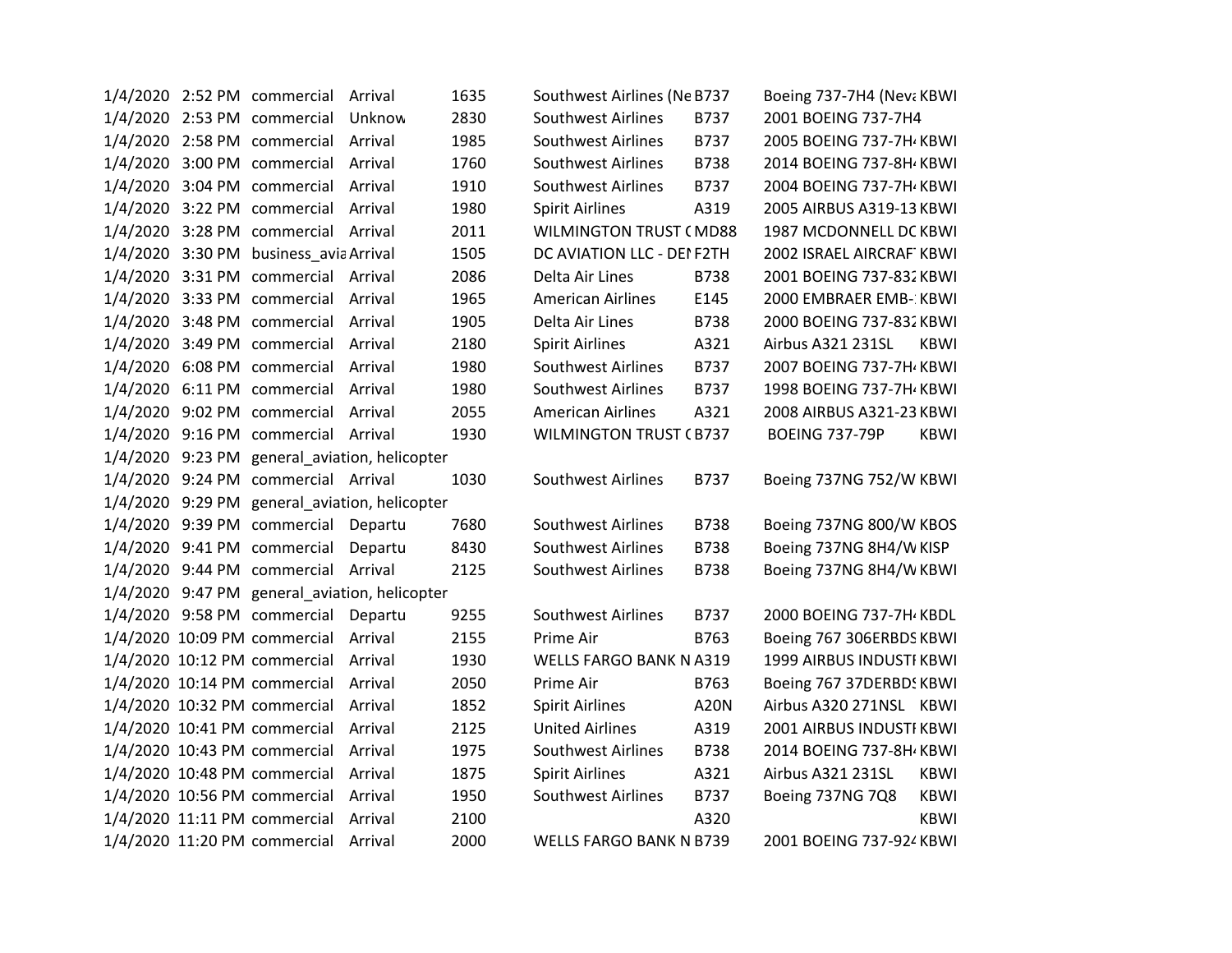|  | 1/4/2020 11:22 PM commercial Arrival |                                                | 2220 | <b>American Airlines</b>   | <b>B738</b> | Boeing 737NG 800/W KBWI       |             |
|--|--------------------------------------|------------------------------------------------|------|----------------------------|-------------|-------------------------------|-------------|
|  | 1/4/2020 11:29 PM commercial Arrival |                                                | 1975 | <b>Spirit Airlines</b>     | A320        | Airbus A320 271NSL KBWI       |             |
|  | 1/4/2020 11:34 PM commercial Arrival |                                                | 1740 | <b>Southwest Airlines</b>  | <b>B738</b> | Boeing 737NG 800/W KBWI       |             |
|  | 1/4/2020 11:38 PM commercial Arrival |                                                | 1950 | <b>American Airlines</b>   | A319        | 1999 AIRBUS INDUSTI KBWI      |             |
|  | 1/4/2020 11:40 PM commercial Arrival |                                                | 1900 | DELTA AIR LINES INC - B738 |             | 2001 BOEING 737-832 KBWI      |             |
|  | 1/4/2020 11:44 PM commercial Arrival |                                                | 1500 | Delta Air Lines            | B739        | 2015 BOEING 737-932 KBWI      |             |
|  | 1/3/2020 1:54 AM commercial Arrival  |                                                | 2045 | <b>Spirit Airlines</b>     | A320        | 2013 AIRBUS A320-23 KBWI      |             |
|  | 1/3/2020 7:52 AM commercial Arrival  |                                                | 1821 | <b>Spirit Airlines</b>     | A320        | 2014 AIRBUS A320-23 KBWI      |             |
|  |                                      | 1/3/2020 8:04 AM commercial, business_aviation |      |                            |             |                               |             |
|  | 1/3/2020 8:42 AM commercial Arrival  |                                                | 1795 | <b>United Airlines</b>     | A320        | 2001 AIRBUS INDUSTI KBWI      |             |
|  | 1/3/2020 8:50 AM commercial Arrival  |                                                | 2095 | <b>Southwest Airlines</b>  | <b>B738</b> | Boeing 737NG 800/W KBWI       |             |
|  | 1/3/2020 8:53 AM commercial Arrival  |                                                | 1990 | <b>Southwest Airlines</b>  | <b>B738</b> | 2014 BOEING 737-8H / KBWI     |             |
|  | 1/3/2020 8:56 AM commercial Arrival  |                                                | 945  | WELLS FARGO BANK N CRJ2    |             | <b>BOMBARDIER INC CL-KBWI</b> |             |
|  | 1/3/2020 9:06 AM commercial Arrival  |                                                | 1990 | <b>Southwest Airlines</b>  | B737        | Boeing 737NG 752/W KBWI       |             |
|  | 1/3/2020 10:33 AM commercial Arrival |                                                | 1965 | Southwest Airlines         | <b>B738</b> | Boeing 737NG 800/W KBWI       |             |
|  | 1/3/2020 10:48 AM commercial Arrival |                                                | 1945 | <b>Spirit Airlines</b>     | A321        | Airbus A321 231SL             | <b>KBWI</b> |
|  | 1/3/2020 11:20 AM commercial Arrival |                                                | 2090 | <b>Southwest Airlines</b>  | B737        | 2006 BOEING 737-7H / KBWI     |             |
|  | 1/3/2020 11:23 AM commercial Arrival |                                                | 2015 | <b>Southwest Airlines</b>  | B737        | 2004 BOEING 737-7H / KBWI     |             |
|  | 1/3/2020 11:49 AM commercial Arrival |                                                | 1945 | <b>Southwest Airlines</b>  | B737        | 2006 BOEING 737-7H KBWI       |             |
|  | 1/3/2020 11:50 AM commercial Arrival |                                                | 2117 | <b>Spirit Airlines</b>     | <b>A20N</b> | Airbus A320 271NSL KBWI       |             |
|  | 1/3/2020 12:01 PM commercial Arrival |                                                | 1995 | <b>Southwest Airlines</b>  | B737        | 2004 BOEING 737-7H KBWI       |             |
|  | 1/3/2020 12:06 PM commercial Departu |                                                | 7416 | AMERICAN AIRLINES IN E145  |             | 2004 EMBRAER EMB- KJFK        |             |
|  | 1/3/2020 12:09 PM commercial Arrival |                                                | 2325 | <b>Southwest Airlines</b>  | B737        | 2003 BOEING 737-7H / KBWI     |             |
|  | 1/3/2020 12:19 PM commercial Arrival |                                                | 1995 | <b>Southwest Airlines</b>  | <b>B738</b> | Boeing 737NG 800/W KBWI       |             |
|  | 1/3/2020 12:21 PM commercial Arrival |                                                | 1970 | <b>Southwest Airlines</b>  | <b>B738</b> | Boeing 737NG 8H4/W KBWI       |             |
|  | 1/3/2020 12:23 PM commercial Arrival |                                                | 1995 | <b>Southwest Airlines</b>  | B738        | 2014 BOEING 737-8H / KBWI     |             |
|  | 1/3/2020 1:03 PM commercial Arrival  |                                                | 2445 | <b>United Airlines</b>     | A319        | 2001 AIRBUS INDUSTI KBWI      |             |
|  | 1/3/2020 1:06 PM commercial Arrival  |                                                | 2320 | DELTA AIR LINES INC - MD88 |             | 1992 MCDONNELL DC KBWI        |             |
|  | 1/3/2020 1:09 PM commercial Arrival  |                                                | 2295 | <b>American Airlines</b>   | A319        | 2001 AIRBUS INDUSTI KBWI      |             |
|  | 1/3/2020 1:12 PM commercial Arrival  |                                                | 1570 | <b>Southwest Airlines</b>  | B737        | Boeing 737NG 7Q8/W KBWI       |             |
|  | 1/3/2020 1:13 PM commercial Arrival  |                                                | 1995 | Southwest Airlines         | <b>B738</b> | 2015 BOEING 737-8H KBWI       |             |
|  | 1/3/2020 1:14 PM commercial Arrival  |                                                | 2020 | <b>Southwest Airlines</b>  | <b>B738</b> | Boeing 737NG 800/W KBWI       |             |
|  | 1/3/2020 1:17 PM commercial Arrival  |                                                | 1920 | Southwest Airlines         | <b>B738</b> | 2013 BOEING 737-8H KBWI       |             |
|  | 1/3/2020 1:18 PM commercial Arrival  |                                                | 1995 | Southwest Airlines         | <b>B738</b> | <b>BOEING 737-8H4</b>         | <b>KBWI</b> |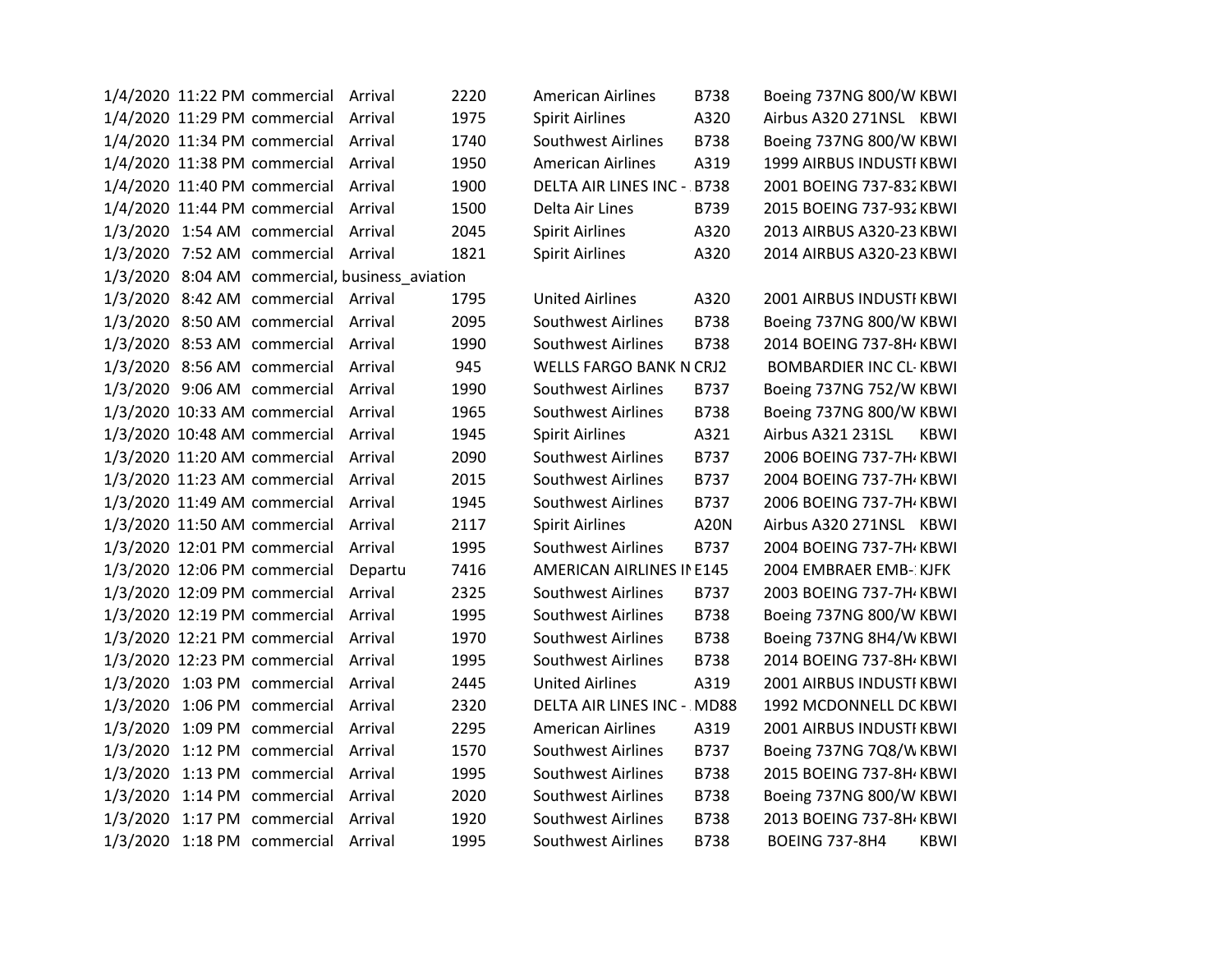|  | 1/3/2020 1:28 PM commercial Arrival | 1920 | CARGO AIRCRAFT MAN B752   |             | <b>BOEING 757-2Q8</b><br><b>KBWI</b> |
|--|-------------------------------------|------|---------------------------|-------------|--------------------------------------|
|  | 1/3/2020 1:30 PM commercial Arrival | 1995 | <b>Southwest Airlines</b> | B737        | 2001 BOEING 737-7H KBWI              |
|  | 1/3/2020 1:32 PM commercial Arrival | 2545 | <b>Spirit Airlines</b>    | A320        | 2015 AIRBUS A320-23 KBWI             |
|  | 1/3/2020 1:34 PM commercial Arrival | 2020 | <b>Southwest Airlines</b> | B737        | Boeing 737NG 79L/W KBWI              |
|  | 1/3/2020 1:41 PM commercial Arrival | 1890 | <b>Southwest Airlines</b> | B737        | 2007 BOEING 737-7H KBWI              |
|  | 1/3/2020 1:44 PM commercial Departu | 8784 | <b>Southwest Airlines</b> | B737        | <b>BOEING 737-752</b><br>KPWM        |
|  | 1/3/2020 1:47 PM commercial Arrival | 2040 | <b>Southwest Airlines</b> | B737        | 2000 BOEING 737-7H KBWI              |
|  | 1/3/2020 1:50 PM commercial         |      |                           |             |                                      |
|  | 1/3/2020 1:53 PM commercial Arrival | 1945 | Southwest Airlines        | B737        | 2003 BOEING 737-7H KBWI              |
|  | 1/3/2020 1:55 PM commercial Arrival | 1975 | <b>Spirit Airlines</b>    | A321        | Airbus A321 231SL<br><b>KBWI</b>     |
|  | 1/3/2020 1:57 PM commercial Arrival | 2079 | <b>Southwest Airlines</b> | B737        | 1999 BOEING 737-7H TJSJ Luis Mu      |
|  | 1/3/2020 2:00 PM commercial         |      |                           |             |                                      |
|  | 1/3/2020 2:31 PM commercial Arrival | 845  | <b>Southwest Airlines</b> | <b>B738</b> | Boeing 737NG 800/W KBWI              |
|  | 1/3/2020 2:32 PM commercial Arrival | 2070 | <b>Southwest Airlines</b> | B737        | Boeing 737NG 76N/W KBWI              |
|  | 1/3/2020 3:54 PM commercial Arrival | 1465 | <b>Southwest Airlines</b> | B737        | 2005 BOEING 737-7H KBWI              |
|  | 1/3/2020 3:58 PM commercial Arrival | 2040 | <b>Southwest Airlines</b> | B737        | 2006 BOEING 737-7H KBWI              |
|  | 1/3/2020 4:01 PM commercial Arrival | 1990 | <b>Southwest Airlines</b> | B737        | 2000 BOEING 737-7H KBWI              |
|  | 1/3/2020 4:03 PM commercial Arrival | 2065 | <b>Southwest Airlines</b> | B737        | 2006 BOEING 737-7H KBWI              |
|  | 1/3/2020 4:05 PM commercial Arrival | 1965 | <b>Southwest Airlines</b> | <b>B738</b> | 2012 BOEING 737-8H KBWI              |
|  | 1/3/2020 4:11 PM commercial Unknow  | 1990 | <b>Southwest Airlines</b> | B737        | <b>Boeing 737-76N</b>                |
|  | 1/3/2020 4:12 PM commercial Departu | 8740 | <b>Southwest Airlines</b> | B737        | 2000 BOEING 737-7H KISP              |
|  | 1/3/2020 4:20 PM commercial Arrival | 1620 | <b>Southwest Airlines</b> | <b>B738</b> | Boeing 737NG 800/W KBWI              |
|  | 1/3/2020 4:29 PM commercial Arrival | 1940 | Southwest Airlines        | B737        | 1997 BOEING 737-7H KBWI              |
|  | 1/3/2020 4:36 PM commercial Arrival | 1820 | <b>American Airlines</b>  | A320        | 2000 AIRBUS INDUSTI KBWI             |
|  | 1/3/2020 4:38 PM commercial Arrival | 2020 | REPUBLIC AIRLINE INC E75L |             | 2014 EMBRAER S A EF KBWI             |
|  | 1/3/2020 4:46 PM commercial Arrival | 1870 | <b>Southwest Airlines</b> | B737        | Boeing 737NG 7Q8<br><b>KBWI</b>      |
|  | 1/3/2020 4:48 PM commercial Arrival | 1465 | <b>Southwest Airlines</b> | B737        | <b>KBWI</b><br><b>BOEING 737-73V</b> |
|  | 1/3/2020 4:52 PM commercial Arrival | 1919 | <b>Southwest Airlines</b> | B737        | <b>BOEING 737-752</b><br><b>KBWI</b> |
|  | 1/3/2020 4:56 PM commercial Arrival | 2120 | SOUTHWEST AIRLINES B737   |             | 2004 BOEING 737-7H KBWI              |
|  | 1/3/2020 5:10 PM commercial Arrival | 2017 | <b>Frontier Airlines</b>  | A320        | 2011 AIRBUS A320-21 KBWI             |
|  | 1/3/2020 5:16 PM commercial Arrival | 2000 | <b>DHL</b>                | B762        | 1983 BOEING 767-281KBWI              |
|  | 1/3/2020 5:17 PM commercial Departu | 7140 | <b>Southwest Airlines</b> | B737        | <b>Boeing 737-76N</b><br><b>KBOS</b> |
|  | 1/3/2020 5:19 PM commercial Arrival | 1940 | <b>Southwest Airlines</b> | B737        | 2003 BOEING 737-7H KBWI              |
|  | 1/3/2020 5:25 PM commercial Arrival | 1995 | <b>Spirit Airlines</b>    | A320        | 2014 AIRBUS A320-23 KBWI             |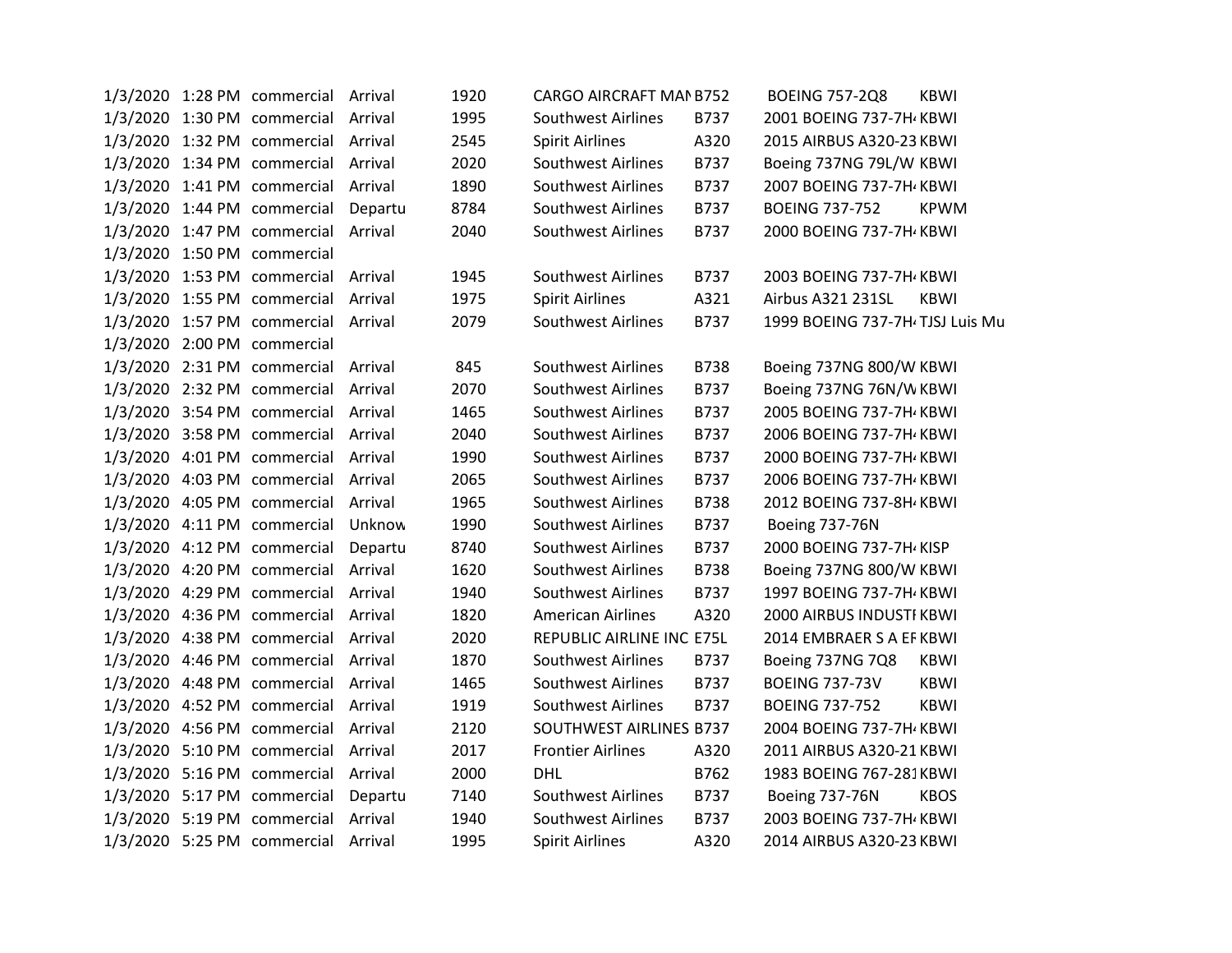|  | 1/3/2020 5:26 PM commercial Arrival  |                                               | 1875 | <b>American Airlines</b>          | E145        | 2004 EMBRAER EMB-145LR        |
|--|--------------------------------------|-----------------------------------------------|------|-----------------------------------|-------------|-------------------------------|
|  | 1/3/2020 5:27 PM commercial Arrival  |                                               | 2065 | <b>Southwest Airlines</b>         | B738        | 2013 BOEING 737-8H KBWI       |
|  | 1/3/2020 5:30 PM commercial Arrival  |                                               | 2000 | WELLS FARGO DELAW, MD90           |             | 1997 MCDONNELL DC KBWI        |
|  | 1/3/2020 5:34 PM commercial Arrival  |                                               | 2242 | AFS INVESTMENTS 69   A320         |             | 2013 AIRBUS A320-23 KBWI      |
|  | 1/3/2020 5:42 PM commercial Arrival  |                                               | 1465 | <b>Southwest Airlines</b>         | B737        | 2006 BOEING 737-7BI KBWI      |
|  | 1/3/2020 5:47 PM commercial Arrival  |                                               | 1845 | Southwest Airlines                | B737        | 2007 BOEING 737-7H KBWI       |
|  | 1/3/2020 6:00 PM commercial Arrival  |                                               | 1915 | <b>Southwest Airlines</b>         | B737        | Boeing 737NG 7Q8/W KBWI       |
|  | 1/3/2020 6:30 PM commercial Arrival  |                                               | 2104 | DELTA AIR LINES INC - MD88        |             | 1992 MCDONNELL DC KBWI        |
|  | 1/3/2020 6:35 PM commercial Arrival  |                                               | 1846 | <b>UNITED AIRLINES INC - E145</b> |             | 2000 EMBRAER EMB-: KBWI       |
|  |                                      | 1/3/2020 8:07 PM general_aviation, helicopter |      |                                   |             |                               |
|  | 1/3/2020 8:08 PM commercial Arrival  |                                               | 1890 | <b>Southwest Airlines</b>         | B737        | 2005 BOEING 737-7H KBWI       |
|  | 1/3/2020 8:09 PM commercial Arrival  |                                               | 1940 | <b>Southwest Airlines</b>         | B737        | Boeing 737-7H4 (Flor KBWI     |
|  | 1/3/2020 8:11 PM commercial Arrival  |                                               | 1915 | <b>Southwest Airlines</b>         | <b>B738</b> | Boeing 737NG 800/W KBWI       |
|  | 1/3/2020 8:17 PM commercial Arrival  |                                               | 1990 | <b>Southwest Airlines</b>         | <b>B738</b> | Boeing 737NG 800/W KBWI       |
|  | 1/3/2020 8:29 PM commercial Arrival  |                                               | 1970 | <b>American Airlines</b>          | A321        | 2015 AIRBUS A321-23 KBWI      |
|  | 1/3/2020 8:31 PM commercial Arrival  |                                               | 1975 | <b>WILMINGTON TRUST (MD88</b>     |             | 1990 MCDONNELL DC KBWI        |
|  | 1/3/2020 8:33 PM commercial Arrival  |                                               | 1890 | Southwest Airlines                | B737        | 2008 BOEING 737-7H / KBWI     |
|  | 1/3/2020 8:34 PM commercial Arrival  |                                               | 2375 | <b>Southwest Airlines</b>         | B737        | 1999 BOEING 737-7H KBWI       |
|  | 1/3/2020 8:37 PM commercial Arrival  |                                               | 1965 | <b>Southwest Airlines</b>         | B737        | 2005 BOEING 737-7H KBWI       |
|  | 1/3/2020 8:39 PM commercial Arrival  |                                               | 1915 | <b>Southwest Airlines</b>         | B737        | 2007 BOEING 737-7H KBWI       |
|  | 1/3/2020 8:41 PM commercial Departu  |                                               | 7990 | Southwest Airlines                | B737        | 2004 BOEING 737-7H KBDL       |
|  | 1/3/2020 8:43 PM commercial Arrival  |                                               | 1815 | <b>Southwest Airlines</b>         | B737        | 2003 BOEING 737-7H / KBWI     |
|  | 1/3/2020 8:51 PM commercial Arrival  |                                               | 1995 | <b>Southwest Airlines</b>         | <b>B738</b> | 2014 BOEING 737-8H KBWI       |
|  | 1/3/2020 8:53 PM commercial Arrival  |                                               | 2395 | <b>Southwest Airlines</b>         | B737        | 2007 BOEING 737-7H KBWI       |
|  | 1/3/2020 8:54 PM commercial Arrival  |                                               | 2065 | Southwest Airlines                | B737        | <b>BOEING 737-7H4</b><br>KBWI |
|  |                                      | 1/3/2020 9:32 PM general_aviation, helicopter |      |                                   |             |                               |
|  | 1/3/2020 9:38 PM commercial Arrival  |                                               | 1990 | <b>United Airlines</b>            | <b>B738</b> | 2000 BOEING 737-824 KBWI      |
|  | 1/3/2020 9:46 PM commercial Arrival  |                                               | 1970 | <b>Southwest Airlines</b>         | B737        | 2008 BOEING 737-7H / KBWI     |
|  | 1/3/2020 9:57 PM commercial Arrival  |                                               | 2990 | <b>Southwest Airlines</b>         | B737        | 1999 BOEING 737-7H KBWI       |
|  | 1/3/2020 10:01 PM commercial Departu |                                               | 1970 | <b>Southwest Airlines</b>         | B737        | 2008 BOEING 737-7H / KPVD     |
|  | 1/3/2020 10:07 PM commercial Arrival |                                               | 2016 | AMERICAN AIRLINES IN E145         |             | 2000 EMBRAER EMB-: KBWI       |
|  | 1/3/2020 10:10 PM commercial Arrival |                                               | 2100 |                                   | A320        | <b>KBWI</b>                   |
|  | 1/3/2020 10:16 PM commercial Arrival |                                               | 1745 | <b>Southwest Airlines</b>         | <b>B738</b> | Boeing 737NG 800/W KBWI       |
|  | 1/3/2020 10:17 PM commercial Arrival |                                               | 2045 | Southwest Airlines                | B737        | 2009 BOEING 737-7H KBWI       |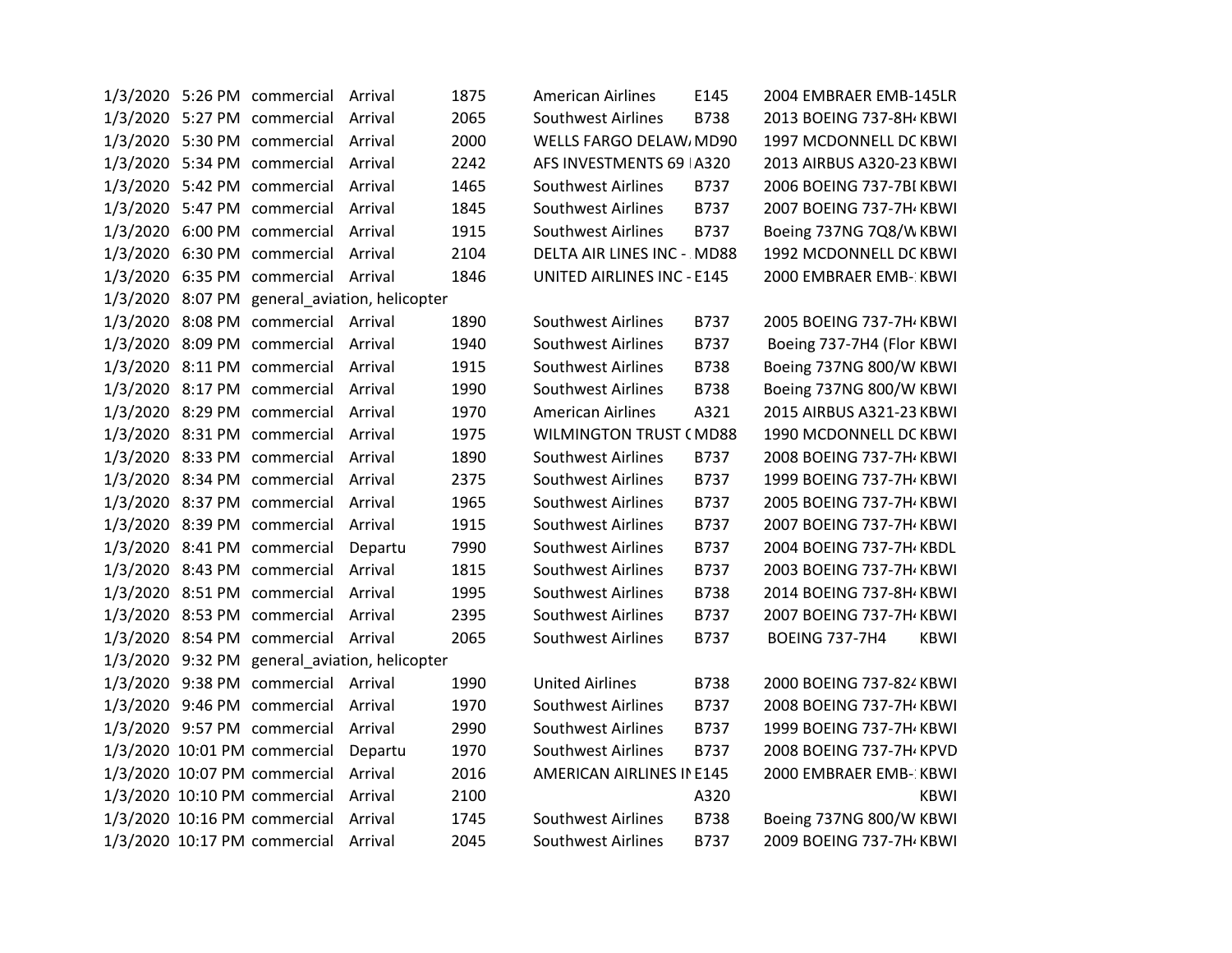|  | 1/3/2020 10:24 PM commercial Arrival |                                                 | 1941 | <b>United Airlines</b>      | A320        | 1994 AIRBUS INDUSTI KBWI  |             |
|--|--------------------------------------|-------------------------------------------------|------|-----------------------------|-------------|---------------------------|-------------|
|  | 1/3/2020 10:26 PM commercial Arrival |                                                 | 2016 | <b>Southwest Airlines</b>   | <b>B738</b> | Boeing 737NG 800/W KBWI   |             |
|  | 1/3/2020 10:29 PM commercial Arrival |                                                 | 1995 | <b>Southwest Airlines</b>   | B737        | Boeing 737NG 7Q8/W KBWI   |             |
|  | 1/3/2020 10:32 PM commercial Arrival |                                                 | 1970 | SKYWEST AIRLINES INCCRJ7    |             | 2005 BOMBARDIER IN KBWI   |             |
|  | 1/3/2020 10:34 PM commercial Arrival |                                                 | 1970 | Air Canada Express          | CRJ9        | Bombardier CRJ 900 7 KBWI |             |
|  | 1/3/2020 10:36 PM commercial Arrival |                                                 | 1970 | <b>Spirit Airlines</b>      | A321        | Airbus A321 231SL         | KBWI        |
|  | 1/3/2020 10:37 PM commercial Arrival |                                                 | 1990 | Southwest Airlines (Ne B737 |             | Boeing 737-7H4 (Nev: KBWI |             |
|  |                                      | 1/3/2020 10:50 PM commercial, business aviation |      |                             |             |                           |             |
|  |                                      | 1/3/2020 10:54 PM commercial, business_aviation |      |                             |             |                           |             |
|  | 1/3/2020 10:56 PM commercial Arrival |                                                 | 1915 | SOUTHWEST AIRLINES B737     |             | 2004 BOEING 737-7H KBWI   |             |
|  |                                      | 1/2/2020 1:23 AM commercial, business aviation  |      |                             |             |                           |             |
|  |                                      | 1/2/2020 4:35 AM commercial, business_aviation  |      |                             |             |                           |             |
|  | 1/2/2020 5:07 AM commercial Arrival  |                                                 | 2009 | <b>FedEx Express</b>        | B763        | Boeing 767 3S2F           | <b>KBWI</b> |
|  |                                      | 1/2/2020 5:18 AM commercial, business aviation  |      |                             |             |                           |             |
|  |                                      | 1/2/2020 5:46 AM commercial, business aviation  |      |                             |             |                           |             |
|  | 1/2/2020 6:34 AM commercial Arrival  |                                                 | 1934 | Southwest Airlines (Ne B737 |             | Boeing 737-7H4 (Nev: KBWI |             |
|  | 1/2/2020 6:37 AM commercial Arrival  |                                                 | 1730 | <b>Southwest Airlines</b>   | B737        | 2001 BOEING 737-7H / KBWI |             |
|  | 1/2/2020 6:40 AM commercial Arrival  |                                                 | 1933 | <b>Southwest Airlines</b>   | B737        | 2005 BOEING 737-7H KBWI   |             |
|  | 1/2/2020 8:19 AM commercial Arrival  |                                                 | 1959 | <b>Southwest Airlines</b>   | B737        | 2003 BOEING 737-7H / KBWI |             |
|  | 1/2/2020 8:24 AM commercial Arrival  |                                                 | 2005 | <b>PSA Airlines</b>         | CRJ2        | CL-600-2B19               | <b>KBWI</b> |
|  | 1/2/2020 8:27 AM commercial Arrival  |                                                 | 2435 | <b>Spirit Airlines</b>      | A320        | Airbus A320 232SL         | <b>KBWI</b> |
|  | 1/2/2020 8:50 AM commercial Arrival  |                                                 | 1960 | <b>Southwest Airlines</b>   | B738        | Boeing 737NG 800/W KBWI   |             |
|  | 1/2/2020 8:52 AM commercial Arrival  |                                                 | 2460 | <b>Southwest Airlines</b>   | <b>B738</b> | Boeing 737NG 800/W KBWI   |             |
|  | 1/2/2020 8:55 AM commercial Arrival  |                                                 | 1910 | Southwest Airlines          | <b>B738</b> | 2014 BOEING 737-8H KBWI   |             |
|  | 1/2/2020 8:56 AM commercial Arrival  |                                                 | 2209 | DELTA AIR LINES INC - MD88  |             | 1990 MCDONNELL DC KBWI    |             |
|  | 1/2/2020 9:07 AM commercial Arrival  |                                                 | 2135 | <b>American Airlines</b>    | <b>B738</b> | 2012 BOEING 737-823 KBWI  |             |
|  | 1/2/2020 9:10 AM commercial Arrival  |                                                 | 1960 | Southwest Airlines (Co B737 |             | Boeing 737-7H4 (Colo KBWI |             |
|  | 1/2/2020 9:22 AM commercial Arrival  |                                                 | 1955 | Allegiant Air               | A319        | Airbus A319 111           | <b>KBWI</b> |
|  | 1/2/2020 9:45 AM commercial Arrival  |                                                 | 2134 | <b>ATLAS AIR</b>            | B744        | 1990 BOEING 747-446 KBWI  |             |
|  | 1/2/2020 5:45 PM commercial Arrival  |                                                 | 2990 | <b>Spirit Airlines</b>      | A319        | 2005 AIRBUS A319-13 KBWI  |             |
|  | 1/2/2020 6:14 PM commercial Arrival  |                                                 | 1864 | <b>American Airlines</b>    | <b>B738</b> | 1999 BOEING 737-823 KBWI  |             |
|  | 1/2/2020 8:37 PM commercial Arrival  |                                                 | 1465 | <b>Southwest Airlines</b>   | <b>B738</b> | Boeing 737NG 800/W KBWI   |             |
|  | 1/2/2020 8:44 PM commercial Arrival  |                                                 | 1965 | <b>Southwest Airlines</b>   | B737        | 2006 BOEING 737-7H / KBWI |             |
|  | 1/2/2020 8:57 PM commercial Arrival  |                                                 | 2015 | <b>Southwest Airlines</b>   | B737        | 2006 BOEING 737-7H KBWI   |             |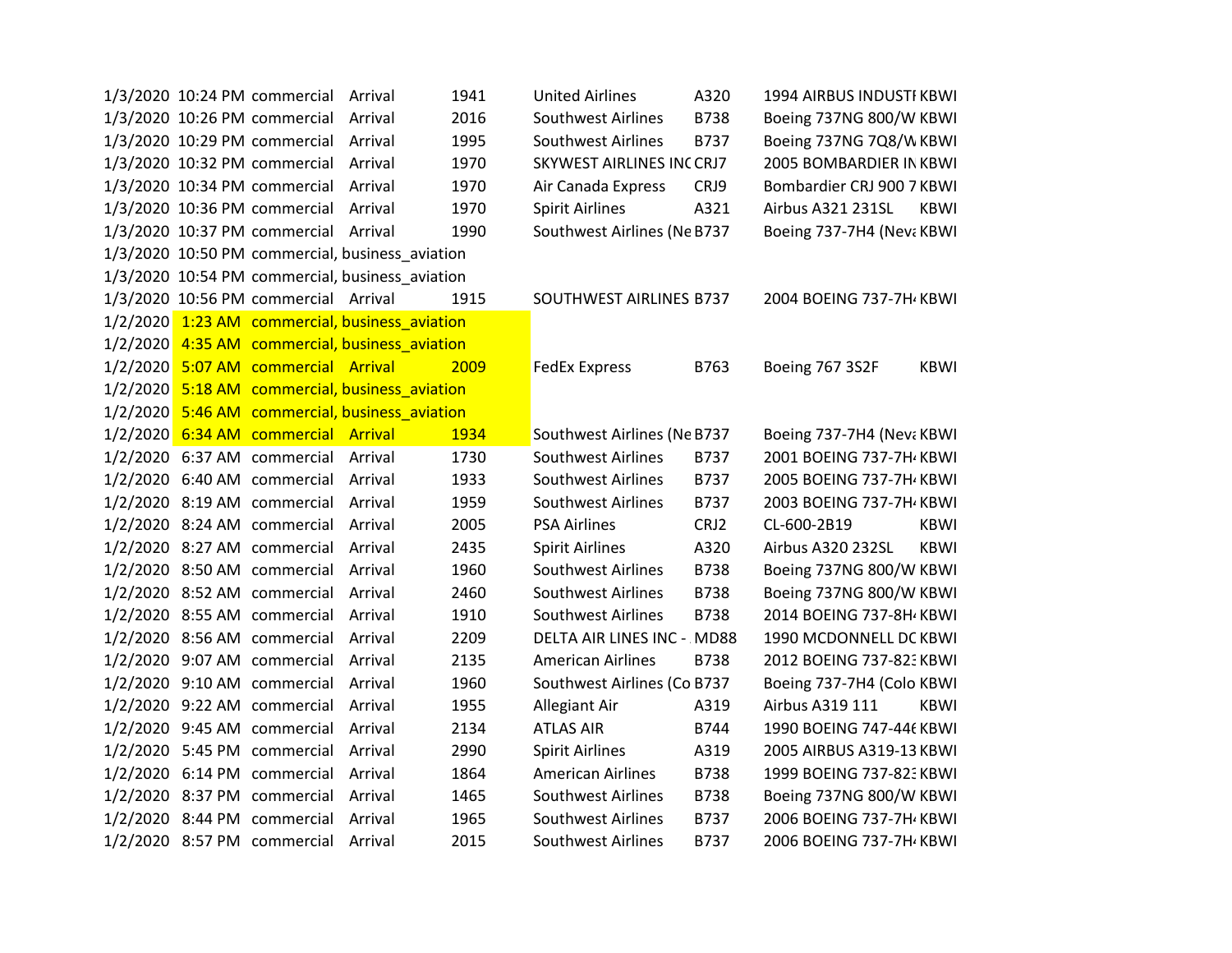|  | 1/2/2020 9:00 PM commercial          | Arrival                                         | 1990 | <b>Southwest Airlines</b>      | B738        | 2014 BOEING 737-8H / KBWI |             |
|--|--------------------------------------|-------------------------------------------------|------|--------------------------------|-------------|---------------------------|-------------|
|  | 1/2/2020 9:08 PM commercial          | Arrival                                         | 2030 | <b>American Airlines</b>       | A321        | AIRBUS INDUSTRIE A: KBWI  |             |
|  | 1/2/2020 9:12 PM commercial          | Unknow                                          | 1290 | Southwest Airlines             | B737        | 2008 BOEING 737-7H4       |             |
|  |                                      | 1/2/2020 9:25 PM commercial, business_aviation  |      |                                |             |                           |             |
|  | 1/2/2020 9:48 PM commercial Departu  |                                                 | 1240 | Southwest Airlines (Te B737    |             | Boeing 737-7H4 (Tenr KBUF |             |
|  | 1/2/2020 9:51 PM commercial          | Arrival                                         | 1966 | Amazon Prime Air               | B763        | Boeing 767-33A(ER) KBWI   |             |
|  | 1/2/2020 9:55 PM commercial          | Arrival                                         | 2916 | Southwest Airlines             | B738        | Boeing 737NG 800/W KBWI   |             |
|  | 1/2/2020 9:57 PM commercial          | Arrival                                         | 1490 | <b>Southwest Airlines</b>      | <b>B738</b> | 2014 BOEING 737-8H / KBWI |             |
|  | 1/2/2020 10:04 PM commercial Arrival |                                                 | 1509 | AFS INVESTMENTS 56   B737      |             | 2006 BOEING 737-761 KBWI  |             |
|  | 1/2/2020 10:09 PM commercial Arrival |                                                 | 1816 | American Eagle - Envo E145     |             | 2001 EMBRAER EMB-: KBWI   |             |
|  | 1/2/2020 10:53 PM commercial         | Arrival                                         | 1740 | <b>Southwest Airlines</b>      | B737        | 2000 BOEING 737-7H / KBWI |             |
|  | 1/2/2020 10:56 PM commercial         | Arrival                                         | 2016 | Delta Air Lines                | B738        | Boeing 737NG 8Q8/WKBWI    |             |
|  | 1/2/2020 10:58 PM commercial Arrival |                                                 | 1965 | <b>American Airlines</b>       | <b>B738</b> | Boeing 737NG 823/W KBWI   |             |
|  |                                      | 1/2/2020 11:03 PM commercial, business_aviation |      |                                |             |                           |             |
|  | 1/2/2020 11:07 PM commercial Arrival |                                                 | 1790 | Southwest Airlines             | B737        | 2001 BOEING 737-7H / KBWI |             |
|  |                                      | 1/2/2020 11:09 PM general_aviation, helicopter  |      |                                |             |                           |             |
|  | 1/2/2020 11:15 PM commercial Arrival |                                                 | 2015 | Southwest Airlines             | B737        | 2006 BOEING 737-7BI KBWI  |             |
|  | 1/2/2020 11:16 PM commercial         | Departu                                         | 7690 | <b>Southwest Airlines</b>      | B737        | 2007 BOEING 737-7BI KALB  |             |
|  | 1/2/2020 11:19 PM commercial Arrival |                                                 | 1490 | <b>Southwest Airlines</b>      | B737        | Boeing 737NG 7Q8          | <b>KBWI</b> |
|  | 1/2/2020 11:24 PM commercial Arrival |                                                 | 1835 | <b>Spirit Airlines</b>         | A320        | Airbus A320 271NSL        | <b>KBWI</b> |
|  | 1/2/2020 11:53 PM commercial Arrival |                                                 | 1745 | <b>United Airlines</b>         | B739        | <b>BOEING 737-924</b>     | <b>KBWI</b> |
|  | 1/1/2020 12:12 AM commercial Arrival |                                                 | 1970 | <b>Spirit Airlines</b>         | A320        | Airbus A320 232SL         | <b>KBWI</b> |
|  | 1/1/2020 12:22 AM commercial Arrival |                                                 | 2070 | <b>Southwest Airlines</b>      | B737        | 2004 BOEING 737-7H KBWI   |             |
|  |                                      | 1/1/2020 12:36 AM commercial, business_aviation |      |                                |             |                           |             |
|  | 1/1/2020 12:41 AM commercial Arrival |                                                 | 1945 | Southwest Airlines             | B738        | Boeing 737NG 8H4/W KBWI   |             |
|  | 1/1/2020 12:42 AM commercial Arrival |                                                 | 2048 | Southwest Airlines             | B738        | Boeing 737NG 8H4/W KBWI   |             |
|  |                                      | 1/1/2020 1:03 AM commercial, business_aviation  |      |                                |             |                           |             |
|  | 1/1/2020 7:28 AM commercial Arrival  |                                                 | 1970 | <b>WELLS FARGO BANK N B738</b> |             | 2004 BOEING 737-824 KBWI  |             |
|  | 1/1/2020 7:43 AM commercial Arrival  |                                                 | 1995 | <b>Spirit Airlines</b>         | A320        | 2011 AIRBUS A320-23 KBWI  |             |
|  | 1/1/2020 7:46 AM commercial Departu  |                                                 | 9670 | <b>Southwest Airlines</b>      | B737        | 2004 BOEING 737-7H / KPVD |             |
|  |                                      | 1/1/2020 7:51 AM commercial, business_aviation  |      |                                |             |                           |             |
|  | 1/1/2020 8:00 AM commercial Arrival  |                                                 | 1995 | <b>Southwest Airlines</b>      | B737        | 2006 BOEING 737-7BI KBWI  |             |
|  | 1/1/2020 8:07 AM commercial          | Arrival                                         | 1916 | <b>Southwest Airlines</b>      | B737        | 2004 BOEING 737-7H / KBWI |             |
|  | 1/1/2020 8:19 AM commercial Arrival  |                                                 | 2270 | <b>Southwest Airlines</b>      | B737        | 2011 BOEING 737-7H KBWI   |             |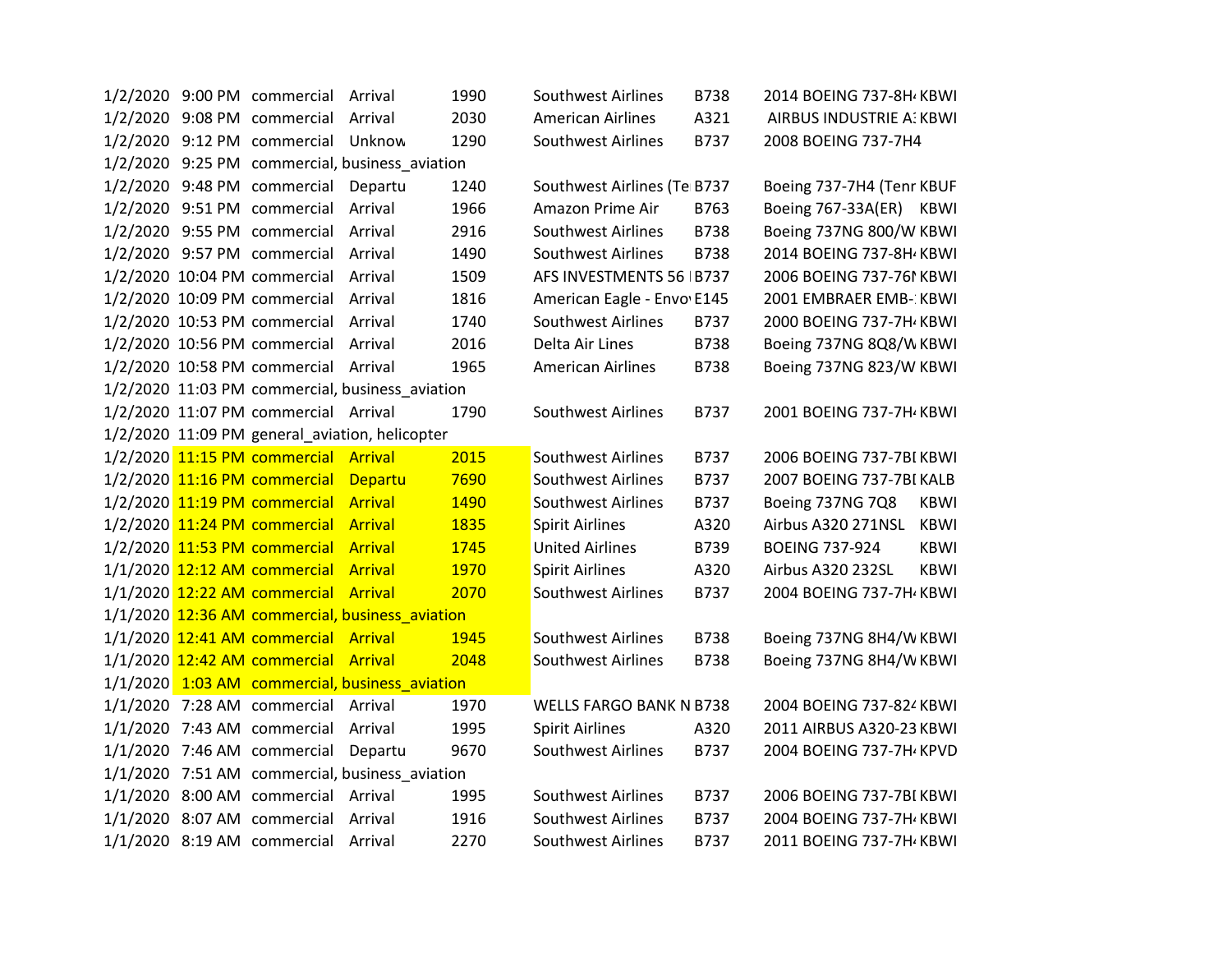| 1/1/2020 8:22 AM commercial Arrival            |         | 1520 | <b>Spirit Airlines</b>            | A320        | Airbus A320 232SL<br>KBWI            |  |
|------------------------------------------------|---------|------|-----------------------------------|-------------|--------------------------------------|--|
| 1/1/2020 8:25 AM commercial Arrival            |         | 1470 | <b>Southwest Airlines</b>         | <b>B737</b> | 2000 BOEING 737-7H KBWI              |  |
| 1/1/2020 8:31 AM commercial Arrival            |         | 1570 | <b>Southwest Airlines</b>         | B738        | 2014 BOEING 737-8H KBWI              |  |
| 1/1/2020 8:33 AM business_avia Unknow          |         | 6995 | Pilatus Business Aircral PC12     |             | Pilatus PC-XII NG 47E KESN           |  |
| 1/1/2020 8:50 AM commercial Arrival            |         | 1970 | <b>Spirit Airlines</b>            | A319        | 2006 AIRBUS A319-13 KBWI             |  |
| 1/1/2020 8:52 AM commercial Arrival            |         | 2070 | Southwest Airlines                | B737        | 2010 BOEING 737-7H KBWI              |  |
| 1/1/2020 8:58 AM commercial Arrival            |         | 2845 | <b>Southwest Airlines</b>         | B737        | 2006 BOEING 737-7H KBWI              |  |
| 1/1/2020 9:37 AM commercial                    | Arrival | 2020 | <b>Southwest Airlines</b>         | B738        | Boeing 737NG 800/W KBWI              |  |
| 1/1/2020 9:39 AM commercial                    | Arrival | 2045 | <b>Southwest Airlines</b>         | B737        | 1999 BOEING 737-7H KBWI              |  |
| 1/1/2020 9:43 AM commercial Arrival            |         | 1820 | SOUTHWEST AIRLINES B737           |             | <b>BOEING 737-7H4</b><br>KBWI        |  |
| 1/1/2020 9:48 AM commercial Arrival            |         | 1917 | Southwest Airlines (Sh B737       |             | Boeing 737-7H4 (Shar KBWI            |  |
| 1/1/2020 9:52 AM commercial                    | Arrival | 1445 | <b>Southwest Airlines</b>         | B737        | 2008 BOEING 737-7BI KBWI             |  |
| 1/1/2020 10:15 AM commercial                   | Arrival | 1515 | <b>Southwest Airlines</b>         | B737        | 2006 BOEING 737-7H KBWI              |  |
| 1/1/2020 10:27 AM commercial                   | Unknow  | 2015 | Southwest Airlines                | B737        | Boeing 737NG 7Q8                     |  |
| 1/1/2020 10:38 AM commercial                   | Arrival | 2090 | <b>Southwest Airlines</b>         | B737        | 1999 BOEING 737-7H KBWI              |  |
| 1/1/2020 3:53 PM commercial                    | Arrival | 1995 | Southwest Airlines                | B737        | 2004 BOEING 737-7H KBWI              |  |
| 1/1/2020 4:25 PM commercial                    | Arrival | 2065 | <b>Southwest Airlines</b>         | <b>B738</b> | 2014 BOEING 737-8H KBWI              |  |
| 1/1/2020 4:42 PM commercial                    | Arrival | 1490 | <b>Southwest Airlines</b>         | B737        | 2002 BOEING 737-7H KBWI              |  |
| 1/1/2020 4:48 PM commercial                    | Arrival | 1945 | <b>Southwest Airlines</b>         | B737        | <b>BOEING 737-7L9</b><br><b>KBWI</b> |  |
| 1/1/2020 4:55 PM commercial Arrival            |         | 2090 | <b>Southwest Airlines</b>         | B737        | 2005 BOEING 737-7H KBWI              |  |
| 1/1/2020 4:57 PM commercial Arrival            |         | 2140 | <b>Southwest Airlines</b>         | B737        | 1998 BOEING 737-7H KBWI              |  |
| 1/1/2020 4:59 PM commercial Arrival            |         | 2215 | REPUBLIC AIRLINE INC E170         |             | ERJ170-200LR<br><b>KBWI</b>          |  |
| 1/1/2020 5:14 PM business_avia Arrival         |         | 1985 | Embraer                           | E55P        | Embraer Phenom 300 KBWI              |  |
| 1/1/2020 5:58 PM commercial Arrival            |         | 2015 | <b>Spirit Airlines</b>            | A319        | 2006 AIRBUS A319-13 KBWI             |  |
| 1/1/2020 6:10 PM commercial Arrival            |         | 2010 | Southwest Airlines                | B737        | 2003 BOEING 737-7H KBWI              |  |
| 1/1/2020 6:28 PM commercial Arrival            |         | 1789 | <b>Southwest Airlines</b>         | B737        | 2001 BOEING 737-7H KBWI              |  |
| 1/1/2020 8:17 PM commercial Arrival            |         | 1888 | <b>Spirit Airlines</b>            | A320        | 2014 AIRBUS A320-23 KBWI             |  |
| 1/1/2020 8:19 PM commercial Arrival            |         | 1980 | DELTA AIR LINES INC - MD88        |             | 1991 MCDONNELL DC KBWI               |  |
| 1/1/2020 8:27 PM commercial Arrival            |         | 1485 | <b>Southwest Airlines</b>         | B737        | 2001 BOEING 737-7H KBWI              |  |
| 1/1/2020 8:30 PM commercial Arrival            |         | 2010 | <b>Southwest Airlines</b>         | B737        | Boeing 737-76N<br><b>KBWI</b>        |  |
| 1/1/2020 10:17 PM general_aviation, helicopter |         |      |                                   |             |                                      |  |
| 1/1/2020 10:32 PM commercial Arrival           |         | 1940 | Air Canada Express                | CRJ9        | Bombardier CRJ 900 7 KBWI            |  |
| 1/1/2020 10:40 PM commercial Arrival           |         | 1985 | <b>Spirit Airlines</b>            | A321        | Airbus A321 231SL<br><b>KBWI</b>     |  |
| 1/1/2020 10:43 PM commercial Arrival           |         | 1385 | <b>EXPRESSJET AIRLINES I CRJ7</b> |             | 2004 BOMBARDIER IN KBWI              |  |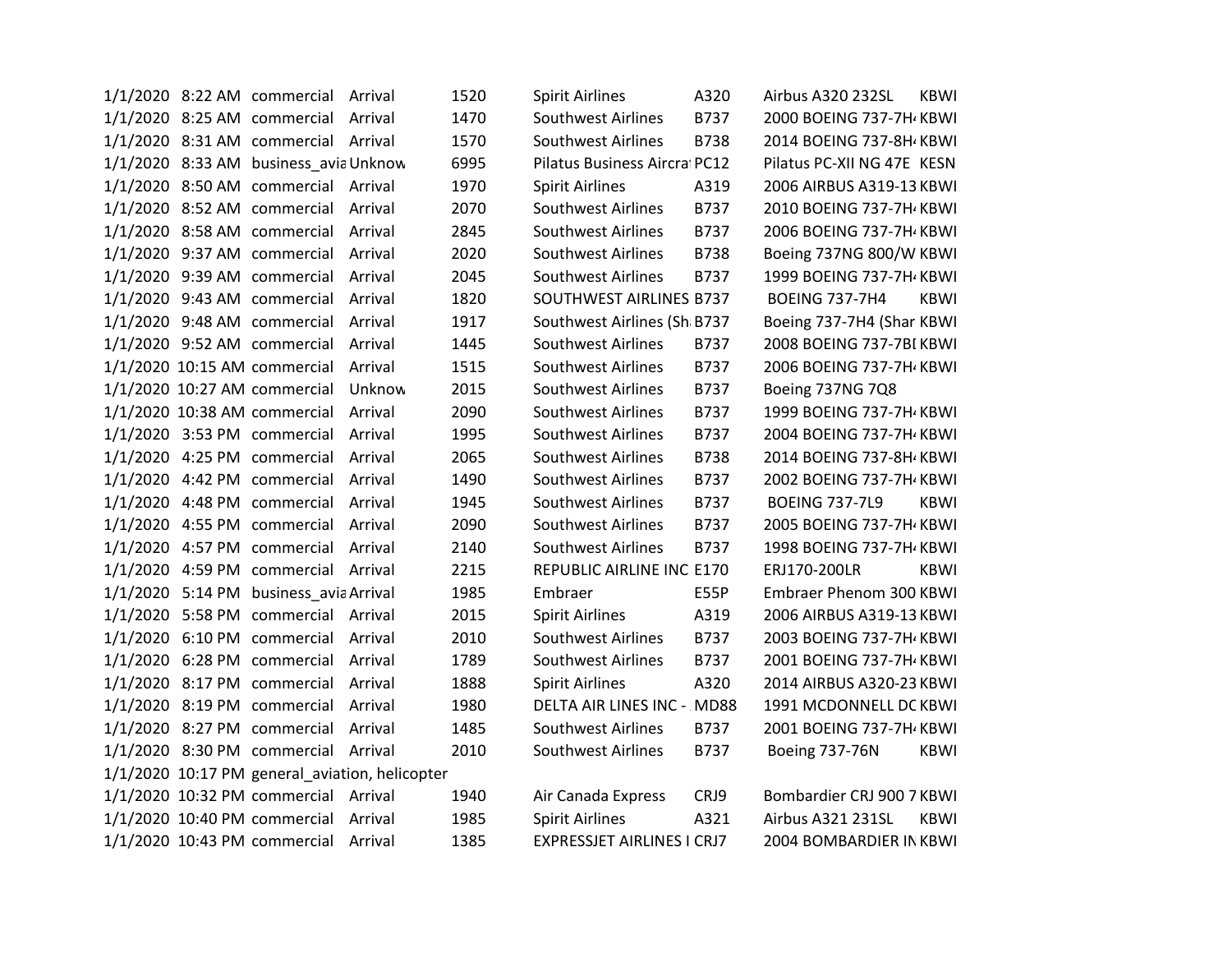|  | 1/1/2020 11:05 PM commercial Arrival      |                                                   | 1434 | AFS INVESTMENTS 56   B737     |      | 2006 BOEING 737-761 KBWI              |
|--|-------------------------------------------|---------------------------------------------------|------|-------------------------------|------|---------------------------------------|
|  | 1/1/2020 11:07 PM commercial              | Unknow                                            | 1985 | <b>Southwest Airlines</b>     | B737 | 1999 BOEING 737-7H4                   |
|  | 1/1/2020 11:09 PM commercial              | Arrival                                           | 1835 | <b>Spirit Airlines</b>        | A320 | Airbus A320 232SL<br><b>KBWI</b>      |
|  | 1/1/2020 11:10 PM commercial              | Arrival                                           | 2050 | <b>American Airlines</b>      | B738 | Boeing 737NG 823/W KBWI               |
|  |                                           |                                                   |      |                               |      |                                       |
|  | 12/31/2019 12:54 AM commercial            | Departu                                           | 3395 | <b>Spirit Airlines</b>        | A321 | Airbus A321 231SL<br><b>KFLL</b>      |
|  | 12/31/2019 8:04 AM commercial             | Arrival                                           | 2160 | SOUTHWEST AIRLINES B737       |      | 2005 BOEING 737-7H4                   |
|  | 12/31/2019 8:11 AM commercial             | Unknow                                            | 1920 | Southwest Airlines            | B737 | 2004 BOEING 737-7H4                   |
|  | 12/31/2019 8:18 AM commercial             | Arrival                                           | 1995 | <b>Spirit Airlines</b>        | A320 | 2015 AIRBUS A320-23 KBWI              |
|  | 12/31/2019 8:21 AM commercial             | Arrival                                           | 1973 | Southwest Airlines            | B738 | 2014 BOEING 737-8H KBWI               |
|  | 12/31/2019 8:23 AM commercial             | Arrival                                           | 2045 | <b>Southwest Airlines</b>     | B737 | 2007 BOEING 737-7H KBWI               |
|  | 12/31/2019 8:25 AM commercial             | Arrival                                           | 1973 | <b>Southwest Airlines</b>     | B737 | 2002 BOEING 737-7H KBWI               |
|  | 12/31/2019 8:26 AM commercial             | Arrival                                           | 1973 | <b>Spirit Airlines</b>        | A320 | <b>AIRBUS A320-232</b><br><b>KBWI</b> |
|  | 12/31/2019 8:28 AM commercial             | Arrival                                           | 1945 | <b>Southwest Airlines</b>     | B738 | Boeing 737NG 800/W KBWI               |
|  | 12/31/2019 9:11 AM commercial             | <b>Arrival</b>                                    | 1695 | <b>United Airlines</b>        | A320 | 2000 AIRBUS INDUSTI KBWI              |
|  | 12/31/2019 9:12 AM commercial             | Departu                                           | 6998 | <b>Spirit Airlines</b>        | A320 | 2010 AIRBUS A320-23 TJSJ              |
|  | 12/31/2019 9:14 AM commercial             | <b>Arrival</b>                                    | 1698 | <b>United Parcel Service</b>  | A306 | 2002 AIRBUS INDUSTI KBWI              |
|  | 12/31/2019 9:16 AM commercial             | Departu                                           | 6998 | <b>Southwest Airlines</b>     | B737 | 2011 BOEING 737-7H KPWM               |
|  | 12/31/2019 9:16 AM commercial             | <b>Arrival</b>                                    | 2275 | Allegiant Air                 | A319 | Airbus A319 111<br><b>KBWI</b>        |
|  | 12/31/2019 9:18 AM commercial             | <b>Arrival</b>                                    | 2195 | <b>WILMINGTON TRUST (B738</b> |      | 1999 BOEING 737-823 KBWI              |
|  | 12/31/2019 10:30 AM commercial Arrival    |                                                   | 1973 | Southwest Airlines            | B737 | 1999 BOEING 737-7H KBWI               |
|  |                                           | 12/31/2019 10:32 AM commercial, business_aviation |      |                               |      |                                       |
|  | 12/31/2019 10:35 AM commercial Arrival    |                                                   | 1920 | <b>Southwest Airlines</b>     | B737 | 2000 BOEING 737-7H KBWI               |
|  | 12/31/2019 11:21 AM commercial            | Arrival                                           | 1970 | Southwest Airlines            | B737 | 2001 BOEING 737-7H KBWI               |
|  | 12/31/2019 11:23 AM commercial Arrival    |                                                   | 2150 | WELLS FARGO DELAW, MD90       |      | 1996 MCDONNELL DC KBWI                |
|  | 12/31/2019 11:26 AM business_avia Arrival |                                                   | 2200 |                               | GL5T | KBWI                                  |
|  | 12/31/2019 11:31 AM commercial            | Arrival                                           | 2120 | <b>Southwest Airlines</b>     | B738 | 2014 BOEING 737-8H KBWI               |
|  | 12/31/2019 11:56 AM commercial            | Arrival                                           | 2023 | Southwest Airlines            | B738 | Boeing 737NG 8H4/W KBWI               |
|  | 12/31/2019 11:58 AM commercial            | Arrival                                           | 1974 | <b>Southwest Airlines</b>     | B738 | 2012 BOEING 737-8H KBWI               |
|  | 12/31/2019 12:05 PM commercial            | Arrival                                           | 2025 | <b>Southwest Airlines</b>     | B737 | 2000 BOEING 737-7H KBWI               |
|  | 12/31/2019 12:07 PM commercial            | Arrival                                           | 2000 | Delta Air Lines               | CRJ9 | 2006 BOMBARDIER IN KBWI               |
|  | 12/31/2019 12:11 PM commercial            | Unknow                                            | 2175 | <b>Southwest Airlines</b>     | B737 | 1998 BOEING 737-7H4                   |
|  | 12/31/2019 12:12 PM commercial            | Arrival                                           | 2000 | <b>Southwest Airlines</b>     | B738 | 2014 BOEING 737-8H KBWI               |
|  | 12/31/2019 12:14 PM commercial            | Arrival                                           | 2275 | Southwest Airlines            | B738 | 2014 BOEING 737-8H KBWI               |
|  |                                           |                                                   |      |                               |      |                                       |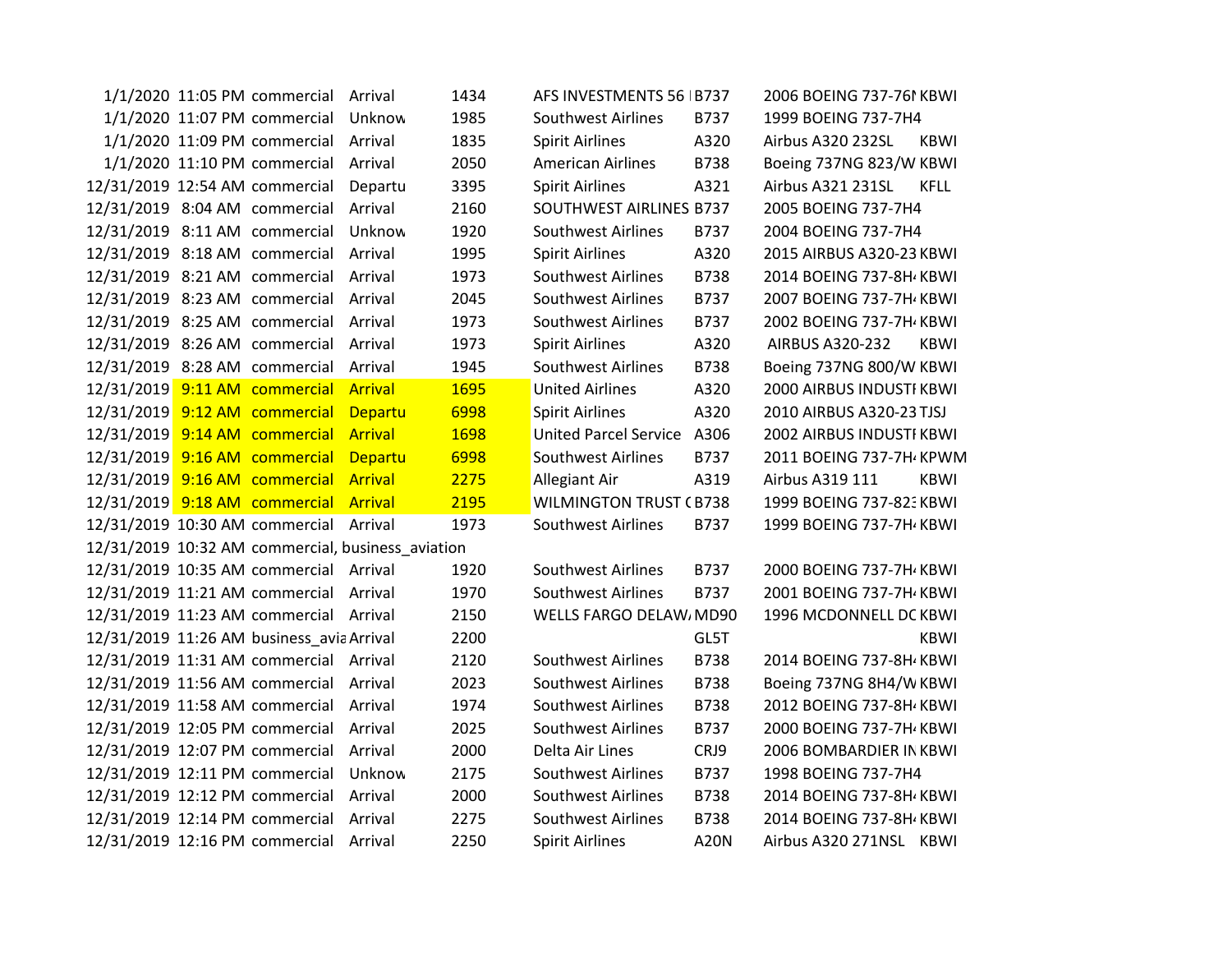| 12/31/2019 12:18 PM commercial Departu            | 7899 | WELL FARGO BANK NC CRJ2    |             | 2005 BOMBARDIER IN KJFK              |
|---------------------------------------------------|------|----------------------------|-------------|--------------------------------------|
| 12/31/2019 12:33 PM commercial Arrival            | 2454 | DELTA AIR LINES INC - MD88 |             | 1992 MCDONNELL DC KBWI               |
| 12/31/2019 12:36 PM commercial Arrival            | 2055 | Southwest Airlines         | B737        | BOEING 737-7BD<br>KBWI               |
| 12/31/2019 12:37 PM commercial Arrival            | 2000 | <b>Southwest Airlines</b>  | B737        | 2001 BOEING 737-7H KBWI              |
| 12/31/2019 12:39 PM commercial Arrival            | 2180 | <b>Southwest Airlines</b>  | B737        | <b>BOEING 737-705</b><br><b>KBWI</b> |
| 12/31/2019 12:47 PM commercial Unknow             | 2000 | <b>Southwest Airlines</b>  | B737        | 2011 BOEING 737-7H4                  |
| 12/31/2019 12:50 PM commercial Arrival            | 1980 | <b>Southwest Airlines</b>  | B737        | <b>BOEING 737-76Q</b><br><b>KBWI</b> |
| 12/31/2019 12:52 PM commercial Arrival            | 2125 | <b>American Airlines</b>   | A319        | AIRBUS INDUSTRIE A: KBWI             |
| 12/31/2019 12:53 PM commercial Arrival            | 1480 | <b>Southwest Airlines</b>  | B737        | 2008 BOEING 737-7BI KBWI             |
| 12/31/2019 12:58 PM commercial Arrival            | 2175 | <b>Southwest Airlines</b>  | <b>B738</b> | <b>KBWI</b><br><b>BOEING 737-8H4</b> |
| 12/31/2019 3:56 PM commercial Arrival             | 2002 | CARGO AIRCRAFT MAN B762    |             | 1983 BOEING 767-232 KBWI             |
| 12/31/2019 3:57 PM commercial Arrival             | 2380 | <b>Southwest Airlines</b>  | B737        | 2007 BOEING 737-7BI KBWI             |
| 12/31/2019 3:59 PM commercial Arrival             | 2230 | Southwest Airlines         | B737        | 2011 BOEING 737-7H KBWI              |
| 12/31/2019 4:04 PM commercial Arrival             | 2029 | DELTA AIR LINES INC - MD90 |             | MCDONNELL DOUGL KBWI                 |
| 12/31/2019 5:56 PM commercial Arrival             | 1850 | <b>Spirit Airlines</b>     | A319        | 2005 AIRBUS A319-13 KBWI             |
| 12/31/2019 5:58 PM commercial Unknow              | 1925 | <b>Southwest Airlines</b>  | B737        | 2007 BOEING 737-7H4                  |
| 12/31/2019 6:03 PM commercial Arrival             | 2125 | <b>Southwest Airlines</b>  | <b>B738</b> | 2014 BOEING 737-8H / KBWI            |
| 12/31/2019 10:28 PM commercial Arrival            | 1970 | Air Canada Express         | CRJ9        | Bombardier CRJ 900 7 KBWI            |
| 12/31/2019 10:31 PM commercial Arrival            | 2066 | <b>Southwest Airlines</b>  | B737        | 2004 BOEING 737-7H KBWI              |
| 12/31/2019 10:41 PM commercial Arrival            | 1998 | Delta Air Lines            | B739        | 2014 BOEING 737-932 KBWI             |
| 12/31/2019 10:46 PM commercial Arrival            | 2045 | <b>Southwest Airlines</b>  | B737        | 2009 BOEING 737-7H KBWI              |
| 12/31/2019 10:49 PM commercial Arrival            | 1995 | <b>Spirit Airlines</b>     | A321        | Airbus A321 231SL<br>KBWI            |
| 12/31/2019 10:52 PM commercial Arrival            | 1870 | <b>American Airlines</b>   | <b>B738</b> | Boeing 737NG 800/W KBWI              |
| 12/31/2019 10:55 PM commercial Arrival            | 1820 | DELTA AIR LINES INC - CRJ9 |             | 2007 BOMBARDIER IN KBWI              |
| 12/31/2019 10:58 PM commercial Arrival            | 1645 | <b>Southwest Airlines</b>  | B734        | 737-7H4<br>KBWI                      |
| 12/31/2019 11:05 PM commercial Arrival            | 1495 | <b>Southwest Airlines</b>  | B737        | 2004 BOEING 737-7H KBWI              |
| 12/31/2019 11:09 PM commercial, business_aviation |      |                            |             |                                      |
| 12/31/2019 11:13 PM commercial Arrival            | 1970 | <b>Southwest Airlines</b>  | B737        | 1999 BOEING 737-761 KBWI             |
| 12/31/2019 11:15 PM commercial Arrival            | 2070 | <b>Southwest Airlines</b>  | <b>B738</b> | 2015 BOEING 737-8H KBWI              |
| 12/31/2019 11:18 PM commercial Arrival            | 1970 | <b>Spirit Airlines</b>     | A20N        | Airbus A320 271NSL KBWI              |
| 12/31/2019 11:35 PM commercial, business_aviation |      |                            |             |                                      |
| 12/31/2019 11:38 PM commercial, business_aviation |      |                            |             |                                      |
| 12/31/2019 11:39 PM commercial, business_aviation |      |                            |             |                                      |
| 12/30/2019 9:08 AM commercial Departu             | 6100 |                            | B737        | <b>MDPC</b>                          |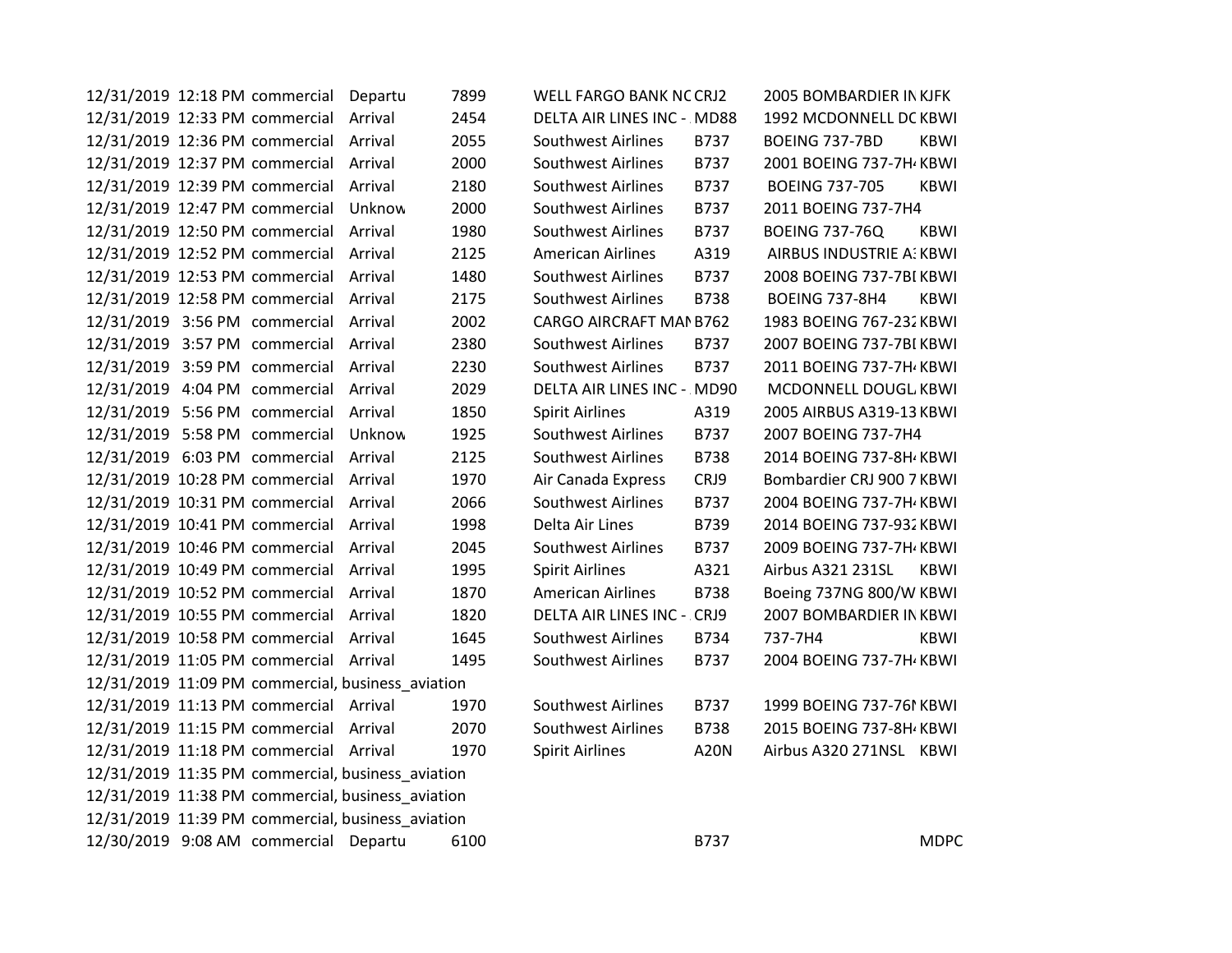|                                | 12/30/2019 1:11 PM commercial Arrival  |                                                   | 1630        | <b>WELLS FARGO BANK N E190</b> |             | 2006 EMBRAER ERJ 15 KBWI    |             |
|--------------------------------|----------------------------------------|---------------------------------------------------|-------------|--------------------------------|-------------|-----------------------------|-------------|
|                                | 12/30/2019 9:16 PM commercial Departu  |                                                   | 2624        | <b>British Airways</b>         | B772        | Boeing 777 236ER            | EGLL        |
|                                | 12/30/2019 9:21 PM commercial Unknow   |                                                   | 3370        | <b>Southwest Airlines</b>      | B737        | 2001 BOEING 737-7H4         |             |
|                                |                                        | 12/30/2019 9:49 PM commercial, business aviation  |             |                                |             |                             |             |
|                                |                                        | 12/30/2019 9:54 PM commercial, business_aviation  |             |                                |             |                             |             |
|                                | 12/30/2019 10:11 PM commercial Departu |                                                   | 3870        | <b>Southwest Airlines</b>      | B737        | 2007 BOEING 737-7H4         |             |
|                                | 12/29/2019 12:15 AM commercial Arrival |                                                   | <b>1900</b> | REPUBLIC AIRLINE INC E75L      |             | 2013 EMBRAER ERJ17 KBWI     |             |
| 12/29/2019 12:18 AM commercial |                                        | Arrival                                           | 1870        | <b>American Airlines</b>       | A319        | AIRBUS INDUSTRIE A3 KBWI    |             |
|                                | 12/29/2019 12:48 AM commercial Arrival |                                                   | 1556        | Southwest Airlines             | B738        | 2012 BOEING 737-8H KBWI     |             |
|                                | 12/29/2019 1:22 AM commercial Arrival  |                                                   | 1497        | Southwest Airlines             | <b>B738</b> | 2012 BOEING 737-8H KBWI     |             |
|                                | 12/29/2019 1:38 AM commercial Arrival  |                                                   | 1775        | <b>ABX Air Cargo</b>           | B762        | <b>BOEING 767-281</b>       | <b>KBWI</b> |
| 12/29/2019 1:57 AM commercial  |                                        | Arrival                                           | 1997        | CARGO AIRCRAFT MAN B762        |             | 1983 BOEING 767-232 KBWI    |             |
|                                | 12/29/2019 8:47 AM commercial          | Departu                                           | 4722        | <b>Southwest Airlines</b>      | B737        | 2000 BOEING 737-7H KSJC Nor |             |
|                                | 12/29/2019 8:52 AM commercial          | Departu                                           | 3644        | <b>Southwest Airlines</b>      | B738        | 2012 BOEING 737-8H/ KFLL    |             |
|                                | 12/29/2019 9:01 AM commercial          | Departu                                           | 3620        | Southwest Airlines             | B737        | 1998 BOEING 737-7H MDPC     |             |
|                                | 12/29/2019 12:53 PM commercial Departu |                                                   | 4080        | <b>Southwest Airlines</b>      | <b>B738</b> | 2015 BOEING 737-8H KMCO     |             |
|                                |                                        | 12/29/2019 1:48 PM commercial, business_aviation  |             |                                |             |                             |             |
|                                |                                        | 12/29/2019 1:51 PM commercial, business_aviation  |             |                                |             |                             |             |
|                                |                                        | 12/29/2019 6:00 PM general_aviation, helicopter   |             |                                |             |                             |             |
|                                |                                        | 12/29/2019 6:38 PM commercial, business_aviation  |             |                                |             |                             |             |
|                                | 12/29/2019 8:53 PM commercial Departu  |                                                   | 3665        | <b>Spirit Airlines</b>         | A321        | Airbus A321 231SL           | <b>KFLL</b> |
|                                | 12/29/2019 10:30 PM commercial Departu |                                                   | 3460        | <b>Southwest Airlines</b>      | B737        | 2004 BOEING 737-7H KPBI     |             |
|                                |                                        | 12/29/2019 10:48 PM commercial, business aviation |             |                                |             |                             |             |
|                                | 12/29/2019 11:38 PM commercial Departu |                                                   | 3665        | <b>Southwest Airlines</b>      | <b>B738</b> | 2015 BOEING 737-8H KMCO     |             |
|                                | 12/29/2019 11:57 PM commercial Departu |                                                   | 4215        | <b>WELLS FARGO BANK N B738</b> |             | 2013 BOEING 737-8H / KRDU   |             |
|                                | 12/28/2019 12:09 AM commercial Arrival |                                                   | 1923        | Delta Air Lines                | <b>B738</b> | Boeing 737NG 8EH/W KBWI     |             |
|                                | 12/28/2019 12:14 AM commercial Arrival |                                                   | 2025        | Southwest Airlines             | B738        | <b>BOEING 737-8H4</b>       | <b>KBWI</b> |
|                                | 12/28/2019 12:16 AM commercial Unknow  |                                                   | 1950        | <b>Southwest Airlines</b>      | B737        | <b>BOEING 737-7H4</b>       |             |
| 12/28/2019 1:05 AM commercial  |                                        | <b>Arrival</b>                                    | 1823        | <b>Southwest Airlines</b>      | B737        | 2005 BOEING 737-7H4         |             |
|                                | 12/28/2019 7:16 AM commercial Unknow   |                                                   | 1500        | Southwest Airlines             | B737        | Boeing 737NG 7Q8/W          |             |
|                                |                                        | 12/28/2019 7:25 AM commercial, business_aviation  |             |                                |             |                             |             |
|                                |                                        |                                                   | 1940        | Delta Air Lines                | B739        | Boeing 737NG 932ER/KBWI     |             |
|                                | 12/28/2019 8:08 AM commercial Arrival  |                                                   |             |                                |             |                             |             |
|                                | 12/28/2019 8:09 AM commercial          | Arrival                                           | 1945        | <b>Southwest Airlines</b>      | B737        | <b>BOEING 737-7H4</b>       |             |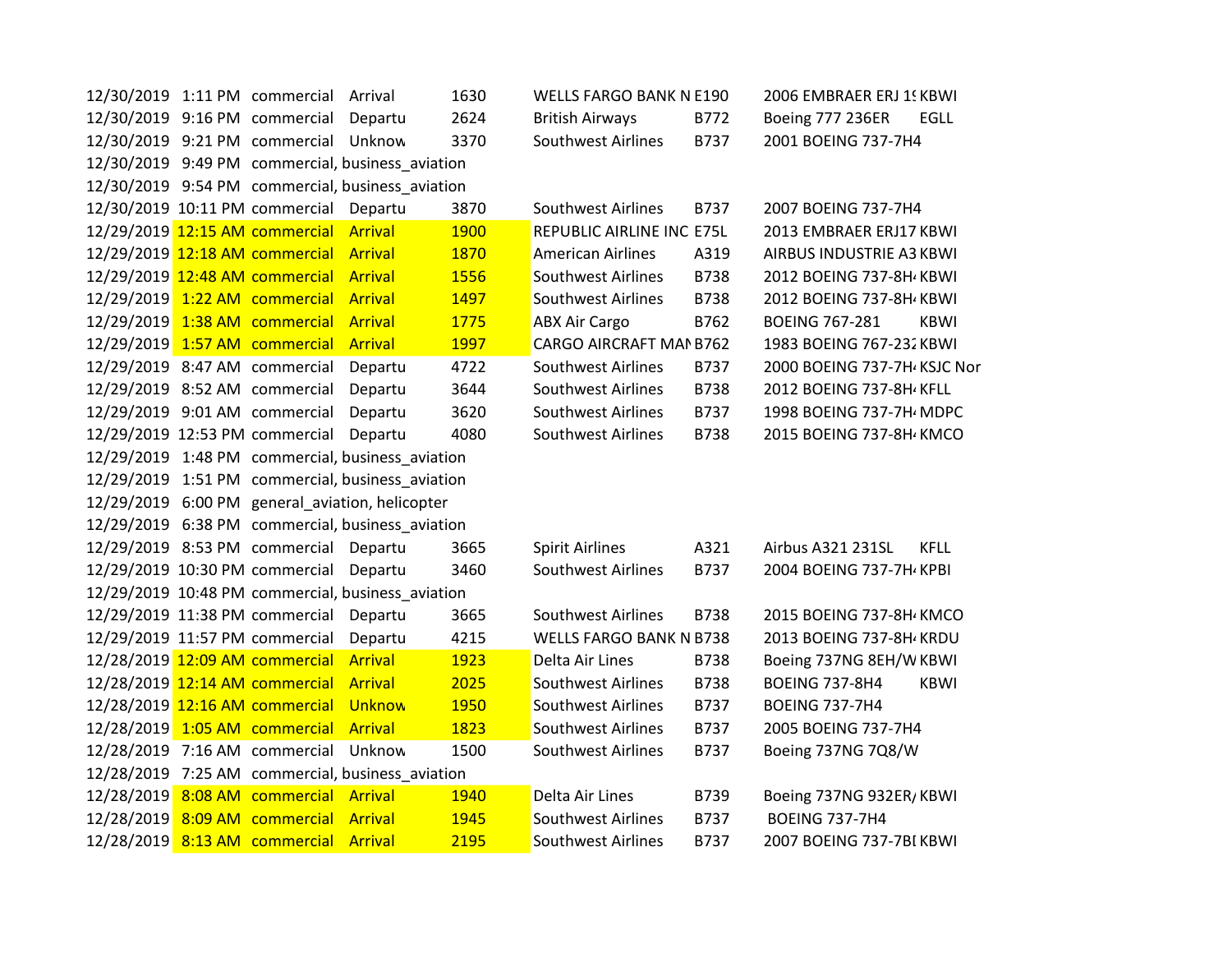| 12/28/2019 8:15 AM commercial Arrival  |  |                | 1595 | <b>Spirit Airlines</b>            | A320        | 2011 AIRBUS A320-23 KBWI  |             |
|----------------------------------------|--|----------------|------|-----------------------------------|-------------|---------------------------|-------------|
| 12/28/2019 8:18 AM commercial          |  | Unknow         | 1920 | Southwest Airlines                | B737        | 2004 BOEING 737-7H4       |             |
| 12/28/2019 8:20 AM commercial          |  | <b>Arrival</b> | 1969 | <b>Southwest Airlines</b>         | B737        | 2005 BOEING 737-7H4       |             |
| 12/28/2019 8:22 AM commercial Arrival  |  |                | 2145 | <b>Southwest Airlines</b>         | B737        | 2001 BOEING 737-7H / KBWI |             |
| 12/28/2019 8:29 AM commercial          |  | <b>Arrival</b> | 1919 | <b>Spirit Airlines</b>            | A320        | Airbus A320 232SL         | KBWI        |
| 12/28/2019 8:31 AM commercial          |  | <b>Arrival</b> | 2019 | <b>Spirit Airlines</b>            | A320        | Airbus A320 232SL         | <b>KBWI</b> |
| 12/28/2019 8:37 AM commercial          |  | <b>Arrival</b> | 2019 | <b>Spirit Airlines</b>            | A319        | 2006 AIRBUS A319-13 KBWI  |             |
| 12/28/2019 8:38 AM commercial          |  | <b>Arrival</b> | 1970 | <b>Southwest Airlines</b>         | <b>B738</b> | 2014 BOEING 737-8H / KBWI |             |
| 12/28/2019 8:40 AM commercial          |  | <b>Arrival</b> | 2095 | <b>Southwest Airlines</b>         | <b>B738</b> | Boeing 737NG 8H4/W KBWI   |             |
| 12/28/2019 8:44 AM commercial          |  | <b>Arrival</b> | 2140 | <b>Southwest Airlines</b>         | <b>B738</b> | 2013 BOEING 737-8H / KBWI |             |
| 12/28/2019 8:46 AM commercial Arrival  |  |                | 2065 | <b>DHL</b>                        | B762        | 1984 BOEING 767-205 KBWI  |             |
| 12/28/2019 5:11 PM commercial          |  | Arrival        | 1900 | <b>Southwest Airlines</b>         | B737        | 2000 BOEING 737-7H / KBWI |             |
| 12/28/2019 5:31 PM commercial          |  | Arrival        | 2025 | Air Canada Express                | CRJ9        | Bombardier CRJ 900 7 KBWI |             |
| 12/28/2019 5:42 PM commercial          |  | Arrival        | 2000 | <b>Southwest Airlines</b>         | B737        | 2006 BOEING 737-7H / KBWI |             |
| 12/28/2019 6:49 PM commercial          |  | Arrival        | 1925 | Southwest Airlines                | <b>B738</b> | 2014 BOEING 737-8H KBWI   |             |
| 12/28/2019 7:28 PM commercial          |  | Arrival        | 1800 | <b>American Airlines</b>          | A321        | Airbus A321 231           | <b>KBWI</b> |
| 12/28/2019 9:19 PM commercial          |  | Arrival        | 2020 | <b>Southwest Airlines</b>         | <b>B738</b> | <b>BOEING 737-8H4</b>     | <b>KBWI</b> |
| 12/28/2019 9:24 PM commercial          |  | Arrival        | 1920 | <b>Southwest Airlines</b>         | <b>B738</b> | Boeing 737NG 800/W KBWI   |             |
| 12/28/2019 9:28 PM commercial Arrival  |  |                | 1994 | <b>Southwest Airlines</b>         | <b>B738</b> | 2014 BOEING 737-8H / KBWI |             |
| 12/28/2019 9:30 PM commercial          |  | Arrival        | 1895 | <b>American Airlines</b>          | A319        | 1999 AIRBUS INDUSTI KBWI  |             |
| 12/28/2019 9:50 PM commercial Arrival  |  |                | 2015 | Prime Air                         | B763        | <b>Boeing 767 328ER</b>   | <b>KBWI</b> |
| 12/28/2019 9:52 PM commercial          |  | Arrival        | 1865 | <b>Southwest Airlines</b>         | B737        | 1998 BOEING 737-7H KBWI   |             |
| 12/28/2019 10:01 PM commercial         |  | Arrival        | 2065 | <b>Southwest Airlines</b>         | <b>B738</b> | 2013 BOEING 737-8H / KBWI |             |
| 12/28/2019 10:02 PM commercial         |  | Arrival        | 2020 | <b>EXPRESSJET AIRLINES I CRJ7</b> |             | 2004 BOMBARDIER IN KBWI   |             |
| 12/28/2019 10:04 PM commercial         |  | Arrival        | 2365 | <b>Southwest Airlines</b>         | <b>B737</b> | 2005 BOEING 737-7H KBWI   |             |
| 12/28/2019 10:06 PM commercial         |  | Arrival        | 1792 | <b>OMNI AVIATION LEASI B763</b>   |             | 1996 BOEING 767-33/KBWI   |             |
| 12/28/2019 10:06 PM commercial         |  | Arrival        | 1965 | Southwest Airlines                | B737        | 2007 BOEING 737-7H KBWI   |             |
| 12/28/2019 10:08 PM commercial         |  | Arrival        | 1990 | SOUTHWEST AIRLINES B737           |             | 2008 BOEING 737-7H4       |             |
| 12/28/2019 10:14 PM commercial         |  | Arrival        | 2040 | <b>Southwest Airlines</b>         | B737        | 2008 BOEING 737-7H KBWI   |             |
| 12/28/2019 10:23 PM commercial         |  | Arrival        | 1992 | Delta Air Lines                   | B739        | Boeing 737NG 900ER/KBWI   |             |
| 12/28/2019 10:26 PM commercial         |  | Arrival        | 1540 | <b>Southwest Airlines</b>         | B737        | Boeing 737NG 7K9          | KBWI        |
| 12/28/2019 10:28 PM commercial         |  | Arrival        | 1867 | <b>Southwest Airlines</b>         | B737        | 2011 BOEING 737-7H / KBWI |             |
| 12/28/2019 10:31 PM commercial         |  | Arrival        | 1540 | <b>Spirit Airlines</b>            | <b>A20N</b> | Airbus A320 271NSL KBWI   |             |
| 12/28/2019 10:42 PM commercial Arrival |  |                | 1790 | Prime Air                         | B763        | Boeing 767 306ER          | <b>KBWI</b> |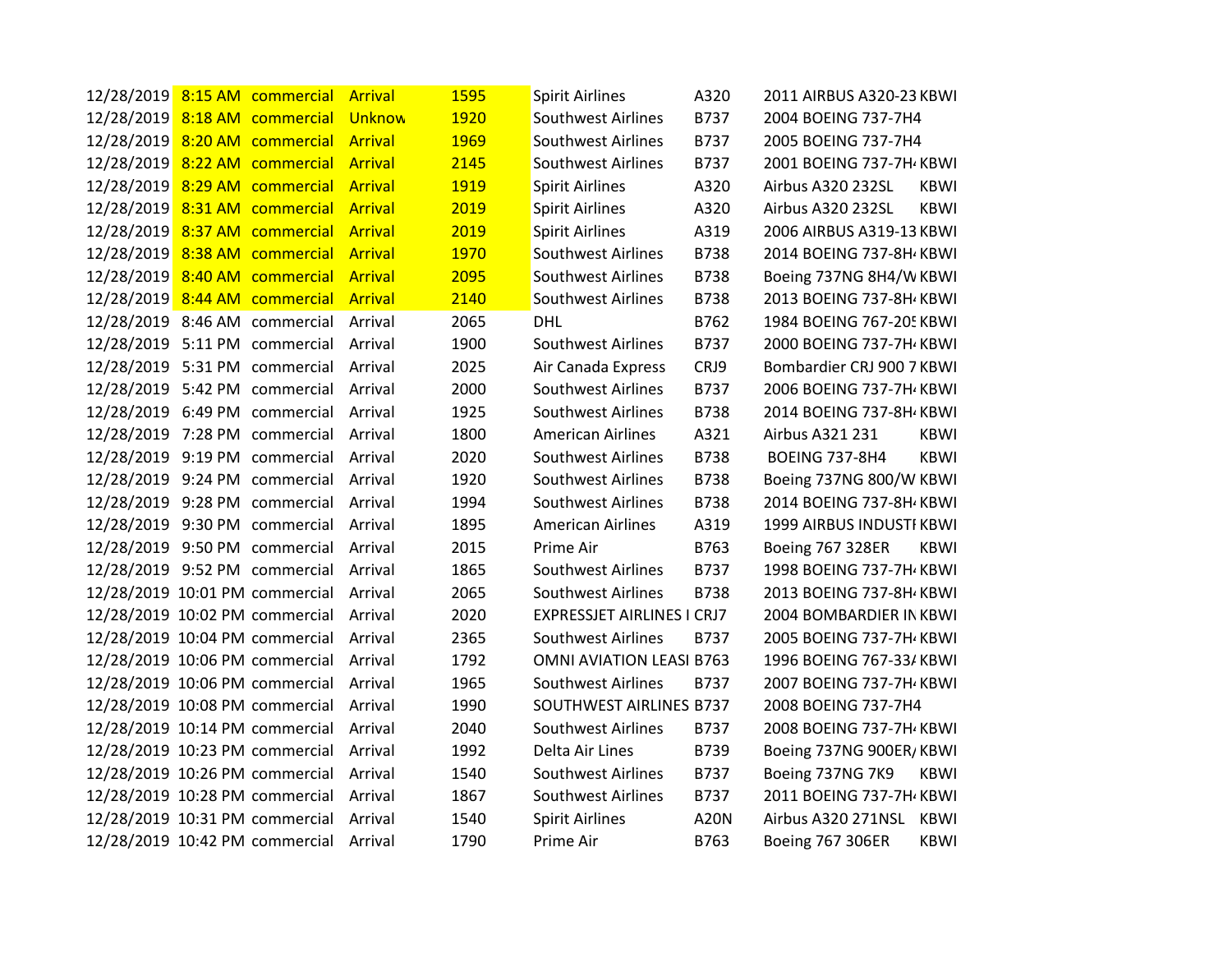|                               | 12/28/2019 10:52 PM commercial Arrival |                                                  | 1690  | <b>Spirit Airlines</b>       | A321        | Airbus A321 231SL         | <b>KBWI</b> |
|-------------------------------|----------------------------------------|--------------------------------------------------|-------|------------------------------|-------------|---------------------------|-------------|
|                               | 12/28/2019 11:02 PM commercial Arrival |                                                  | 1815  | Southwest Airlines           | <b>B738</b> | Boeing 737NG 8H4/W KBWI   |             |
|                               | 12/27/2019 11:32 PM commercial Arrival |                                                  | 1872  | <b>Southwest Airlines</b>    | <b>B738</b> | Boeing 737NG 8H4/W KBWI   |             |
|                               | 12/27/2019 11:34 PM commercial Arrival |                                                  | 1672  | <b>Southwest Airlines</b>    | B737        | 2006 BOEING 737-7H / KBWI |             |
|                               | 12/27/2019 11:40 PM commercial Arrival |                                                  | 1747  | JetBlue Airways              | E190        | 2011 EMBRAER ERJ 15 KBWI  |             |
|                               | 12/27/2019 11:54 PM commercial Arrival |                                                  | 1995  | <b>Southwest Airlines</b>    | B737        | 2011 BOEING 737-7H / KBWI |             |
|                               | 12/27/2019 11:56 PM commercial Arrival |                                                  | 1947  | Delta Air Lines              | B739        | Boeing 737NG 900ER/KBWI   |             |
|                               | 12/27/2019 11:59 PM commercial Arrival |                                                  | 1847  | Southwest Airlines           | B737        | Boeing 737NG 752/W KBWI   |             |
|                               | 12/22/2019 8:12 AM commercial          | Arrival                                          | 2045  | KALITTA AIR LLC - YPSII B744 |             | <b>BOEING 747-246F</b>    | <b>KBWI</b> |
|                               | 12/21/2019 12:47 AM commercial         | Unknow                                           | 2025  | <b>Southwest Airlines</b>    | B737        | 2003 BOEING 737-7H4       |             |
|                               | 12/21/2019 1:36 AM commercial Arrival  |                                                  | 1875  | <b>ABX Air</b>               | B762        | <b>BOEING 767-281</b>     | <b>KBWI</b> |
|                               | 12/21/2019 1:57 AM commercial Arrival  |                                                  | 1870  | Southwest Airlines           | B737        | 2007 BOEING 737-7BI KBWI  |             |
|                               | 12/21/2019 2:11 AM commercial Arrival  |                                                  | 2255  | DHL                          | B762        | 1983 BOEING 767-281KBWI   |             |
|                               | 12/21/2019 2:14 AM commercial Arrival  |                                                  | 2230  | Prime Air                    | B763        | Boeing 767 31KERBDS KBWI  |             |
|                               | 12/21/2019 7:54 AM commercial          | Arrival                                          | 1900  |                              | B744        |                           | <b>KBWI</b> |
|                               | 12/21/2019 4:10 PM commercial Arrival  |                                                  | 1955  | Southwest Airlines           | B737        | 2008 BOEING 737-7H KBWI   |             |
|                               | 12/21/2019 4:15 PM commercial Arrival  |                                                  | 2050  | <b>Southwest Airlines</b>    | B737        | 1998 BOEING 737-7H / KBWI |             |
|                               | 12/21/2019 4:19 PM commercial          | Arrival                                          | 2036  | CARGO AIRCRAFT MAN B762      |             | 1984 BOEING 767-232 KBWI  |             |
|                               | 12/21/2019 4:22 PM commercial          | Departu                                          | 8530  | Air Canada Express           | CRJ2        | Bombardier CRJ 200EI CYUL |             |
|                               | 12/21/2019 4:43 PM commercial          | Arrival                                          | 2555  | Southwest Airlines           | B737        | 2005 BOEING 737-7H / KBWI |             |
|                               | 12/21/2019 4:46 PM commercial Arrival  |                                                  | 2020  | AMERICAN AIRLINES IN E145    |             | 1998 EMBRAER EMB- KBWI    |             |
|                               | 12/21/2019 4:48 PM commercial Arrival  |                                                  | 2925  | <b>Southwest Airlines</b>    | <b>B738</b> | Boeing 737NG 800/W KBWI   |             |
|                               | 12/21/2019 4:52 PM commercial          | Unknow                                           | 2080  | Southwest Airlines           | B737        | 2009 BOEING 737-7H4       |             |
| 12/21/2019 4:57 PM commercial |                                        | Departu                                          | 10005 | <b>Southwest Airlines</b>    | B737        | 2011 BOEING 737-7H KALB   |             |
|                               | 12/21/2019 10:23 PM commercial         | Arrival                                          | 2200  | <b>American Airlines</b>     | A320        | 2000 AIRBUS INDUSTI KBWI  |             |
|                               | 12/21/2019 10:25 PM commercial Arrival |                                                  | 2275  | Southwest Airlines           | B737        | 2006 BOEING 737-761 KBWI  |             |
|                               | 12/20/2019 2:26 AM commercial Arrival  |                                                  | 2055  | Prime Air                    | B763        | <b>Boeing 767 328ER</b>   | <b>KBWI</b> |
| 12/20/2019 4:08 AM commercial |                                        | Arrival                                          | 2055  | <b>United Parcel Service</b> | B763        | 1997 BOEING 767-34/KBWI   |             |
|                               | 12/20/2019 4:11 AM commercial Arrival  |                                                  | 2005  | <b>Spirit Airlines</b>       | A320        | <b>AIRBUS A320-232</b>    | <b>KBWI</b> |
|                               |                                        | 12/20/2019 4:20 AM commercial, business_aviation |       |                              |             |                           |             |
|                               | 12/20/2019 5:16 AM commercial Arrival  |                                                  | 2500  |                              | A319        |                           | <b>KBWI</b> |
|                               | 12/20/2019 7:08 AM commercial Arrival  |                                                  | 2055  | SOUTHWEST AIRLINES B737      |             | 2006 BOEING 737-7H KBWI   |             |
|                               | 12/20/2019 7:13 AM commercial Arrival  |                                                  | 1526  | Southwest Airlines           | B737        | 1998 BOEING 737-7H / KBWI |             |
|                               | 12/20/2019 7:25 AM commercial Arrival  |                                                  | 1555  | <b>Southwest Airlines</b>    | B737        | 1999 BOEING 737-7H KBWI   |             |
|                               |                                        |                                                  |       |                              |             |                           |             |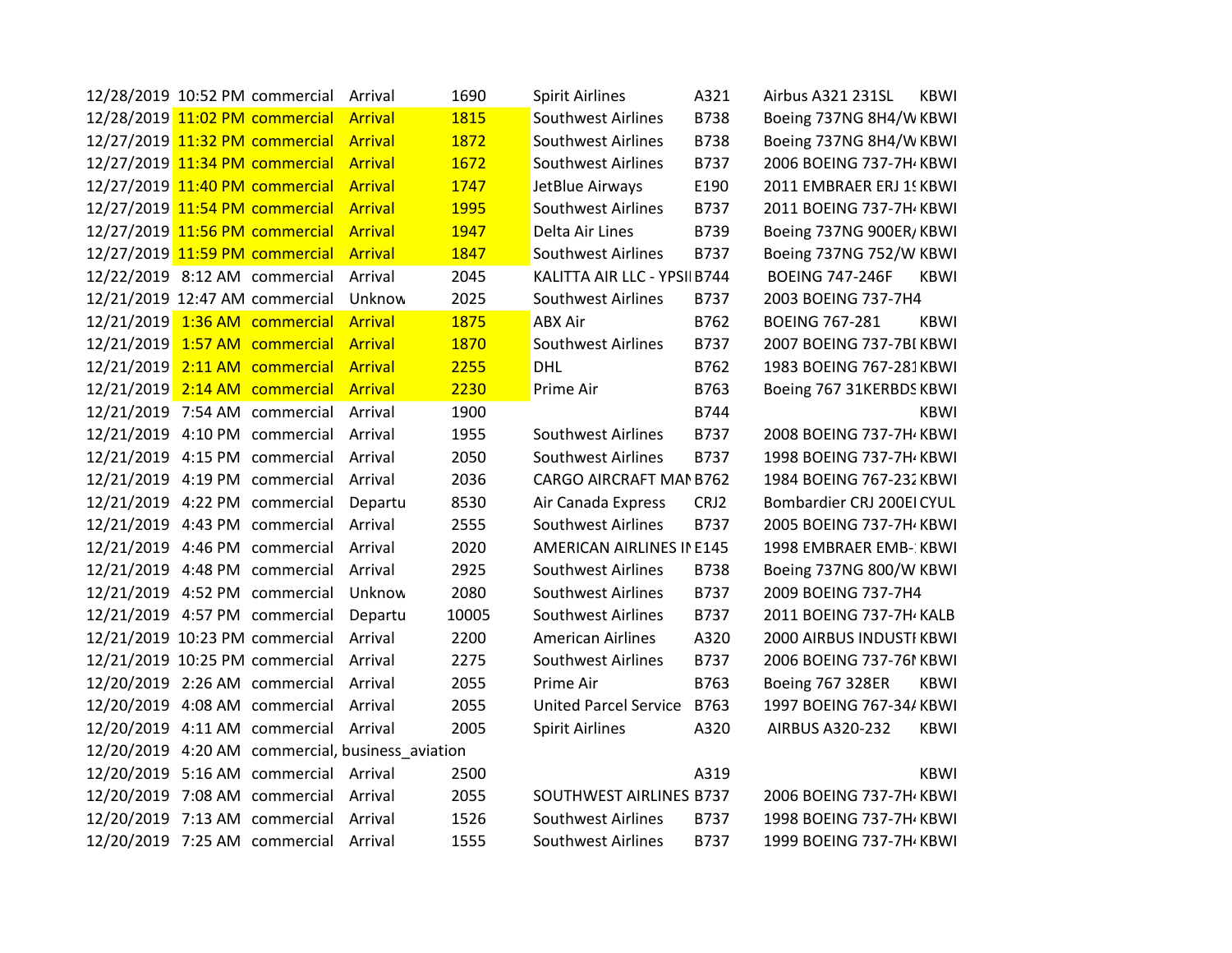|                                | 12/20/2019 7:27 AM commercial Arrival    |         | 2050 | Southwest Airlines             | B737        | 2011 BOEING 737-7H KBWI        |             |
|--------------------------------|------------------------------------------|---------|------|--------------------------------|-------------|--------------------------------|-------------|
|                                | 12/20/2019 7:28 AM commercial Arrival    |         | 1551 | <b>Southwest Airlines</b>      | B737        | BOEING 737-7CT                 | <b>KBWI</b> |
|                                | 12/20/2019 7:30 AM commercial Arrival    |         | 2026 | <b>Southwest Airlines</b>      | <b>B737</b> | 2004 BOEING 737-7H KBWI        |             |
|                                | 12/20/2019 7:32 AM commercial Arrival    |         | 2001 | Kalitta Air                    | B744        | Boeing 747 4B5F                | <b>KBWI</b> |
| 12/20/2019 7:44 AM commercial  |                                          |         |      |                                |             |                                |             |
|                                | 12/20/2019 9:07 AM commercial Arrival    |         | 2804 | WELLS FARGO BANK N E135        |             | 2001 EMBRAER EMB- KBWI         |             |
| 12/20/2019 8:29 PM commercial  |                                          |         |      |                                |             |                                |             |
| 12/20/2019 8:31 PM commercial  |                                          | Arrival | 1770 | SOUTHWEST AIRLINES B737        |             | 2004 BOEING 737-7H KBWI        |             |
| 12/20/2019 8:33 PM commercial  |                                          | Arrival | 2420 | <b>Southwest Airlines</b>      | B737        | 2007 BOEING 737-7H KBWI        |             |
| 12/20/2019 8:35 PM commercial  |                                          | Arrival | 2050 | <b>Southwest Airlines</b>      | <b>B738</b> | Boeing 737NG 8H4/W KBWI        |             |
|                                | 12/20/2019 8:38 PM commercial            | Arrival | 2195 | <b>Southwest Airlines</b>      | <b>B738</b> | Boeing 737NG 800/W KBWI        |             |
| 12/20/2019 8:45 PM commercial  |                                          | Arrival | 2047 | <b>Southwest Airlines</b>      | B737        | 2005 BOEING 737-761 KBWI       |             |
| 12/20/2019 8:46 PM commercial  |                                          | Arrival | 2045 | <b>Southwest Airlines</b>      | <b>B738</b> | <b>BOEING 737-8H4</b>          | <b>KBWI</b> |
| 12/20/2019 8:47 PM commercial  |                                          | Unknow  | 2070 | <b>Southwest Airlines</b>      | B737        | 2006 BOEING 737-7H4            |             |
| 12/20/2019 8:49 PM commercial  |                                          | Unknow  | 2070 | <b>Southwest Airlines</b>      | B737        | 2005 BOEING 737-761 KMCO Orlan |             |
|                                | 12/20/2019 8:56 PM commercial            | Arrival | 1545 | Southwest Airlines             | B737        | Boeing 737NG 79P/W KBWI        |             |
| 12/20/2019 8:58 PM commercial  |                                          | Arrival | 2050 | <b>Southwest Airlines</b>      | <b>B738</b> | 2012 BOEING 737-8H KBWI        |             |
| 12/20/2019 9:12 PM commercial  |                                          | Arrival | 2070 | <b>Southwest Airlines</b>      | <b>B738</b> | 2014 BOEING 737-8H / KBWI      |             |
| 12/20/2019 9:33 PM commercial  |                                          | Arrival | 1970 | <b>Southwest Airlines</b>      | B737        | 1999 BOEING 737-7H KBWI        |             |
|                                | 12/20/2019 9:44 PM commercial Arrival    |         | 2080 | <b>Southwest Airlines</b>      | B737        | 1999 BOEING 737-7H KBWI        |             |
|                                | 12/20/2019 9:48 PM commercial Arrival    |         | 2050 | SkyWest Airlines               | CRJ7        | 2004 BOMBARDIER IN KBWI        |             |
|                                | 12/20/2019 9:50 PM commercial Arrival    |         | 2050 | Prime Air                      | B763        | Boeing 767 3YOERBDS KBWI       |             |
|                                | 12/20/2019 9:53 PM business_avia Arrival |         | 1791 | KALITTA CHARTERS LL(LJ35       |             | <b>GATES LEARJET CORP KBWI</b> |             |
|                                | 12/20/2019 9:54 PM commercial Arrival    |         | 2075 | <b>FedEx Express</b>           | B763        | Boeing 767 3S2F                | <b>KBWI</b> |
|                                | 12/20/2019 9:57 PM commercial            | Arrival | 1520 | Southwest Airlines             | B737        | 2008 BOEING 737-7H KBWI        |             |
|                                | 12/20/2019 9:58 PM commercial            | Arrival | 2145 | <b>WELLS FARGO BANK N B738</b> |             | 2013 BOEING 737-8H KBWI        |             |
| 12/20/2019 10:00 PM commercial |                                          | Arrival | 1997 | <b>Southwest Airlines</b>      | B737        | 2007 BOEING 737-7H KBWI        |             |
| 12/20/2019 10:01 PM commercial |                                          | Arrival | 2250 | <b>Southwest Airlines</b>      | B737        | 2003 BOEING 737-7H / KBWI      |             |
| 12/20/2019 10:03 PM commercial |                                          | Arrival | 2000 | <b>Southwest Airlines</b>      | <b>B738</b> | Boeing 737NG 800/W KBWI        |             |
| 12/20/2019 10:07 PM commercial |                                          | Arrival | 2100 | <b>WELLS FARGO BANK N A319</b> |             | 2000 AIRBUS INDUSTI KBWI       |             |
| 12/20/2019 10:09 PM commercial |                                          | Arrival | 2150 | <b>American Airlines</b>       | A321        | 2013 AIRBUS A321-21 KBWI       |             |
| 12/20/2019 10:10 PM commercial |                                          | Arrival | 2025 | Atlas Air                      | B763        | Boeing 767 375ERBDS KBWI       |             |
| 12/20/2019 10:12 PM commercial |                                          | Arrival | 2050 | Southwest Airlines             | B738        | Boeing 737NG 800/W KBWI        |             |
|                                | 12/20/2019 10:17 PM commercial Arrival   |         | 2395 | <b>Southwest Airlines</b>      | B737        | 1999 BOEING 737-7H KBWI        |             |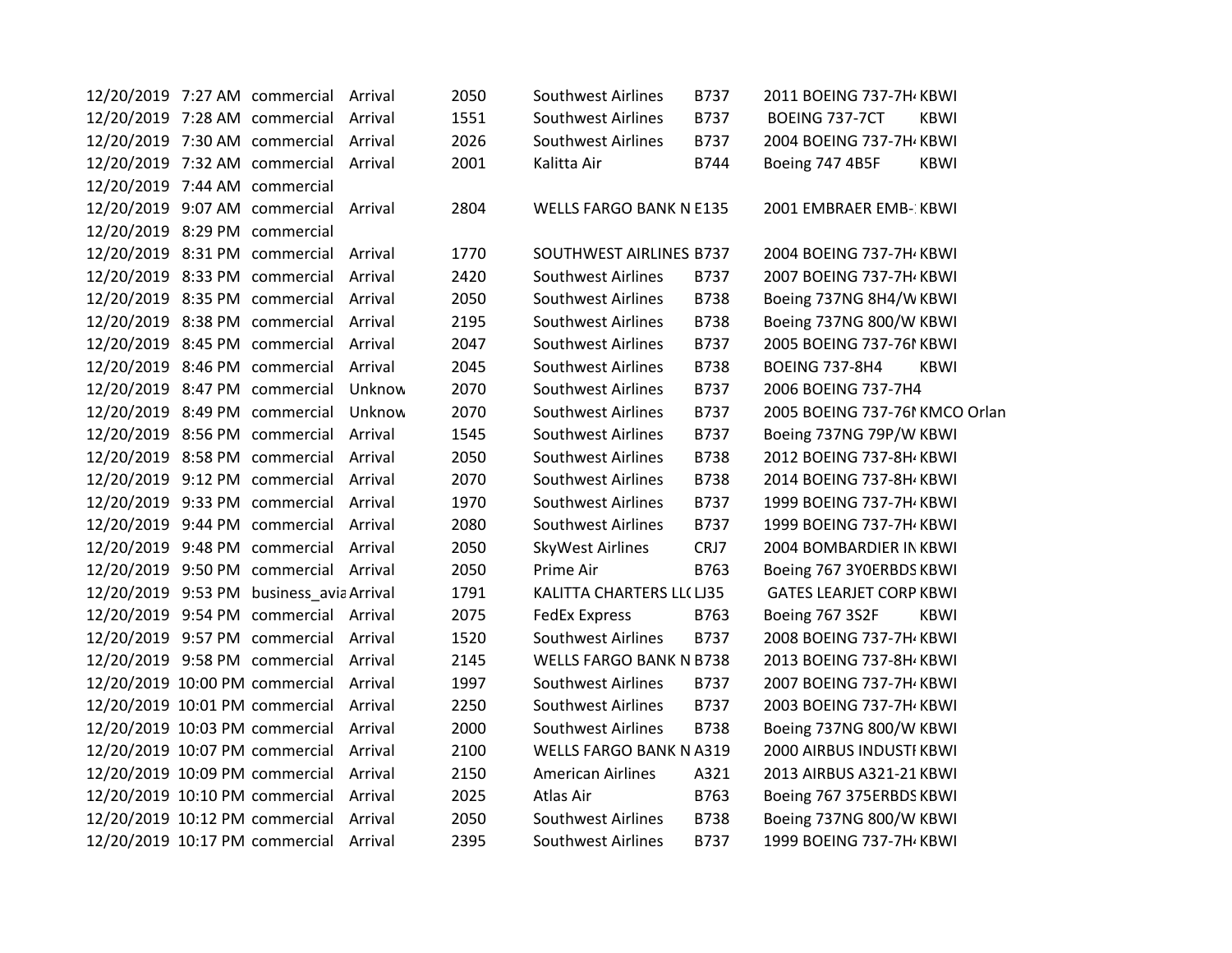|  | 12/20/2019 10:20 PM commercial Departu |                                                   | 7495  | <b>Southwest Airlines</b>    | B737        | <b>BOEING 737-7H4</b>     | <b>KISP</b> |
|--|----------------------------------------|---------------------------------------------------|-------|------------------------------|-------------|---------------------------|-------------|
|  | 12/20/2019 10:28 PM commercial Arrival |                                                   | 2075  | Air Canada Express           | CRJ9        | Bombardier CRJ 900 7 KBWI |             |
|  | 12/20/2019 10:30 PM commercial         | Departu                                           | 10400 | <b>Southwest Airlines</b>    | B737        | 2003 BOEING 737-7H KBDL   |             |
|  | 12/20/2019 10:31 PM commercial Arrival |                                                   | 2047  | Spirit Airlines              | <b>A20N</b> | Airbus A320 271NSL KBWI   |             |
|  | 12/20/2019 10:34 PM commercial Arrival |                                                   | 2075  | <b>United Airlines</b>       | A320        | 1993 AIRBUS INDUSTI KBWI  |             |
|  | 12/20/2019 10:36 PM commercial Arrival |                                                   | 1609  | Southwest Airlines           | B737        | 2005 BOEING 737-7H / KBWI |             |
|  | 12/19/2019 4:04 AM commercial Arrival  |                                                   | 2015  | <b>United Parcel Service</b> | B763        | 1998 BOEING 767-34/KBWI   |             |
|  | 12/19/2019 7:20 PM commercial          | Arrival                                           | 1705  | <b>Southwest Airlines</b>    | B737        | 1997 BOEING 737-7H KBWI   |             |
|  | 12/19/2019 7:22 PM commercial Arrival  |                                                   | 1555  | Southwest Airlines           | <b>B738</b> | <b>BOEING 737-8H4</b>     | <b>KBWI</b> |
|  | 12/19/2019 7:25 PM commercial Arrival  |                                                   | 1605  | Southwest Airlines           | B737        | 2001 BOEING 737-7H / KBWI |             |
|  | 12/19/2019 7:36 PM commercial Arrival  |                                                   | 1556  | Southwest Airlines           | B738        | 2012 BOEING 737-8H / KBWI |             |
|  | 12/19/2019 8:11 PM commercial Arrival  |                                                   | 1800  | Southwest Airlines           | B737        | 2003 BOEING 737-7H / KBWI |             |
|  | 12/19/2019 9:39 PM commercial Arrival  |                                                   | 2050  | <b>Southwest Airlines</b>    | B737        | 2011 BOEING 737-7H KBWI   |             |
|  | 12/19/2019 9:52 PM commercial Arrival  |                                                   | 1955  | <b>Southwest Airlines</b>    | B737        | 2006 BOEING 737-7H / KBWI |             |
|  | 12/19/2019 9:53 PM commercial Arrival  |                                                   | 1530  | Southwest Airlines           | B737        | BOEING 737-7BD            | <b>KBWI</b> |
|  | 12/19/2019 10:02 PM commercial Arrival |                                                   | 2125  | Southwest Airlines           | <b>B738</b> | 2014 BOEING 737-8H KBWI   |             |
|  | 12/19/2019 10:06 PM commercial Arrival |                                                   | 1900  | <b>Southwest Airlines</b>    | <b>B738</b> | Boeing 737NG 800/W KBWI   |             |
|  | 12/19/2019 10:08 PM commercial Arrival |                                                   | 2050  | Prime Air                    | B763        | Boeing 767 3YOERBDS KBWI  |             |
|  | 12/19/2019 10:12 PM commercial Arrival |                                                   | 2000  |                              | B763        |                           | <b>KBWI</b> |
|  | 12/19/2019 10:15 PM commercial Arrival |                                                   | 1661  | AMERICAN AIRLINES IN E145    |             | 1999 EMBRAER EMB- KBWI    |             |
|  | 12/19/2019 10:17 PM commercial Arrival |                                                   | 2030  | SOUTHWEST AIRLINES B737      |             | 2005 BOEING 737-7H / KBWI |             |
|  | 12/19/2019 10:20 PM commercial Arrival |                                                   | 2030  | <b>Southwest Airlines</b>    | B737        | 2006 BOEING 737-7H KBWI   |             |
|  | 12/19/2019 10:22 PM commercial Arrival |                                                   | 2000  | <b>Spirit Airlines</b>       | <b>A20N</b> | Airbus A320 271NSL KBWI   |             |
|  | 12/19/2019 10:23 PM commercial Arrival |                                                   | 2180  | <b>Southwest Airlines</b>    | <b>B738</b> | Boeing 737NG 800/W KBWI   |             |
|  | 12/19/2019 10:27 PM commercial Departu |                                                   | 9275  | Southwest Airlines           | B737        | 2004 BOEING 737-7H / KPVD |             |
|  |                                        | 12/19/2019 10:32 PM commercial, business_aviation |       |                              |             |                           |             |
|  | 12/18/2019 1:38 AM commercial Arrival  |                                                   | 2035  | Southwest Airlines           | B737        | 2007 BOEING 737-7H KBWI   |             |
|  | 12/18/2019 1:42 AM commercial Arrival  |                                                   | 2035  | Southwest Airlines           | B738        | 2015 BOEING 737-8H / KBWI |             |
|  | 12/18/2019 1:48 AM commercial Arrival  |                                                   | 2125  | DHL                          | B762        | 1983 BOEING 767-281KBWI   |             |
|  | 12/18/2019 2:02 AM commercial Arrival  |                                                   | 1590  | JetBlue Airways              | E190        | 2009 EMBRAER ERJ 15 KBWI  |             |
|  | 12/18/2019 3:00 AM commercial Arrival  |                                                   | 1980  | United Parcel Service A306   |             | 2006 AIRBUS A300 F4 KBWI  |             |
|  | 12/18/2019 6:48 AM commercial Arrival  |                                                   | 1200  |                              | B744        |                           | <b>KBWI</b> |
|  | 12/18/2019 7:15 AM commercial Arrival  |                                                   | 1510  | <b>Southwest Airlines</b>    | B738        | 2013 BOEING 737-8H / KBWI |             |
|  | 12/18/2019 7:23 AM commercial Arrival  |                                                   | 2010  | <b>DHL</b>                   | B762        | 1983 BOEING 767-231KBWI   |             |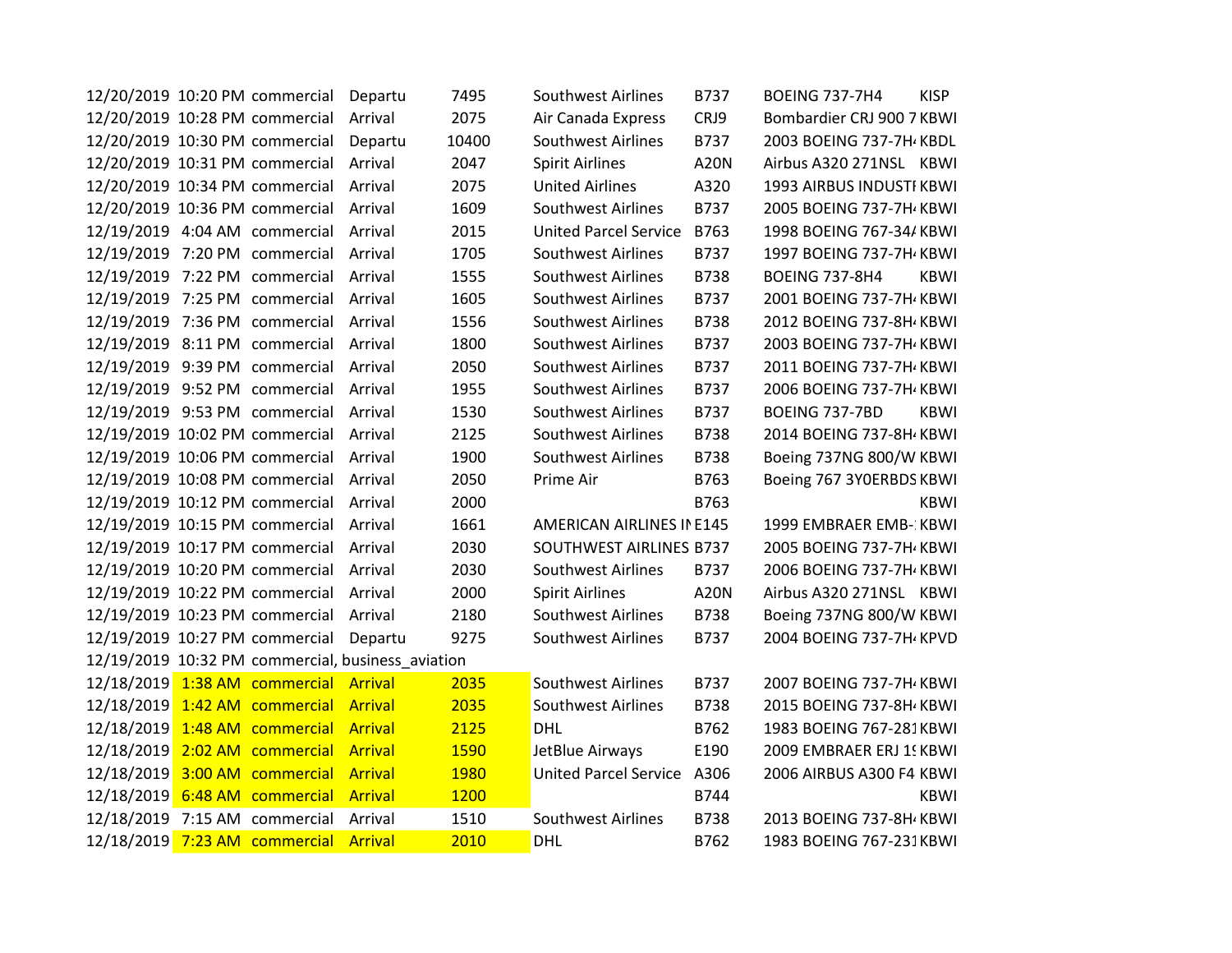| 12/18/2019 7:25 AM commercial  |  | <b>Arrival</b>                                    | 2110 | <b>Southwest Airlines</b>      | B737        | 2006 BOEING 737-7H KBWI         |             |
|--------------------------------|--|---------------------------------------------------|------|--------------------------------|-------------|---------------------------------|-------------|
| 12/18/2019 7:27 AM commercial  |  | <b>Arrival</b>                                    | 2010 | <b>FedEx Express</b>           | B763        | Boeing 767 300F                 | <b>KBWI</b> |
| 12/18/2019 7:29 AM commercial  |  | <b>Arrival</b>                                    | 2084 | <b>Southwest Airlines</b>      | B737        | 2006 BOEING 737-7H / KBWI       |             |
| 12/18/2019 7:31 AM commercial  |  | Arrival                                           | 2085 | <b>Southwest Airlines</b>      | B737        | 2007 BOEING 737-7H KBWI         |             |
| 12/18/2019 7:32 AM commercial  |  | Arrival                                           | 2010 | <b>Southwest Airlines</b>      | B737        | 2006 BOEING 737-7H / KBWI       |             |
| 12/18/2019 8:51 AM commercial  |  | Arrival                                           | 730  | <b>United Airlines</b>         | A320        | 2001 AIRBUS INDUSTI KBWI        |             |
| 12/18/2019 10:20 PM commercial |  | Arrival                                           | 1395 | <b>Spirit Airlines</b>         | <b>A20N</b> | Airbus A320 271NSL KBWI         |             |
| 12/18/2019 10:22 PM commercial |  | Arrival                                           | 1970 | Air Canada Express             | CRJ9        | Bombardier CRJ 900 7 KBWI       |             |
| 12/18/2019 10:29 PM commercial |  | Arrival                                           | 1574 | <b>Spirit Airlines</b>         | A320        | 2012 AIRBUS A320-23 KBWI        |             |
| 12/18/2019 10:32 PM commercial |  | Arrival                                           | 1525 | <b>United Airlines</b>         | B739        | 2013 BOEING 737-924 KBWI        |             |
| 12/18/2019 10:35 PM commercial |  | Arrival                                           | 1945 | <b>Southwest Airlines</b>      | B737        | 2004 BOEING 737-7H KBWI         |             |
| 12/18/2019 10:38 PM commercial |  | Departu                                           | 7425 | <b>Southwest Airlines</b>      | B738        | Boeing 737NG 8H4/W KMHT         |             |
| 12/18/2019 10:39 PM commercial |  | Arrival                                           | 1999 | <b>Southwest Airlines</b>      | B737        | 2000 BOEING 737-7H KBWI         |             |
| 12/18/2019 10:44 PM commercial |  | Unknow                                            | 7020 | <b>Southwest Airlines</b>      | B737        | 2005 BOEING 737-7H4             |             |
|                                |  | 12/18/2019 10:51 PM commercial, business_aviation |      |                                |             |                                 |             |
| 12/17/2019 12:24 AM commercial |  | Departu                                           | 4150 | <b>Spirit Airlines</b>         | A321        | Airbus A321 231SL               | <b>KFLL</b> |
| 12/17/2019 8:20 PM commercial  |  | Arrival                                           | 1900 | SOUTHWEST AIRLINES B737        |             | <b>BOEING 737-7H4</b>           | <b>KBWI</b> |
| 12/17/2019 8:33 PM commercial  |  | Arrival                                           | 1725 | <b>Southwest Airlines</b>      | B737        | <b>BOEING 737-79P</b>           | <b>KBWI</b> |
| 12/17/2019 9:39 PM commercial  |  | Arrival                                           | 1965 | <b>American Airlines</b>       | <b>B738</b> | Boeing 737NG 800/W KBWI         |             |
| 12/17/2019 9:56 PM commercial  |  | Arrival                                           | 1690 | <b>Southwest Airlines</b>      | <b>B738</b> | Boeing 737NG 800/W KBWI         |             |
| 12/17/2019 10:00 PM commercial |  | Arrival                                           | 1565 | <b>Southwest Airlines</b>      | B737        | 2001 BOEING 737-7H / KBWI       |             |
| 12/17/2019 11:11 PM commercial |  | Arrival                                           | 1950 | <b>WELLS FARGO BANK N CRJ2</b> |             | 2004 BOMBARDIER IN KBWI         |             |
| 12/17/2019 11:31 PM commercial |  | Arrival                                           | 1965 | <b>United Airlines</b>         | <b>B738</b> | Boeing 737NG 800/W KBWI         |             |
| 12/16/2019 7:00 AM commercial  |  | Departu                                           | 3920 | <b>Spirit Airlines</b>         | A321        | 2015 AIRBUS A321-23 KFLL        |             |
| 12/16/2019 7:06 AM commercial  |  | Departu                                           | 2390 | <b>Southwest Airlines</b>      | B737        | Boeing 737NG 752/W KMCO         |             |
| 12/16/2019 7:40 AM commercial  |  | Departu                                           | 3640 | <b>Spirit Airlines</b>         | A320        | 2015 AIRBUS A320-23 KMCO        |             |
| 12/16/2019 9:16 AM commercial  |  | Departu                                           | 4065 | <b>Southwest Airlines</b>      | B738        | 2015 BOEING 737-8H TJSJ         |             |
| 12/16/2019 9:21 AM commercial  |  | Departu                                           | 2815 | <b>Spirit Airlines</b>         | A320        | Airbus A320 232SL               | <b>TJSJ</b> |
| 12/16/2019 9:25 AM commercial  |  | Departu                                           | 4765 | <b>Southwest Airlines</b>      | B737        | 2007 BOEING 737-7H KCHS         |             |
| 12/16/2019 9:29 PM commercial  |  | Departu                                           | 5500 | <b>Southwest Airlines</b>      | B737        | 2001 BOEING 737-7H KCHS         |             |
| 12/16/2019 9:52 PM commercial  |  | Departu                                           | 4650 | <b>Spirit Airlines</b>         | A320        | 2011 AIRBUS A320-23 KMCO        |             |
| 12/16/2019 10:15 PM commercial |  | Departu                                           | 4650 | <b>Southwest Airlines</b>      | B737        | 1999 BOEING 737-7H KORF         |             |
| 12/16/2019 10:21 PM commercial |  | Departu                                           | 5280 | <b>Southwest Airlines</b>      | B737        | 2000 BOEING 737-7H KMCO         |             |
| 12/15/2019 5:45 PM commercial  |  | Arrival                                           | 1550 | American Airlines              | A320        | <b>2000 AIRBUS INDUSTI KBWI</b> |             |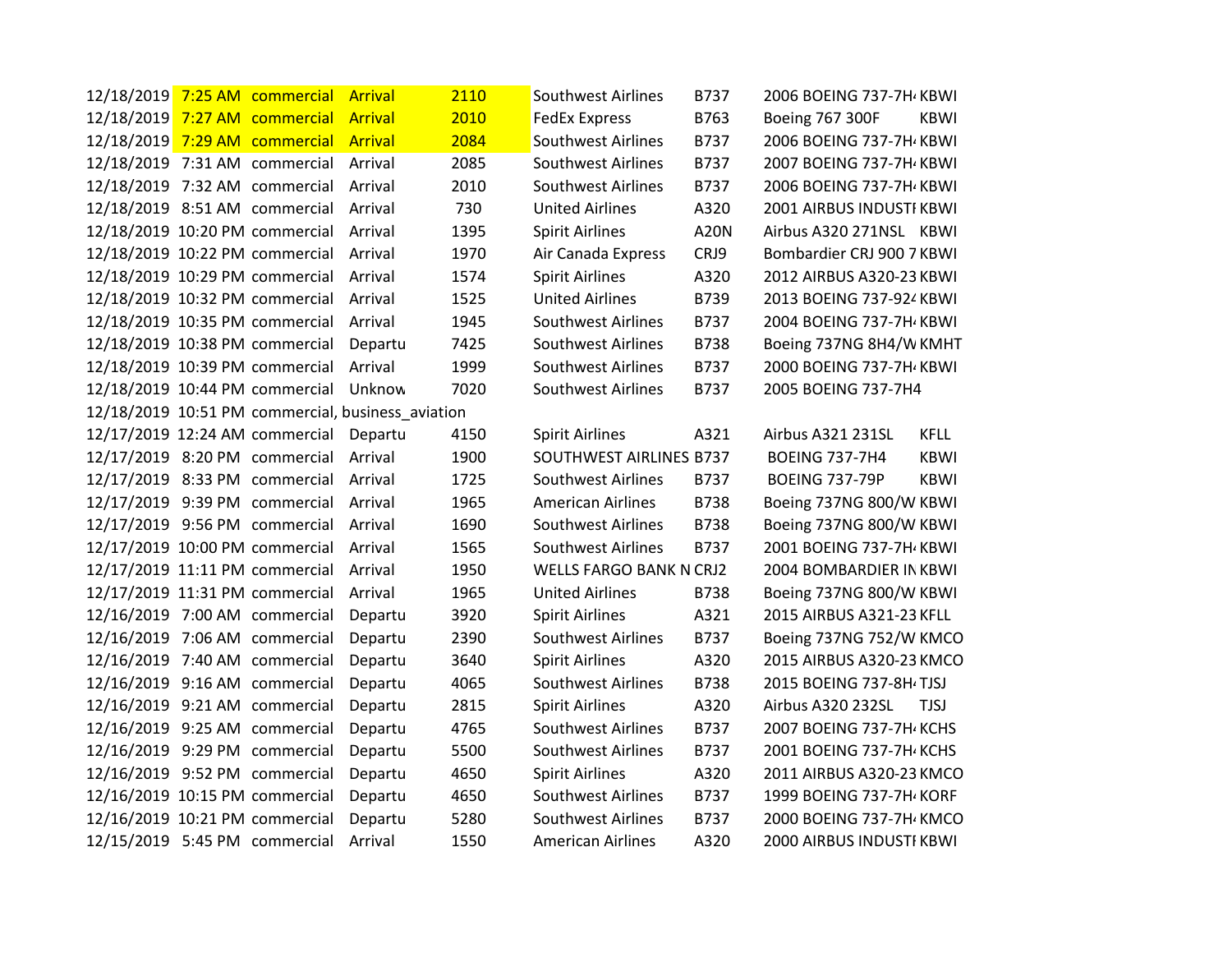| 12/15/2019 9:59 PM commercial                     | Arrival | 2100 | <b>Spirit Airlines</b>    | A320        | 2010 AIRBUS A320-23 KBWI             |
|---------------------------------------------------|---------|------|---------------------------|-------------|--------------------------------------|
| 12/15/2019 10:05 PM commercial                    | Arrival | 2100 | Southwest Airlines        | B737        | 2011 BOEING 737-7H KBWI              |
| 12/15/2019 10:10 PM commercial                    | Arrival | 1525 | <b>United Airlines</b>    | B739        | 737-924ER<br><b>KBWI</b>             |
| 12/15/2019 10:18 PM commercial                    | Arrival | 1545 | <b>Southwest Airlines</b> | <b>B738</b> | Boeing 737NG 800/W KBWI              |
| 12/15/2019 10:31 PM business_avia Arrival         |         | 2025 | <b>Republic Airlines</b>  | E75S        | 2007 EMBRAER ERJ17 KBWI              |
| 12/15/2019 10:33 PM commercial                    | Arrival | 1950 | <b>Southwest Airlines</b> | B737        | Boeing 737NG 752/W KBWI              |
| 12/15/2019 10:37 PM commercial                    | Arrival | 925  | <b>Southwest Airlines</b> | B737        | 1999 BOEING 737-7H KBWI              |
| 12/15/2019 10:39 PM commercial, business aviation |         |      |                           |             |                                      |
| 12/15/2019 10:42 PM commercial                    | Departu | 8625 | <b>Southwest Airlines</b> | <b>B738</b> | <b>BOEING 737-8H4</b><br><b>KMHT</b> |
| 12/15/2019 10:44 PM commercial                    | Arrival | 1500 | <b>Southwest Airlines</b> | B737        | 2011 BOEING 737-7H KBWI              |
| 12/15/2019 10:46 PM commercial                    | Arrival | 2450 | <b>Spirit Airlines</b>    | A321        | 2015 AIRBUS A321-23 KBWI             |
| 12/15/2019 10:50 PM commercial                    | Departu | 8075 | Southwest Airlines        | B737        | 1999 BOEING 737-7H KBDL              |
| 12/15/2019 10:52 PM commercial                    | Arrival | 2050 | Delta Air Lines           | B739        | 2014 BOEING 737-932 KBWI             |
| 12/15/2019 11:01 PM commercial                    | Departu | 8125 | Southwest Airlines        | B738        | Boeing 737NG 800/W KALB              |
| 12/15/2019 11:08 PM commercial                    | Arrival | 1600 |                           | B738        | <b>KBWI</b>                          |
| 12/15/2019 11:20 PM commercial                    | Arrival | 1735 | <b>Southwest Airlines</b> | <b>B738</b> | Boeing 737NG 800/W KBWI              |
| 12/15/2019 11:22 PM commercial                    | Arrival | 1970 | <b>Southwest Airlines</b> | B738        | Boeing 737NG 800/W KBWI              |
| 12/15/2019 11:24 PM commercial                    | Arrival | 1965 | <b>Southwest Airlines</b> | <b>B738</b> | Boeing 737NG 800/W KBWI              |
| 12/15/2019 11:29 PM commercial                    | Arrival | 2050 | Air Canada Express        | CRJ9        | Bombardier CRJ 900 7 KBWI            |
| 12/15/2019 11:31 PM commercial                    | Arrival | 2295 | <b>Southwest Airlines</b> | B737        | 2005 BOEING 737-7H / KBWI            |
| 12/14/2019 2:41 AM commercial                     | Departu | 7125 | Prime Air                 | B763        | Boeing 767 306ER<br><b>KTPA</b>      |
| 12/14/2019 7:53 PM commercial                     | Arrival | 1974 | Southwest Airlines        | B737        | 2006 BOEING 737-7H / KBWI            |
| 12/14/2019 9:21 PM commercial                     | Departu | 8710 | <b>Southwest Airlines</b> | <b>B738</b> | Boeing 737NG 8H4/W KMHT              |
| 12/14/2019 9:27 PM general aviation, helicopter   |         |      |                           |             |                                      |
| 12/14/2019 9:33 PM commercial, business aviation  |         |      |                           |             |                                      |
| 12/14/2019 9:34 PM commercial, business_aviation  |         |      |                           |             |                                      |
| 12/14/2019 9:35 PM commercial, business_aviation  |         |      |                           |             |                                      |
| 12/13/2019 7:13 AM commercial                     | Departu | 3535 | <b>Spirit Airlines</b>    | A320        | 2013 AIRBUS A320-23 KMCO             |
| 12/13/2019 7:33 AM commercial                     | Departu | 4185 | <b>Southwest Airlines</b> | B737        | Boeing 737NG 7Q8/W KBOS              |
| 12/13/2019 9:21 AM commercial                     | Departu | 4360 | <b>Southwest Airlines</b> | <b>B738</b> | Boeing 737NG 800/W TJSJ              |
| 12/13/2019 9:26 AM commercial                     | Departu | 3765 | Southwest Airlines        | B737        | 2004 BOEING 737-7H MDPC              |
| 12/13/2019 9:32 AM commercial                     | Departu | 3910 | <b>Southwest Airlines</b> | B737        | 2004 BOEING 737-7H TNCA              |
| 12/13/2019 9:37 AM commercial                     | Departu | 3385 | Southwest Airlines        | B738        | 2014 BOEING 737-8H/ MKJS             |
| 12/13/2019 9:43 AM commercial                     | Unknow  | 3585 | <b>Southwest Airlines</b> | B737        | 1998 BOEING 737-7H4                  |
|                                                   |         |      |                           |             |                                      |

| <b>Airlines</b>  | A320        | 2010 AIRBUS A320-23 KBW                |
|------------------|-------------|----------------------------------------|
| west Airlines    | B737        | 2011 BOEING 737-7H KBW                 |
| Airlines         | B739        | <b>KBW</b><br>737-924ER                |
| west Airlines    | B738        | Boeing 737NG 800/W KBW                 |
| lic Airlines     | <b>E75S</b> | 2007 EMBRAER ERJ17 KBW                 |
| west Airlines    | B737        | Boeing 737NG 752/W KBW                 |
| west Airlines    | B737        | 1999 BOEING 737-7H KBW                 |
|                  |             |                                        |
| west Airlines    | B738        | <b>KMH</b><br><b>BOEING 737-8H4</b>    |
| vest Airlines    | B737        | 2011 BOEING 737-7H KBW                 |
| <b>Nirlines</b>  | A321        | 2015 AIRBUS A321-23 KBW                |
| west Airlines    | B737        | 1999 BOEING 737-7H KBDL                |
| <b>Air Lines</b> | B739        | 2014 BOEING 737-932 KBW                |
| west Airlines    | B738        | Boeing 737NG 800/W KALB                |
|                  | B738        | <b>KBW</b>                             |
| vest Airlines    | B738        | Boeing 737NG 800/W KBW                 |
| west Airlines    | B738        | Boeing 737NG 800/W KBW                 |
| west Airlines    | B738        | Boeing 737NG 800/W KBW                 |
| ada Express      | CRJ9        | Bombardier CRJ 900 7 KBW               |
| west Airlines    | B737        | 2005 BOEING 737-7H KBW                 |
| Air              | B763        | <b>Boeing 767 306ER</b><br><b>KTPA</b> |
| vest Airlines    | B737        | 2006 BOEING 737-7H / KBW               |
| west Airlines    | B738        | Boeing 737NG 8H4/W KMH                 |
|                  |             |                                        |
|                  |             |                                        |
|                  |             |                                        |
|                  |             |                                        |
| <b>Nirlines</b>  | A320        | 2013 AIRBUS A320-23 KMC                |
| west Airlines    | B737        | Boeing 737NG 7Q8/W KBOS                |
| west Airlines    | B738        | Boeing 737NG 800/W TJSJ                |
| west Airlines    | B737        | 2004 BOEING 737-7H MDP                 |
| west Airlines    | B737        | 2004 BOEING 737-7H TNC/                |
| west Airlines    | B738        | 2014 BOEING 737-8H/ MKJS               |
| west Airlines    | B737        | 1998 BOEING 737-7H4                    |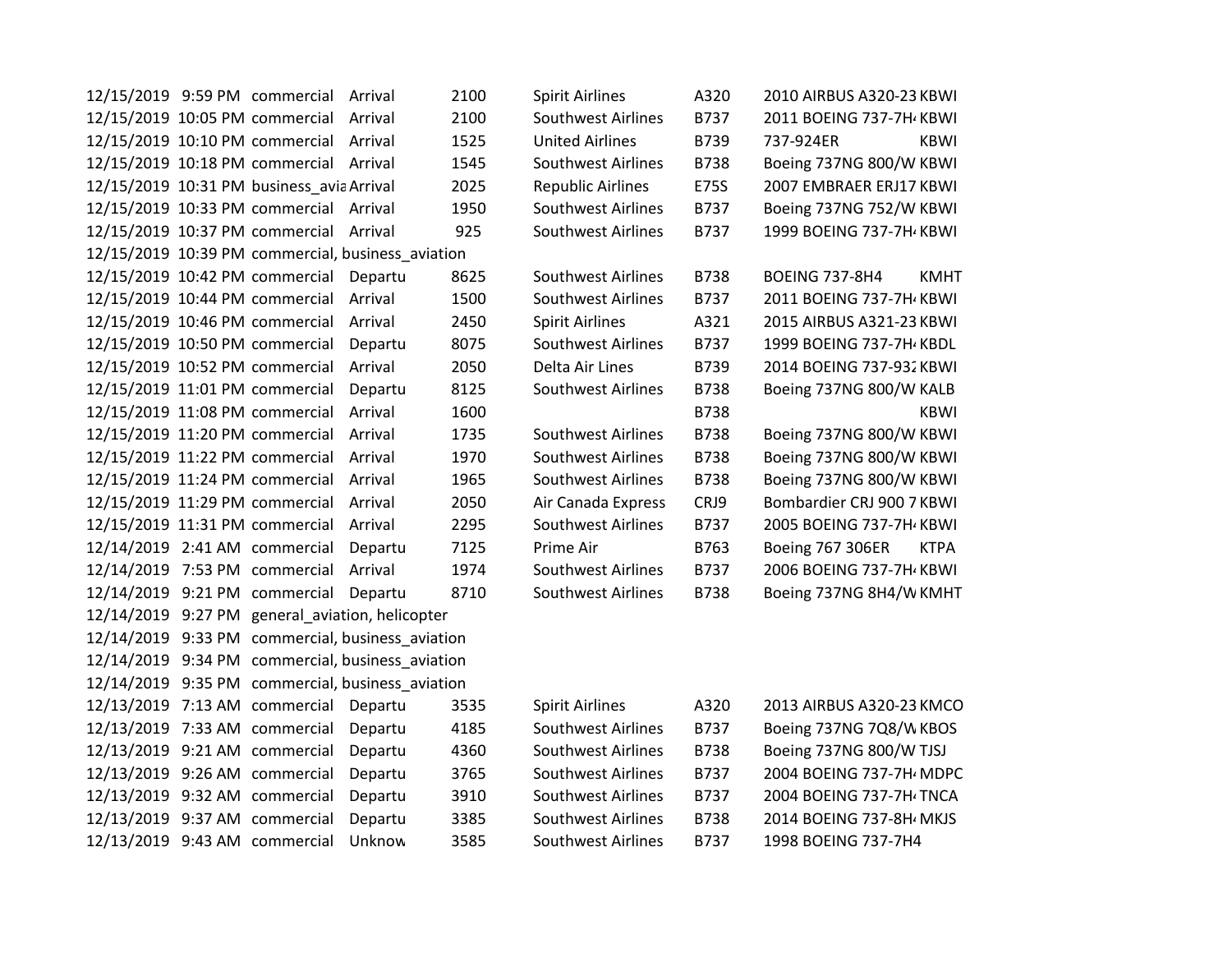|  | 12/13/2019 9:47 AM commercial Departu  |         | 4135  | Southwest Airlines             | B737 | 2006 BOEING 737-7H KALB        |             |
|--|----------------------------------------|---------|-------|--------------------------------|------|--------------------------------|-------------|
|  | 12/13/2019 9:53 AM commercial          | Departu | 3385  | Southwest Airlines             | B738 | 2014 BOEING 737-8H KFLL        |             |
|  | 12/13/2019 10:28 AM commercial         | Departu | 3510  | <b>Spirit Airlines</b>         | A320 | Airbus A320 232SL              | <b>MKJS</b> |
|  | 12/13/2019 3:04 PM commercial Departu  |         | 4845  | <b>Southwest Airlines</b>      | B737 | 1999 BOEING 737-7H KCHS        |             |
|  | 12/12/2019 12:14 AM commercial Arrival |         | 2125  | <b>Southwest Airlines</b>      | B737 | 2005 BOEING 737-761 KBWI       |             |
|  | 12/12/2019 1:23 AM commercial Arrival  |         | 8470  | Southwest Airlines             | B738 | <b>BOEING 737-8H4</b>          | <b>KBWI</b> |
|  | 12/12/2019 1:42 AM commercial Departu  |         | 7675  | CARGO AIRCRAFT MAN B752        |      | <b>BOEING 757-2Q8</b>          | <b>BGTL</b> |
|  | 12/12/2019 1:57 AM commercial Arrival  |         | 2175  | <b>ABX Air</b>                 | B762 | <b>BOEING 767-281</b>          | <b>KBWI</b> |
|  | 12/12/2019 2:01 AM commercial Arrival  |         | 2034  | Prime Air                      | B763 | Boeing 767 37DERBDS KBWI       |             |
|  | 12/12/2019 7:00 AM commercial Arrival  |         | 1970  | Southwest Airlines             | B737 | 1999 BOEING 737-7H KBWI        |             |
|  | 12/12/2019 7:04 AM commercial Arrival  |         | 1740  | <b>Southwest Airlines</b>      | B737 | 2010 BOEING 737-7H KBWI        |             |
|  | 12/12/2019 7:09 AM commercial Arrival  |         | 2340  | <b>Southwest Airlines</b>      | B737 | <b>BOEING 737-705</b>          | <b>KBWI</b> |
|  | 12/12/2019 7:12 AM commercial Arrival  |         | 2065  | <b>Southwest Airlines</b>      | B737 | 2009 BOEING 737-7H KBWI        |             |
|  | 12/12/2019 7:13 AM commercial Arrival  |         | 2359  | <b>Southwest Airlines</b>      | B737 | 2003 BOEING 737-76(KBWI        |             |
|  | 12/12/2019 7:25 AM commercial Arrival  |         | 2045  | <b>Southwest Airlines</b>      | B737 | 1999 BOEING 737-7H KBWI        |             |
|  | 12/12/2019 7:28 AM commercial Arrival  |         | 2040  | <b>Southwest Airlines</b>      | B737 | 2006 BOEING 737-7H KBWI        |             |
|  | 12/12/2019 7:32 AM commercial Arrival  |         | 1990  | <b>Southwest Airlines</b>      | B737 | 2006 BOEING 737-7H KBWI        |             |
|  | 12/12/2019 8:52 AM commercial Arrival  |         | 3065  | WELLS FARGO BANK N CRJ2        |      | <b>BOMBARDIER INC CL-KBWI</b>  |             |
|  | 12/12/2019 9:08 AM commercial Arrival  |         | 2140  | <b>Southwest Airlines</b>      | B738 | Boeing 737NG 800/W KBWI        |             |
|  | 12/12/2019 9:11 AM commercial Arrival  |         | 1300  |                                | B738 |                                | <b>KBWI</b> |
|  | 12/12/2019 9:12 AM commercial Arrival  |         | 2535  | <b>WELLS FARGO BANK N B737</b> |      | 2000 BOEING 737-7LS KBWI       |             |
|  | 12/11/2019 7:06 AM commercial Arrival  |         | 1969  | Atlas Air                      | B762 | 1984 BOEING 767-281KBWI        |             |
|  | 12/11/2019 7:27 AM commercial Arrival  |         | 2115  | <b>Southwest Airlines</b>      | B737 | 2002 BOEING 737-7H KBWI        |             |
|  | 12/11/2019 7:30 AM commercial Unknow   |         | 1815  | SouthWest Airlines             | B737 | <b>BOEING 737-76N</b>          |             |
|  | 12/11/2019 7:33 AM commercial Arrival  |         | 2419  | <b>Southwest Airlines</b>      | B737 | 2007 BOEING 737-7H KBWI        |             |
|  | 12/11/2019 7:36 AM commercial Arrival  |         | 2015  | <b>Southwest Airlines</b>      | B737 | Boeing 737NG 7K5/W KBWI        |             |
|  | 12/11/2019 7:58 AM commercial Unknow   |         | 2056  | Southwest Airlines (Ne B737    |      | Boeing 737-7H4 (New KMDW Chica |             |
|  | 12/11/2019 8:01 AM commercial Arrival  |         | 1860  | <b>Southwest Airlines</b>      | B737 | 2002 BOEING 737-7C1KBWI        |             |
|  | 12/11/2019 1:40 PM commercial Unknow   |         | 1860  | <b>Southwest Airlines</b>      | B737 | Boeing 737NG 71B               |             |
|  | 12/11/2019 5:58 PM commercial Arrival  |         | 2080  | <b>Southwest Airlines</b>      | B737 | Boeing 737NG 71B               |             |
|  | 12/11/2019 10:13 PM commercial Arrival |         | 1929  | Southwest Airlines             | B738 | 2014 BOEING 737-8H KBWI        |             |
|  | 12/11/2019 10:16 PM commercial Arrival |         | 1825  | Southwest Airlines             | B737 | 2006 BOEING 737-7BI KBWI       |             |
|  | 12/11/2019 10:36 PM commercial Departu |         | 10250 | <b>Southwest Airlines</b>      | B737 | 2007 BOEING 737-7H KISP        |             |
|  | 12/11/2019 10:42 PM commercial Arrival |         | 2080  | <b>Southwest Airlines</b>      | B737 | 1999 BOEING 737-7H KBWI        |             |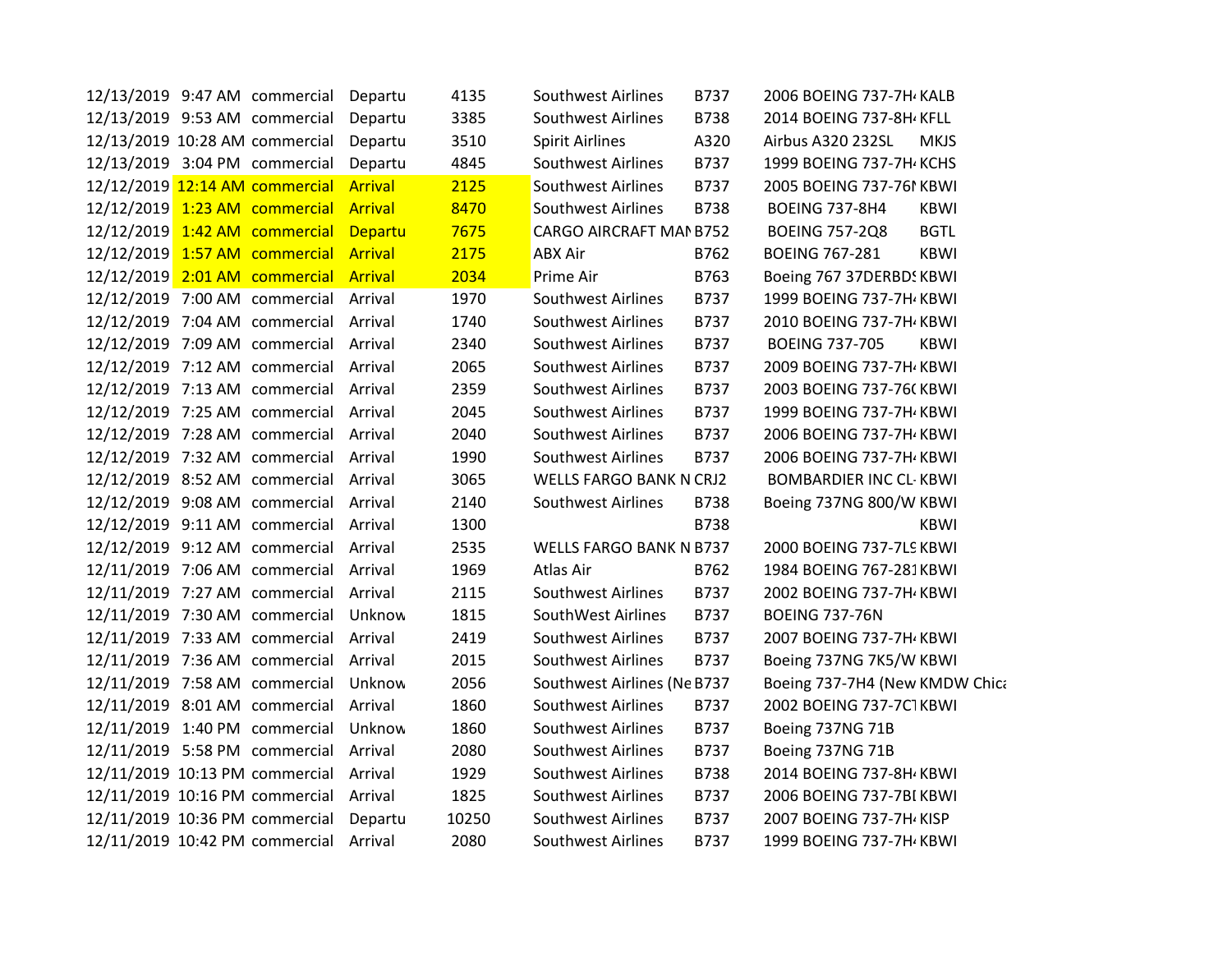| 12/11/2019 10:46 PM commercial Arrival           |         | 1955 | Delta Air Lines                | B739        | Boeing 737NG 900ER/KBWI    |             |
|--------------------------------------------------|---------|------|--------------------------------|-------------|----------------------------|-------------|
| 12/11/2019 10:50 PM commercial Arrival           |         | 2175 | WELLS FARGO BANK N B737        |             | 2001 BOEING 737-76(KBWI    |             |
| 12/11/2019 11:09 PM commercial Arrival           |         | 2080 | <b>United Airlines</b>         | B738        | 1998 BOEING 737-824 KBWI   |             |
| 12/11/2019 11:27 PM commercial Arrival           |         | 1605 | <b>Southwest Airlines</b>      | B737        | 2002 BOEING 737-7H KBWI    |             |
| 12/11/2019 11:38 PM commercial Arrival           |         | 1695 | Southwest Airlines (Cla B737   |             | Boeing 737-7H4 (Class KBWI |             |
| 12/10/2019 5:12 PM commercial Arrival            |         | 2810 | <b>Southwest Airlines</b>      | <b>B737</b> | 2008 BOEING 737-7H KBWI    |             |
| 12/10/2019 5:17 PM commercial Arrival            |         | 1810 | <b>Southwest Airlines</b>      | <b>B738</b> | 2013 BOEING 737-8H / KBWI  |             |
| 12/10/2019 5:25 PM commercial Arrival            |         | 1916 | DHL                            | B762        | 1983 BOEING 767-281KBWI    |             |
| 12/10/2019 5:28 PM commercial Arrival            |         | 1941 | <b>Southwest Airlines</b>      | B738        | Boeing 737NG 8H4/W KBWI    |             |
| 12/10/2019 5:30 PM commercial Arrival            |         | 2190 | <b>United Airlines</b>         | B739        | 2015 BOEING 737-924 KBWI   |             |
| 12/10/2019 5:37 PM commercial Arrival            |         | 2035 | <b>Spirit Airlines</b>         | A320        | Airbus A320 232SL          | KBWI        |
| 12/10/2019 5:38 PM commercial Arrival            |         | 1965 | <b>Southwest Airlines</b>      | B737        | 2001 BOEING 737-7H / KBWI  |             |
| 12/10/2019 5:42 PM commercial Arrival            |         | 1835 | <b>Southwest Airlines</b>      | B738        | Boeing 737NG 800/W KBWI    |             |
| 12/10/2019 5:45 PM commercial                    | Arrival | 2160 | <b>American Airlines</b>       | A321        | 2008 AIRBUS A321-21 KBWI   |             |
| 12/10/2019 5:47 PM commercial Arrival            |         | 1959 | AMERICAN AIRLINES IN E145      |             | 1998 EMBRAER EMB- KBWI     |             |
| 12/10/2019 10:25 PM commercial                   | Arrival | 2745 | Prime Air                      | B763        | Boeing 767 31KERBDS KBWI   |             |
| 12/10/2019 10:41 PM commercial                   | Arrival | 1975 | Delta Air Lines                | B739        | Boeing 737NG 900ER/KBWI    |             |
| 12/10/2019 10:47 PM commercial                   | Arrival | 1495 | <b>Southwest Airlines</b>      | B737        | 2007 BOEING 737-7H KBWI    |             |
| 12/9/2019 6:33 AM commercial                     | Departu | 3900 | <b>Southwest Airlines</b>      | B737        | 2004 BOEING 737-7H KMCO    |             |
| 12/9/2019 6:50 AM commercial                     | Departu | 5825 | Southwest Airlines             | B737        | 2006 BOEING 737-7BI KPBI   |             |
| 12/9/2019 6:56 AM commercial                     | Departu | 4450 | <b>Southwest Airlines</b>      | B737        | <b>BOEING 737-705</b>      |             |
| 12/9/2019 7:02 AM commercial                     | Departu | 2500 |                                | B738        |                            | <b>KPHX</b> |
| 12/9/2019 10:06 PM commercial                    | Departu | 6745 | <b>British Airways</b>         | B772        | <b>Boeing 777 236ER</b>    | <b>EGLL</b> |
| 12/9/2019 10:08 PM commercial, business_aviation |         |      |                                |             |                            |             |
| 12/9/2019 10:11 PM commercial, business_aviation |         |      |                                |             |                            |             |
| 12/9/2019 10:14 PM commercial Departu            |         | 9140 | <b>Southwest Airlines</b>      | B738        | Boeing 737NG 800/W KFLL    |             |
| 12/9/2019 10:15 PM commercial, business_aviation |         |      |                                |             |                            |             |
| 12/9/2019 10:15 PM commercial, business_aviation |         |      |                                |             |                            |             |
| 12/9/2019 10:17 PM commercial Departu            |         | 1970 | <b>Southwest Airlines</b>      | B737        | 1999 BOEING 737-7H4        |             |
| 12/9/2019 10:21 PM commercial, business_aviation |         |      |                                |             |                            |             |
| 12/9/2019 10:21 PM commercial Departu            |         | 7545 | <b>Southwest Airlines</b>      | B737        | 2011 BOEING 737-7H KCHS    |             |
| 12/8/2019 9:22 AM commercial Arrival             |         | 1980 | <b>WELLS FARGO BANK N CRJ2</b> |             | 2003 BOMBARDIER IN KBWI    |             |
| 12/8/2019 9:57 AM commercial Arrival             |         | 2175 | Delta Air Lines                | B739        | 2013 BOEING 737-932 KBWI   |             |
| 12/8/2019 10:01 AM commercial Arrival            |         | 2175 | Southwest Airlines             | B737        | 2003 BOEING 737-7C1KBWI    |             |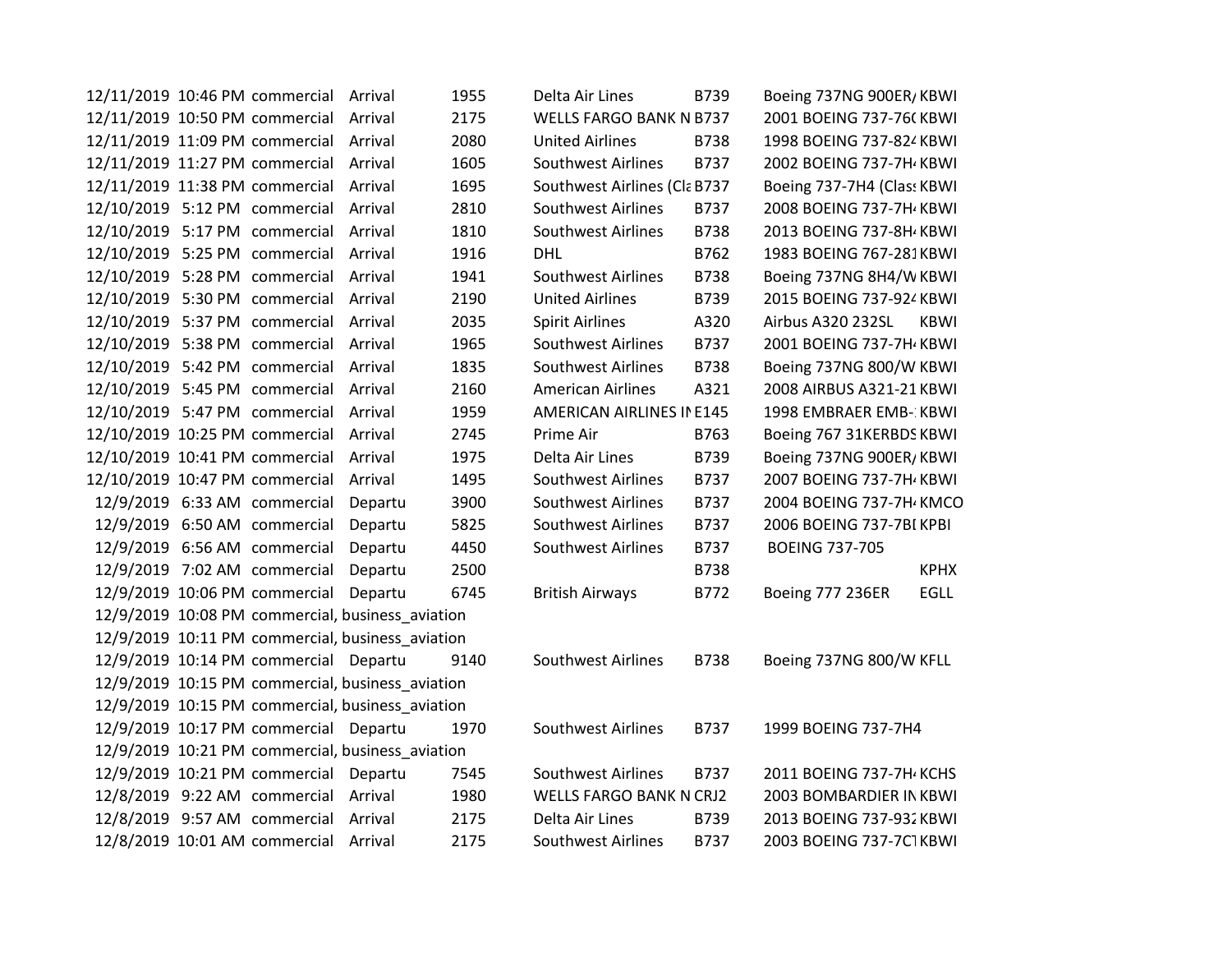|  | 12/8/2019 9:50 PM commercial          | Departu | 4640 | <b>Spirit Airlines</b>         | A320        | 2014 AIRBUS A320-23 KMCO      |             |
|--|---------------------------------------|---------|------|--------------------------------|-------------|-------------------------------|-------------|
|  | 12/8/2019 10:27 PM commercial         | Departu | 3935 | <b>Southwest Airlines</b>      | B737        | 2007 BOEING 737-7BD           |             |
|  | 12/8/2019 10:44 PM commercial         | Departu | 4235 | <b>Southwest Airlines</b>      | B737        | 1999 BOEING 737-7H KORF       |             |
|  | 12/7/2019 6:45 AM commercial          | Arrival | 1938 | <b>Southwest Airlines</b>      | B737        | 2006 BOEING 737-7H KBWI       |             |
|  | 12/7/2019 6:56 AM commercial          | Arrival | 1540 | <b>Southwest Airlines</b>      | B737        | 2001 BOEING 737-7H KBWI       |             |
|  | 12/7/2019 7:01 AM commercial          | Arrival | 2040 | <b>Southwest Airlines</b>      | B737        | 2004 BOEING 737-7H KBWI       |             |
|  | 12/7/2019 7:09 AM commercial          | Arrival | 2035 | <b>Spirit Airlines</b>         | A320        | 2014 AIRBUS A320-23 KBWI      |             |
|  | 12/7/2019 7:11 AM commercial          | Arrival | 1540 | Southwest Airlines             | B737        | 1999 BOEING 737-7H KBWI       |             |
|  | 12/7/2019 7:22 AM commercial          | Arrival | 2136 | <b>Southwest Airlines</b>      | <b>B738</b> | Boeing 737NG 800/W KBWI       |             |
|  | 12/7/2019 7:24 AM commercial          | Arrival | 2215 | <b>Southwest Airlines</b>      | B737        | <b>BOEING 737-7L9</b>         | KBWI        |
|  | 12/7/2019 7:29 AM commercial          | Unknow  | 2062 | <b>Southwest Airlines</b>      | <b>B738</b> | 2015 BOEING 737-8H KDEN Denve |             |
|  | 12/7/2019 7:33 AM commercial          | Arrival | 1887 | <b>Southwest Airlines</b>      | B737        | 2001 BOEING 737-7H / KBWI     |             |
|  | 12/7/2019 8:29 AM commercial          | Arrival | 2035 | <b>United Airlines</b>         | B739        | 2012 BOEING 737-924 KBWI      |             |
|  | 12/7/2019 8:43 AM commercial Arrival  |         | 1786 | Southwest Airlines             | <b>B738</b> | <b>BOEING 737-8H4</b>         | KBWI        |
|  | 12/7/2019 9:29 AM commercial          | Arrival | 2060 | <b>Spirit Airlines</b>         | A321        | Airbus A321 231SL             | <b>KBWI</b> |
|  | 12/7/2019 9:32 AM commercial          | Arrival | 1655 | <b>Southwest Airlines</b>      | B737        | 1999 BOEING 737-7H KBWI       |             |
|  | 12/7/2019 9:33 AM commercial          | Arrival | 2011 | <b>WELLS FARGO BANK N CRJ2</b> |             | 2003 BOMBARDIER IN KBWI       |             |
|  | 12/7/2019 9:36 AM commercial          | Arrival | 2034 | <b>Southwest Airlines</b>      | B737        | 2000 BOEING 737-7H / KBWI     |             |
|  | 12/7/2019 9:45 AM commercial          | Arrival | 2084 | <b>Southwest Airlines</b>      | <b>B738</b> | Boeing 737NG 8H4/W KBWI       |             |
|  | 12/7/2019 10:00 AM commercial Arrival |         | 2705 | <b>Southwest Airlines</b>      | <b>B738</b> | 2013 BOEING 737-8H KBWI       |             |
|  | 12/7/2019 1:51 PM commercial          | Arrival | 2161 | <b>Spirit Airlines</b>         | A321        | Airbus A321 231SL             | KBWI        |
|  | 12/7/2019 9:03 PM commercial          | Arrival | 1655 | <b>Southwest Airlines</b>      | <b>B738</b> | Boeing 737NG 800/W KBWI       |             |
|  | 12/7/2019 9:18 PM commercial          | Arrival | 2055 | <b>Southwest Airlines</b>      | B737        | 2000 BOEING 737-7H KBWI       |             |
|  | 12/7/2019 9:27 PM commercial          | Arrival | 1956 | <b>Southwest Airlines</b>      | B737        | 1999 BOEING 737-7H KBWI       |             |
|  | 12/7/2019 9:55 PM commercial          | Arrival | 1800 | <b>United Airlines</b>         | B739        | 2008 BOEING 737-924 KBWI      |             |
|  | 12/7/2019 10:13 PM commercial         | Arrival | 1500 |                                | B763        |                               | <b>KBWI</b> |
|  | 12/7/2019 10:16 PM commercial         | Arrival | 1725 | <b>Southwest Airlines</b>      | B738        | 2013 BOEING 737-8H / KBWI     |             |
|  | 12/7/2019 10:32 PM commercial         | Arrival | 1650 | <b>WELLS FARGO BANK N B737</b> |             | 2008 BOEING 737-7H KBWI       |             |
|  | 12/7/2019 10:35 PM commercial         | Arrival | 2175 | Southwest Airlines             | B737        | 2007 BOEING 737-7H KBWI       |             |
|  | 12/7/2019 10:47 PM commercial         | Arrival | 1925 | <b>United Airlines</b>         | A320        | 1994 AIRBUS INDUSTI KBWI      |             |
|  | 12/7/2019 10:50 PM commercial         | Arrival | 1975 | <b>Southwest Airlines</b>      | B737        | 2005 BOEING 737-7H / KBWI     |             |
|  | 12/6/2019 5:53 AM commercial          | Arrival | 2349 | Virgin America                 | A320        | Airbus A320 214SL             | KBWI        |
|  | 12/6/2019 7:16 AM commercial Arrival  |         | 1899 | <b>WELLS FARGO BANK N B762</b> |             | 1983 BOEING 767-231KBWI       |             |
|  | 12/6/2019 7:34 AM commercial Arrival  |         | 1914 | <b>WILMINGTON TRUST (B737</b>  |             | 2002 BOEING 737-79F KBWI      |             |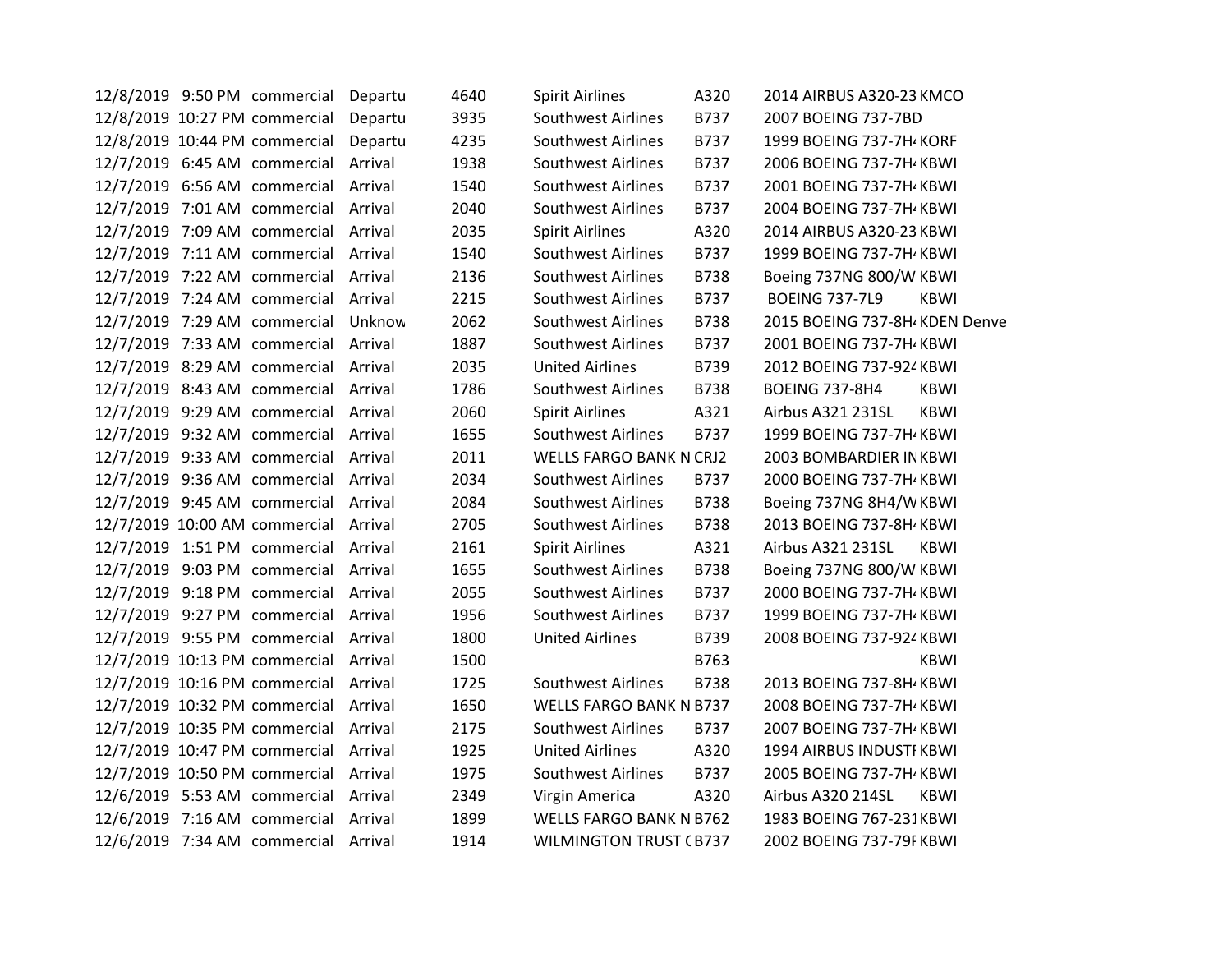|  | 12/6/2019 8:49 AM commercial          | Arrival | 2245 | Southwest Airlines             | <b>B738</b> | 2014 BOEING 737-8H KBWL   |
|--|---------------------------------------|---------|------|--------------------------------|-------------|---------------------------|
|  | 12/6/2019 8:53 AM commercial Arrival  |         | 1974 | Southwest Airlines             | <b>B738</b> | Boeing 737NG 800/W KBWI   |
|  | 12/6/2019 6:07 PM commercial          | Arrival | 2185 | <b>WELLS FARGO BANK N CRJ2</b> |             | 2002 BOMBARDIER IN KBWL   |
|  | 12/6/2019 6:10 PM commercial Arrival  |         | 2025 | <b>Spirit Airlines</b>         | A319        | 2006 AIRBUS A319-13 KBWI  |
|  | 12/6/2019 6:20 PM commercial Arrival  |         | 1855 | Southwest Airlines             | B737        | 2006 BOEING 737-7BI KBWL  |
|  | 12/6/2019 10:42 PM commercial         | Arrival | 1720 | <b>Spirit Airlines</b>         | A321        | Airbus A321 231SL<br>KBWI |
|  | 12/6/2019 10:44 PM commercial Arrival |         | 1976 | <b>American Airlines</b>       | <b>B738</b> | 2015 BOEING 737-823 KBWL  |
|  | 12/6/2019 10:49 PM commercial Arrival |         | 1875 | Southwest Airlines             | <b>B738</b> | Boeing 737NG 800/W KBWI   |
|  | 12/6/2019 10:58 PM commercial Arrival |         | 2000 | Delta Air Lines                | B739        | 2013 BOEING 737-932 KBWL  |
|  | 12/6/2019 11:08 PM commercial         | Arrival | 1875 | Southwest Airlines             | <b>B737</b> | 2005 BOEING 737-761 KBWL  |
|  | 12/6/2019 11:16 PM commercial Arrival |         | 1920 | Southwest Airlines             | B737        | 2001 BOEING 737-7KS KBWL  |
|  | 12/6/2019 11:30 PM commercial         | Arrival | 1870 | <b>WELLS FARGO BANK N B738</b> |             | 2005 BOEING 737-824 KBWL  |
|  | 12/6/2019 11:34 PM commercial         | Arrival | 2022 | American Airlines              | A321        | 2001 AIRBUS INDUSTI KBWL  |
|  | 12/6/2019 11:37 PM commercial         | Arrival | 1885 | Delta Air Lines                | B739        | 2015 BOEING 737-932 KBWL  |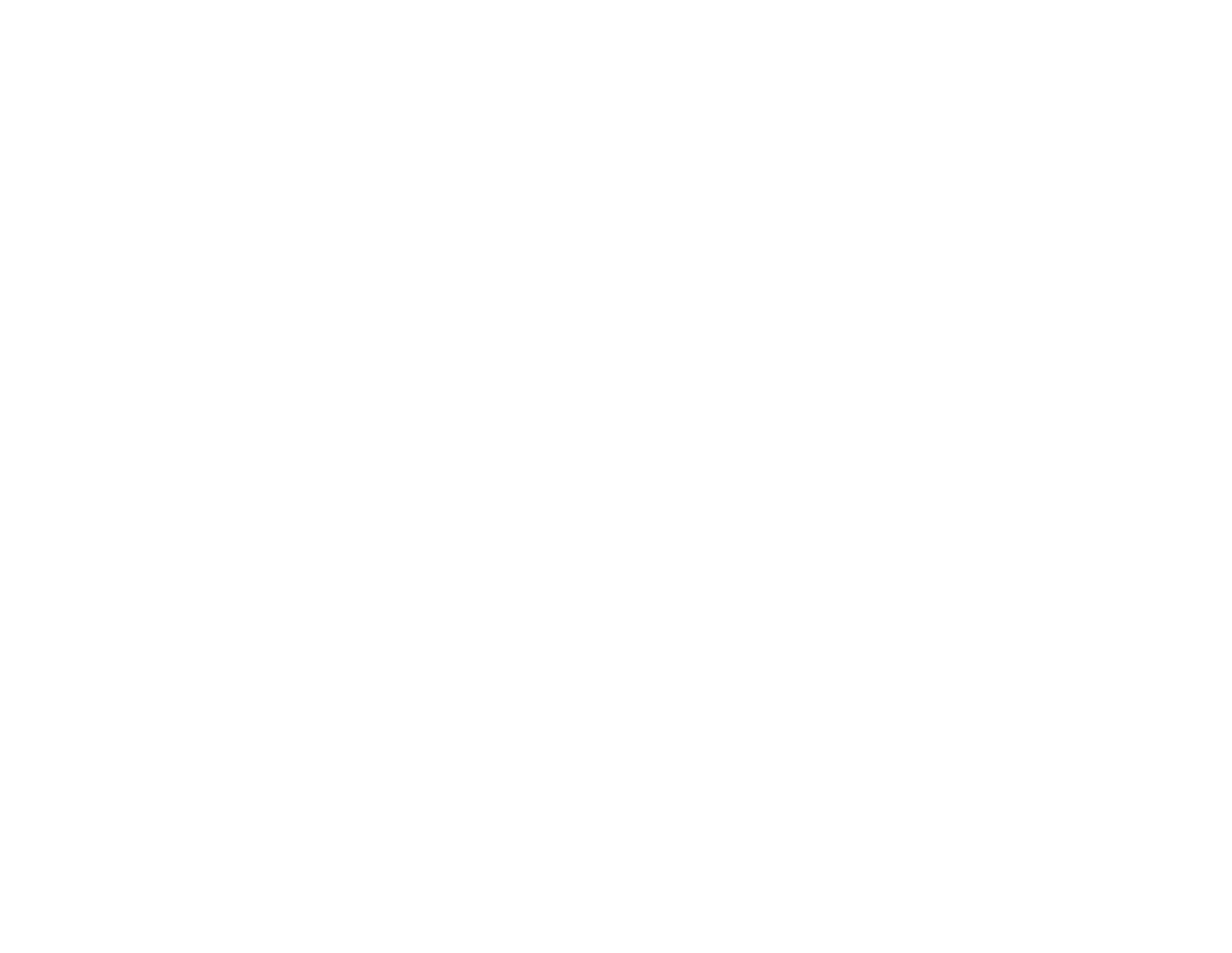Kacoma, United States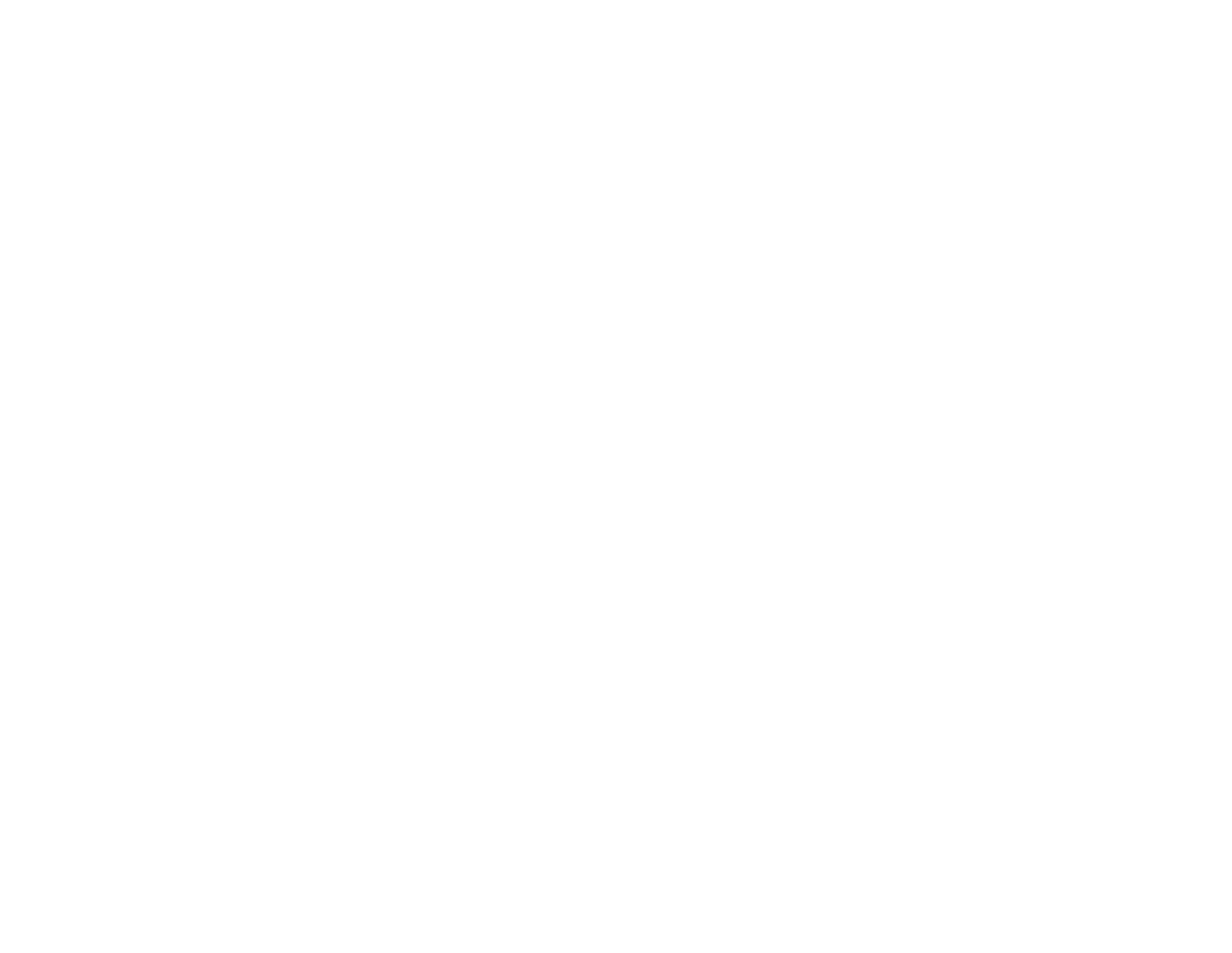noz Marin, San Juan, Puerto Rico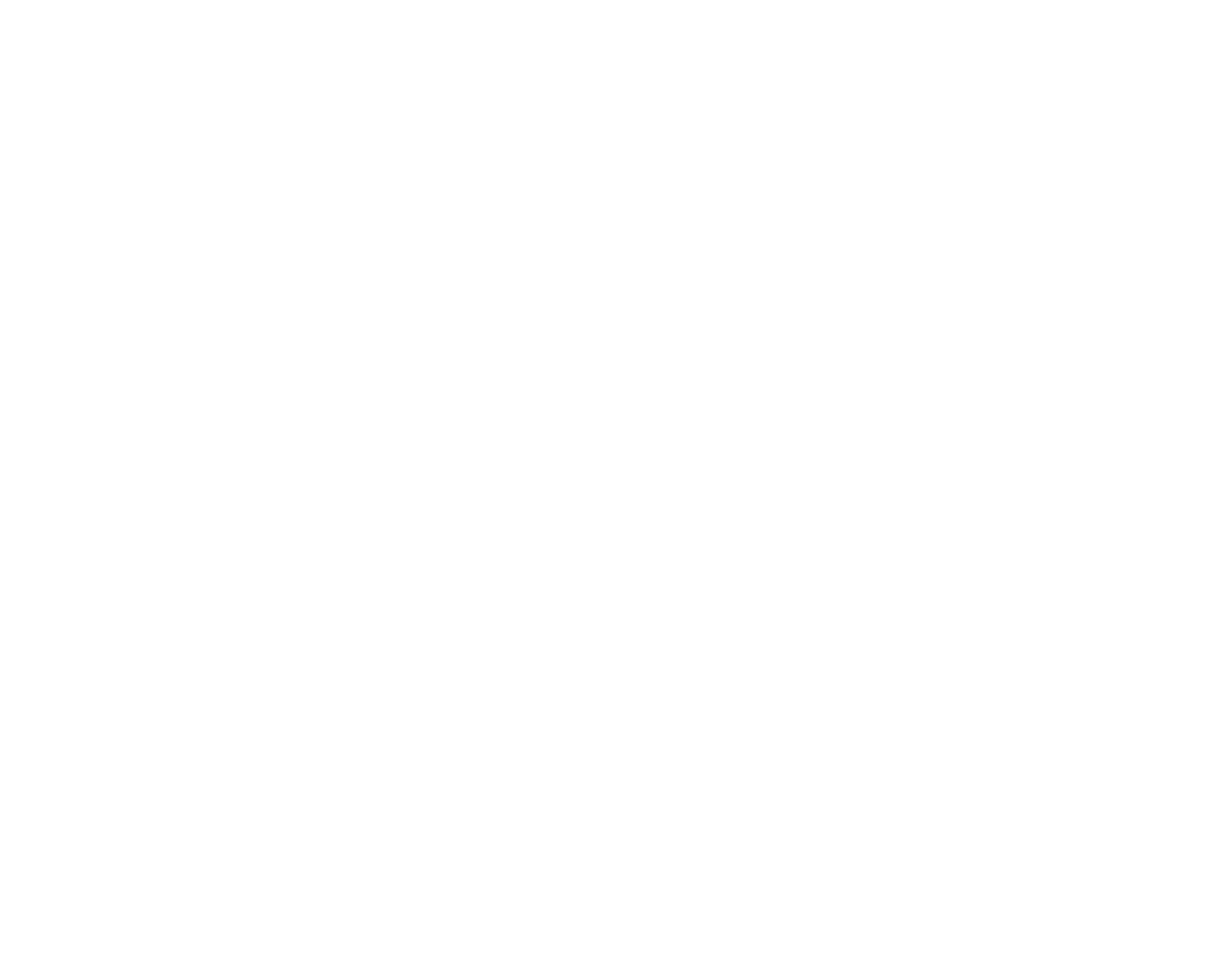do, United States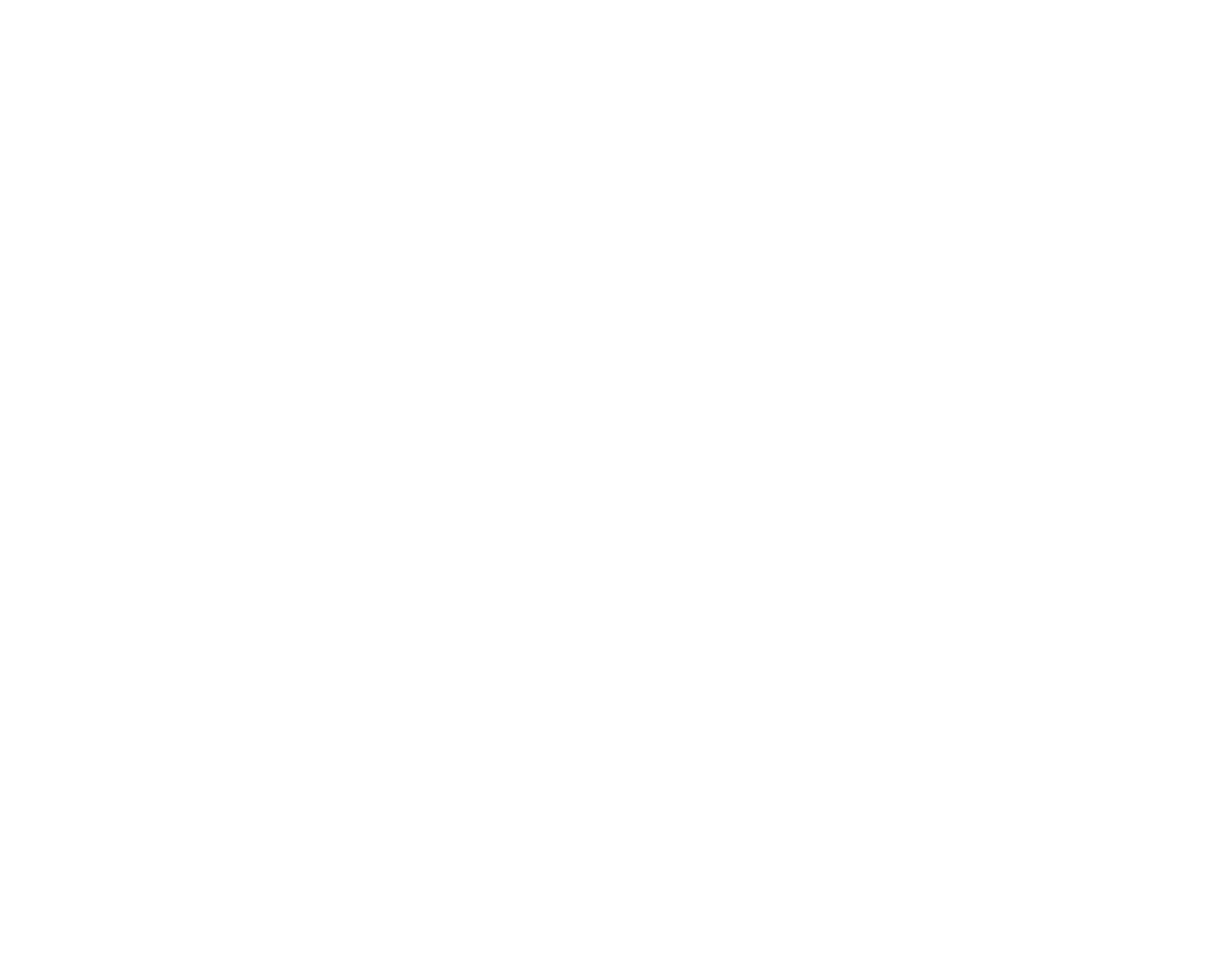ago Midway, United States